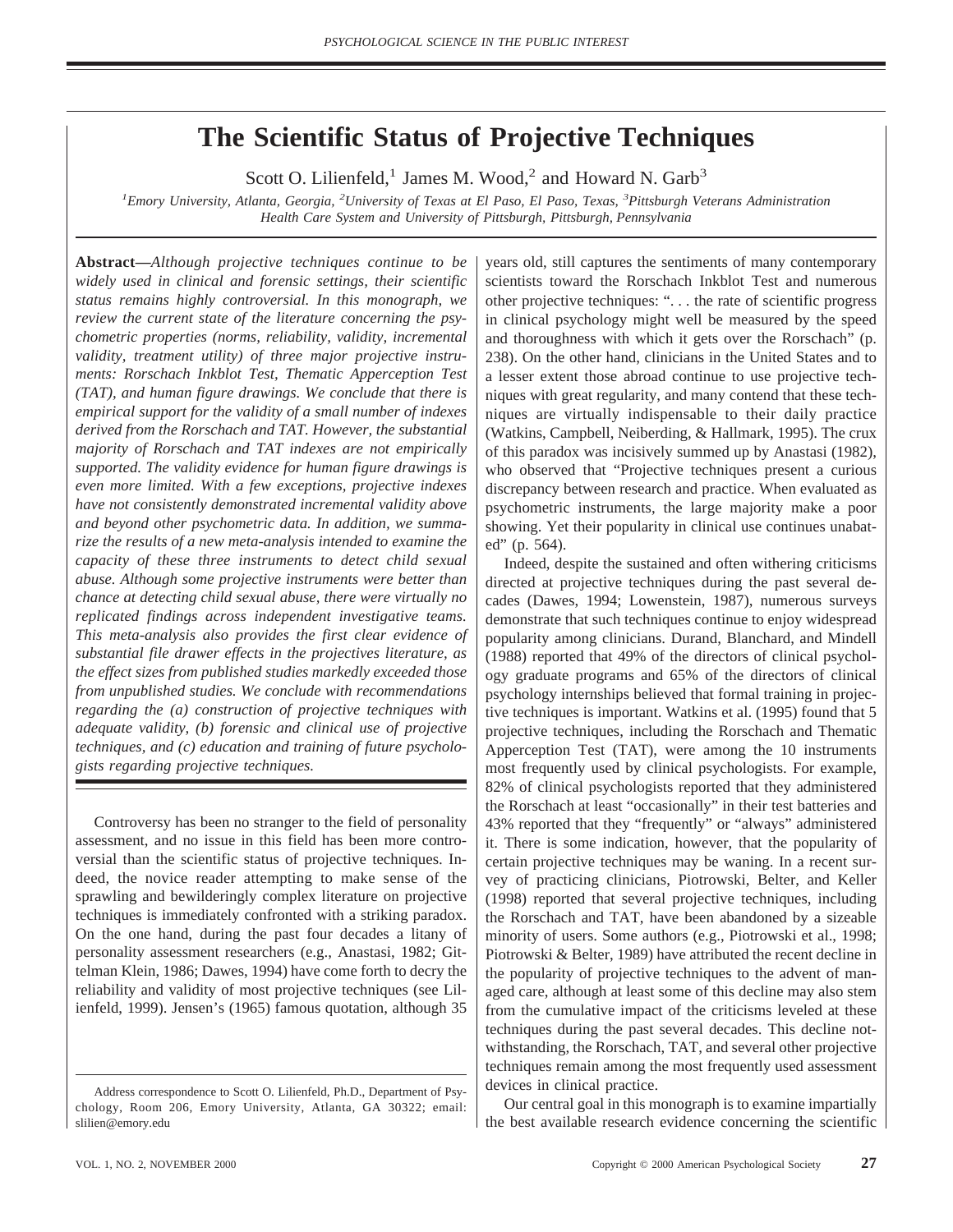status of projective techniques.<sup>1</sup> In contrast to some authors (e.g., Karon, 1978), we do not believe that the question of "Are projective techniques valid?" can be straightforwardly or meaningfully answered. We have assiduously avoided framing the question in this fashion for two reasons.

First, on the basis of the extant literature we will argue that the construct validity (Cronbach & Meehl, 1955) of certain projective indexes is more strongly supported than that of others. As a consequence, blanket assertions regarding the construct validity of all projective techniques appear to be unwarranted. Second, we concur with Messick (1995) that construct validity can be viewed as the extent to which one can draw useful inferences regarding individuals' non-test performance on the basis of their test scores. From this perspective, projective techniques are best regarded not as either valid or invalid, but rather as more or less valid for specific assessment purposes and contexts. Certain human figure drawing indexes, for example, may be moderately valid indicators of artistic ability (Kahill, 1984) or intelligence (Motta, Little, & Tobin, 1993) but largely or entirely invalid indicators of psychopathology. Thus, the overriding question we pose in this monograph is "To what extent are certain projective techniques—and specific indexes derived from them—valid for the purposes to which they are typically put by practitioners?"

It is critical at the outset to distinguish evidence for construct validity from evidence for predictive utility (see also Levy, 1963). An instrument that exhibits construct validity as evidenced by significant differences between pathological and nonpathological groups may nevertheless be virtually useless for real world predictive applications. This is because in many of the studies conducted on psychological instruments, including projective techniques, researchers begin with known groups (e.g., individuals with versus without a history of child sexual abuse) of approximately equal size. This 50-50 split between groups is optimal for predictive purposes from the standpoint of Bayes' theorem (Meehl & Rosen, 1955). Nevertheless, practitioners are most often interested in detecting clinical phenomena whose prevalence in most real world settings is considerably lower than 50 percent (e.g., a history of child sexual abuse, an imminent suicidal plan). As a result, validity estimates derived from investigations of known pathological groups, which are based on "conditioning on the consequence" (i.e., postdicting from group status to the presence or absence of a test indicator), will almost always yield higher estimates of validity than in actual clinical settings, where the practitioner must "condition on the antecedent" (i.e., predict from the presence or absence of a test indicator to group status; see Dawes, 1993). In other words, because clinicians are typically interested in detecting the presence of low base rate phenomena, most research designs used with known pathological groups will overestimate the predictive validity of test indicators. Thus, an index derived from a projective technique may possess construct validity without being useful for predictive purposes in real world settings.

In addition to validity, we examine the extent to which projective techniques satisfy other important psychometric criteria, particularly (a) reliability, viz., consistency of measurement, which itself encompasses test-retest reliability, interrater reliability, and internal consistency, (b) incremental validity, viz., the extent to which an instrument contributes information above and beyond other information (Meehl, 1959; Sechrest, 1963), and (c) treatment utility, viz., the extent to which an instrument contributes to treatment outcome (Hayes, Nelson, & Jarrett, 1987). Reliability is important because validity is limited by the square root of validity (Meehl, 1986). As a consequence, validity cannot be high when reliability is very low. Incremental validity is of considerable pragmatic importance in the evaluation of projective techniques because many of these techniques necessitate extensive training and are time consuming to administer, score, and interpret. If projective techniques do not contribute psychologically useful information above and beyond more easily collected data (e.g., scores on self-report instruments, demographic information) then their routine clinical use is difficult to justify. The question of incremental validity is also significant for theoretical reasons because many proponents of projective techniques claim that these techniques can provide valuable information not assessed by self-report indexes (Dosajh, 1996; Riethmiller & Handler, 1997a; Spangler, 1992). Incremental validity is not a single number, as it can be assessed relative to a variety of forms of information (e.g., scores from questionnaires, demographic data) that the clinician may have on hand. Finally, we agree with Hunsley and Bailey (1999) that the criterion of treatment utility is of paramount importance in the evaluation of all psychological instruments used by practitioners. In the therapeutic context, assessment is virtually always a means to an end, namely improved treatment outcome. If psychological instruments do not ultimately facilitate treatment in some measurable way, they are of doubtful utility in the clinical context, although they may nonetheless be useful for certain research or predictive purposes.

# **A PRIMER OF PROJECTIVE TECHNIQUES AND THEIR RATIONALE**

The appropriate definition of projective techniques is less clear-cut than many authors have assumed. In contrast to structured ("objective") personality tests, projective techniques typically present respondents with an ambiguous stimulus, such as an inkblot, and ask them to disambiguate this stimulus. In other cases, projective techniques require participants to

<sup>&</sup>lt;sup>1</sup>Due to space constraints, we have elected to focus only on the most central issues pertinent to the scientific status of projective techniques. Readers may obtain a more complete version of this manuscript from the first author upon request. This more comprehensive version also contains sections on the history of projective techniques, examiner and situational influences on projective techniques, the susceptibility of projective techniques to response sets (e.g., malingering, impression management), and reasons for the continued popularity of projective techniques.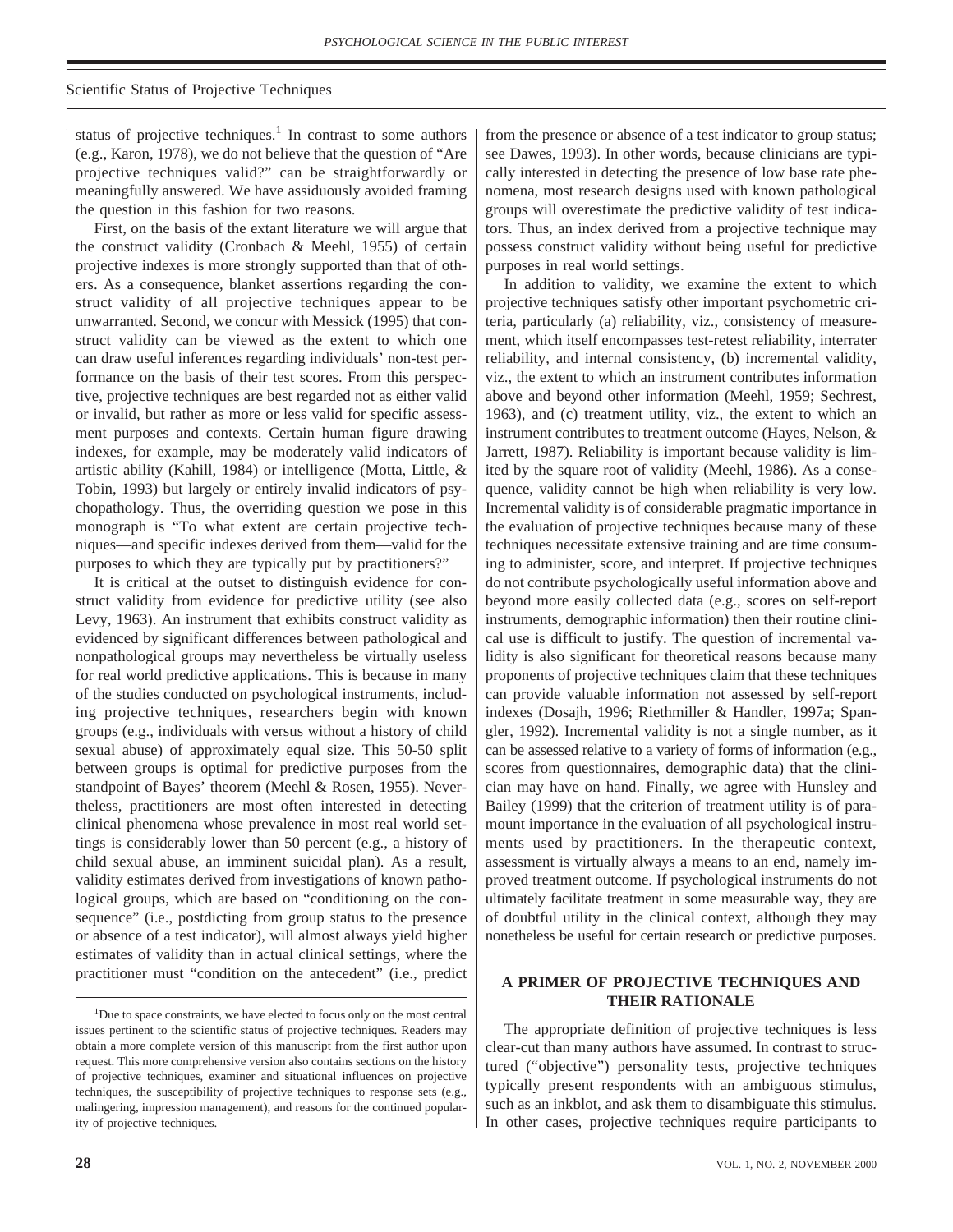generate a response (e.g., a drawing) following open-ended instructions (e.g., "Draw a person in any way you wish"). In addition, most projective techniques permit respondents considerable flexibility in the nature and sometimes even number of their responses. Although some authors (e.g., Schweighofer & Coles, 1994) define projective techniques as instruments that permit an extremely large (sometimes infinite) number of scoreable responses, this definition is overly inclusive. For example, according to this definition the vocabulary subtests of many standard intelligence tests would be classified as projective techniques, because the questions on these subtests (e.g., "What does 'justice' mean?") can in principle be answered in an infinite number of ways. We therefore view projective techniques as differing from structured tests on both the stimulus and response end. The stimuli used in such techniques tend to be more ambiguous than in structured tests, and the nature and number of their response options more varied.

As Meehl (1945) noted, however, most projective and structured personality instruments are best conceptualized as falling on a continuum. For example, many structured personality test items (e.g., "I often have headaches") entail a certain degree of ambiguity, because they consist of stems containing referents (e.g., the term "often") that can be interpreted in various ways. The extent to which such item ambiguity is a source of valid trait variance (Meehl, 1945) as opposed to measurement error (Jackson, 1971), however, remains a point of contention. Conversely, some traditional projective techniques place constraints on the variety and quantity of responses. For example, the once popular but long discredited (Borstellmann & Klopfer, 1953) Szondi test (Szondi, 1947) asks respondents to examine a set of photographs of patients suffering from different psychological disorders (e.g., paranoia, mania) and to select the photograph they most prefer, the assumption being that individuals tend to identify with the psychopathological condition to which they are most prone.

The rationale underlying most projective techniques is the projective hypothesis (Frank, 1948; see also Sundberg, 1977). According to this hypothesis, respondents project aspects of their personalities in the process of disambiguating unstructured test stimuli. As a consequence, the projective technique interpreter can ostensibly "work in reverse" by examining respondents' answers to these stimuli for insights regarding their personality dispositions. The concept of projection originated with Freud (1911), who viewed it as a defense mechanism by which individuals unconsciously attribute their negative personality traits and impulses to others. Nevertheless, the Freudian concept of projection ("classical projection") has not fared well in laboratory studies (Holmes, 1978), most of which offer relatively little evidence that the attribution of negative characteristics onto other individuals either reduces anxiety or protects individuals from the conscious awareness of these characteristics in themselves.

The negative experimental evidence regarding the existence of classical projection does not, however, necessarily vitiate the raison d'etre underlying most projective techniques. Instead, most of these techniques can be thought of as drawing on "generalized" or "assimilative" projection, namely, the relatively uncontroversial tendency for individuals' personality characteristics, needs, and life experiences to influence their interpretation ("apperception") of ambiguous stimuli (Sundberg, 1977). The principal advantages of most projective techniques relative to structured personality tests are typically hypothesized to be their capacity to (a) bypass or circumvent the conscious defenses of respondents and (b) allow clinicians to gain privileged access to important psychological information (e.g., conflicts, impulses) of which respondents are not consciously aware (Dosajh, 1996). As a consequence, proponents of projective techniques have often maintained that these techniques provide incremental validity in the assessment of personality and psychopathology above and beyond structured measures (e.g., Finn, 1996; Spangler, 1992; Riethmiller & Handler, 1997a; Weiner, 1999).

Before discussing subtypes of projective techniques, a word regarding terminology is in order. In this monograph we have elected to use the terms projective "techniques" or "instruments" rather than "projective tests" because most of these techniques as used in daily clinical practice do not fulfill the traditional criteria for psychological tests (see also Veiel & Coles, 1982). Specifically, with some important exceptions that we will discuss, most of these techniques as commonly used by practitioners do not include (a) standardized stimuli and testing instructions, (b) systematic algorithms for scoring responses to these stimuli, and (c) well calibrated norms for comparing responses with those of other individuals (see also Hunsley, Lee, & Wood, in press). As we will see, the absence of these features, particularly (a) and (b), renders the literature on certain projective techniques difficult to interpret, because some investigators have used markedly different stimuli, scoring methods, or both, across studies (e.g., see Keiser & Prather, 1990).

Following Lindzey's (1959) taxonomy, we subdivide projective techniques into five broad and partly overlapping categories (see also Aiken, 1996). Association techniques include inkblot or word association techniques. Construction techniques include human figure drawing methods and story creation methods, such as the TAT. Completion techniques include sentence completion tests and the Rosenzweig Picture Frustration Study. Arrangement or selection techniques include the Szondi Test and the Lüscher Color Test. Finally, expression techniques include projective doll play, puppetry, and handwriting analysis. The five major types of projective techniques in Lindzey's (1959) taxonomy, along with brief descriptions of two instruments illustrating each type of technique, are presented in Table 1.

#### **FOCUS OF THE PRESENT MONOGRAPH**

In this monograph, we examine the scientific status of three major projective techniques: (1) the Rorschach Inkblot Test,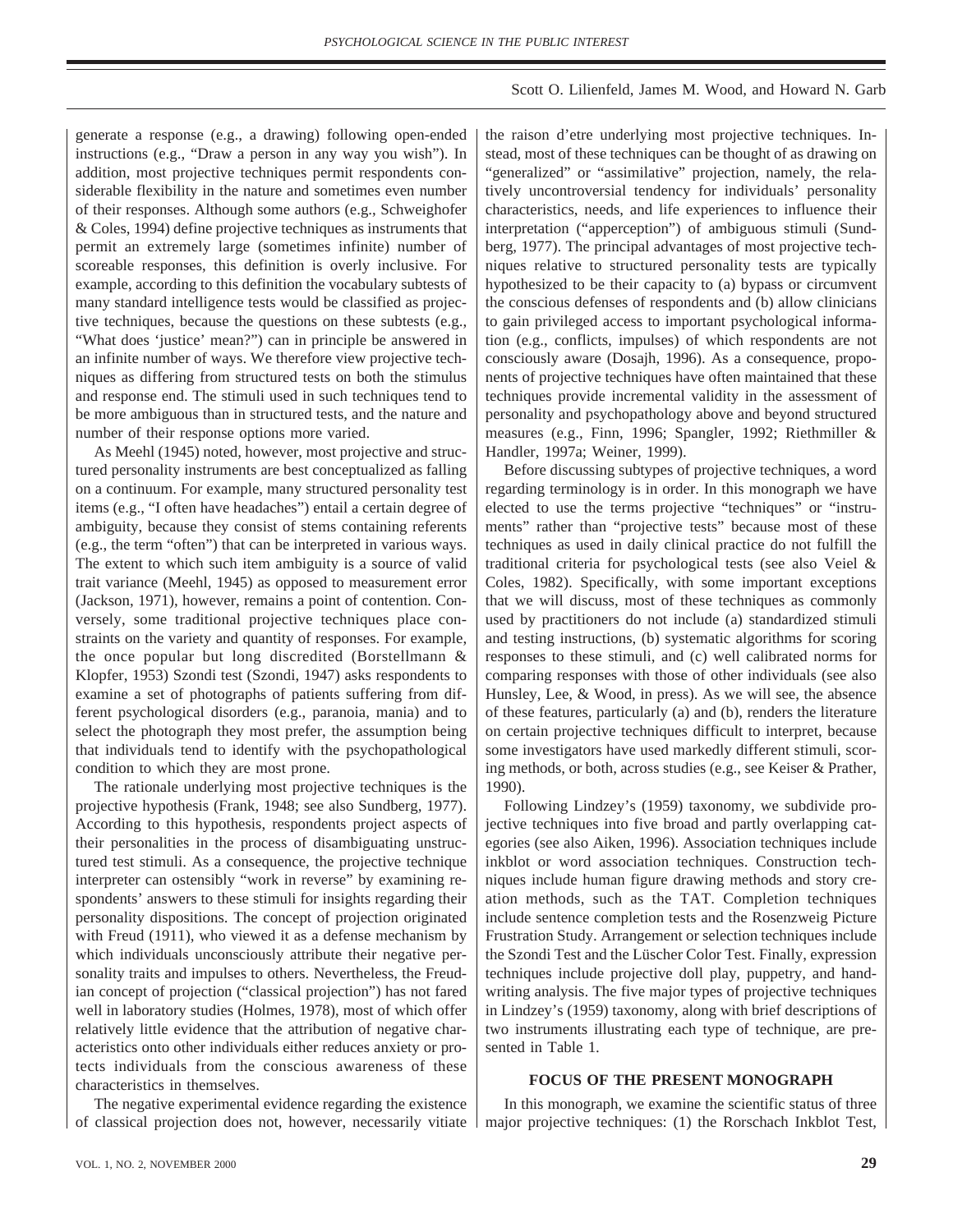| Subtype               | Examples                                                                        | Description<br>Respondents are shown 10 symmetrical inkblots, 5 in<br>black-and-white and 5 in color, and are asked to say<br>what each inkblot looks like to them.                                        |  |
|-----------------------|---------------------------------------------------------------------------------|------------------------------------------------------------------------------------------------------------------------------------------------------------------------------------------------------------|--|
| Association           | Rorschach Inkblot Test (Rorschach,<br>1921)                                     |                                                                                                                                                                                                            |  |
|                       | <i>Hand Test</i> (e.g., Wagner, 1962)                                           | Respondents are shown various pictures of moving hands,<br>and are asked to guess what each hand "might be<br>doing."                                                                                      |  |
| Construction          | Draw-A-Person Test (Machover,<br>1949)                                          | Respondents are asked to draw a person on a blank sheet<br>of paper, and are then asked to draw another person of<br>the opposite sex from the first person.                                               |  |
|                       | <i>Thematic Apperception Test</i> (Murray<br>& Morgan, 1938)                    | Respondents are shown pictures of ambiguous social<br>situations and are asked to tell a story concerning the<br>characters in each picture.                                                               |  |
| Completion            | <b>Washington University Sentence</b><br>Completion Test (Loevinger, 1976)      | Respondents are presented with various incomplete<br>sentence stems (e.g., "If my mother") and are asked<br>to complete each stem.                                                                         |  |
|                       | Rosenzweig Picture Frustration Study<br>(Rosenzweig, Fleming, & Clark,<br>1947) | Respondents are shown cartoons of various frustrating<br>situations (e.g., being accidentally splashed with water<br>by a passing car) and are asked how they would<br>respond verbally to each situation. |  |
| Arrangement/Selection | Szondi Test (Szondi, 1947)                                                      | Respondents are shown photographs of individuals with<br>different psychiatric disorders, and are asked which<br>patients they most and least prefer.                                                      |  |
|                       | Lüscher Color Test (Luscher & Scott,<br>1969)                                   | Respondents are asked to rank order different colored<br>cards in order of preference.                                                                                                                     |  |
| Expression            | Projective puppet play (e.g.,<br>Woltmann, 1960)                                | Children are asked to play the roles of other individuals<br>(e.g., mother, father) or themselves using puppets.                                                                                           |  |
|                       | Handwriting analysis (see Beyerstein<br>& Beyerstein, 1992, for a review)       | Individuals are asked to provide spontaneous samples of<br>their handwriting.                                                                                                                              |  |

(2) the TAT, and (3) human figure drawings. In addition, we will briefly review the evidence for the validity of one other projective technique, the Washington University Sentence Completion Test (Loevinger, 1998). A number of other projective techniques, such as the projective interpretation of handwriting (graphology; Beyerstein & Beyerstein, 1992), the Rosenzweig Picture Frustration Study (Rosenzweig et al., 1947), the Blacky Test (Blum, 1950; see also Bornstein, 1999), the use of anatomically detailed dolls in child abuse assessment (Alridge, 1998; Koocher, Goodman, White, Friedrick et al., 1995; Wolfner, Faust, & Dawes, 1993), the use of the Bender-Gestalt neuropsychological test for projective purposes (Naglieri, 1992), and the interpretation of early childhood memories (Bruhn, 1992), have been reviewed elsewhere and will not be discussed here. We recognize that readers with particular theoretical or psychometric preferences may quarrel with our principal focus on these three instruments. In limiting the primary scope of our inquiry to the Rorschach, TAT, and human figure drawings, we do not intend to imply that other projective techniques are without promise or potential merit. With the possible exception of the Washington University Sentence Completion Test and Rosenzweig Picture Frustration Study (Lilienfeld, 1999), however, we believe that none of these techniques is sufficiently well validated to justify its

routine use in clinical practice. Ironically, neither the Washington University Sentence Completion Test nor the Rosenzweig Picture Frustration study is commonly used by practitioners (Holiday, Smith, & Sherry, 2000; Watkins et al., 1995).

We have elected to focus on the Rorschach, TAT, and human figure drawings for two major reasons. First, these three instruments, as well as cognate versions of them, are among the most frequently used projective techniques in clinical practice (Watkins et al., 1995). For example, a 1991 survey of clinical psychology graduate programs ranked these three instruments as the most highly emphasized of all projective techniques (Piotrowski & Zalewski, 1993). A later survey of clinical psychology internship directors ranked these instruments as the three projective techniques most often administered by interns (Piotrowski & Belter, 1999; see Durand & Blanchard, 1988, for similar results). The Rorschach remains especially popular. A fairly recent estimate placed the number of Rorschachs administered each year at 6 million (Sutherland, 1992). Second, these three instruments are among the most extensively researched of all projective techniques and therefore permit the most comprehensive evaluation at the present time. Because the psychometric concerns traditionally raised regarding these three instruments are applicable *a fortiori* to less well researched projective techniques, many of the conclusions we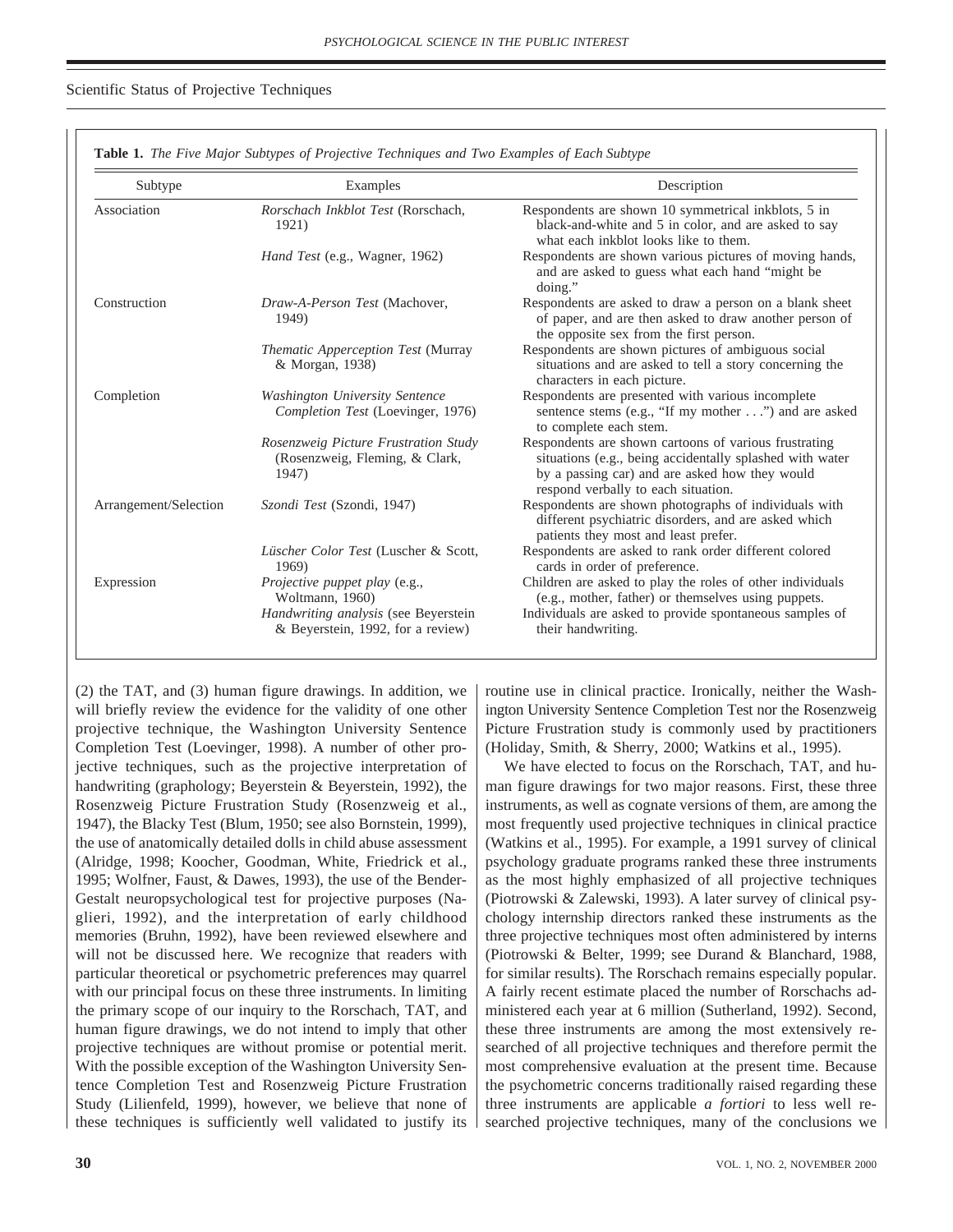draw concerning their scientific status will likely be applicable to other projective techniques.

As noted earlier, our review of the scientific status of these three instruments focuses primarily on zero-order validity (i.e., the correlations of these instruments with external indicators), although we also examine the evidence for their reliability, incremental validity, and treatment utility. We emphasize zeroorder validity for two major reasons. First, such validity is a prerequisite for the clinical utility of projective techniques. Second, the absence of zero-order validity renders moot any examination of either incremental validity or treatment utility. In evaluating the zero-order validity of these instruments, we adopt with minor modifications the three criteria outlined by Wood et al. (1996b, p. 15) for the Rorschach. Specifically, following Wood et al., we propose that the indexes derived from projective techniques should exhibit (a) a consistent relation to one or more specific psychological symptoms, psychological disorders, real-world behaviors, or personality trait measures in (b) several methodologically rigorous validation studies that have been (c) performed by independent researchers or research groups. The lattermost criterion is important because it minimizes the possibility that replications are a consequence of systematic errors (e.g., artifacts stemming from flawed methods of administration or scoring) that may be inadvertently produced by researchers originating from the same laboratory. In this monograph, projective technique indexes that satisfy these three criteria will be provisionally regarded as "empirically supported." As noted earlier, however, we urge readers to bear in mind that even empirically supported indexes may be essentially useless for predictive purposes, especially when the clinician is interested in detecting low base rate phenomena (Dawes, 1993).

In certain cases, we evaluate the validity of a projective index not only by means of statistical significance but also with measures of effect size (e.g., *d* and *r*), which provide standard metrics for gauging the magnitude of an effect. For example, the *d* statistic describes the number of standard deviations that separate the means of two groups. According to Cohen (1982),  $d = .2$  represents a small effect size,  $d = .5$  represents a medium effect size, and  $d = .8$  represents a large effect size. For most studies in which we report the *d* statistic, we have calculated this statistic from the means and standard deviations reported in the original article. Corresponding values for the correlation coefficient *r* are  $r = .10$  (small),  $r = .24$  (medium) and  $r = .37$  (large; see Lipsey, 1990).

We also examine the extent to which published evaluations of projective techniques may be distorted by the "file drawer problem" (publication bias), i.e., the selective tendency of negative findings to remain unpublished (Rosenthal, 1979). Given the massive volume of research conducted on many projective techniques, it is possible that a substantial number of findings unfavorable to these techniques have not appeared in print. If so, the published literature on these techniques could paint an unduly positive picture of their validity. Despite the

potential importance of the file drawer problem, it has received virtually no empirical attention in the literature on projective techniques (Parker, Hanson, & Hunsley, 1988). By comparing the magnitude of effects reported in published and unpublished studies of projective techniques in a large and important body of research—the detection of child sexual abuse—we hope to obtain a preliminary estimate of the magnitude of the file drawer problem in the projectives literature.

# **RORSCHACH INKBLOT TEST**

No projective technique has aroused more controversy than the Rorschach Inkblot Test. As Hunsley and Bailey observed (1999, p. 266), the Rorschach "has the dubious distinction of being, simultaneously, the most cherished and the most reviled of all psychological assessment instruments."

Developed by Swiss psychiatrist Hermann Rorschach in the 1920s, this association technique (Lindzey, 1959) consists of 10 inkblots (five black and white, five containing color) that are each printed on a separate card. In the standard procedure, the client is handed the cards one at a time and asked to say what each blot resembles. This part of the procedure lasts about 45 minutes and an additional 1.5 to 2 hours are typically spent in scoring and interpreting the responses (Ball, Archer, & Imhoff, 1994). The respondent's statements can be scored for more than 100 characteristics, including those in the three major categories of (a) content (e.g., Did the client report seeing sexual content in the blots? Or human figures? Or food?), (b) location (e.g., Did the client report seeing the whole blot as one picture or just one particular area of the blot?), and (c) determinants (e.g., Did the client report seeing something that involved color? Or movement? Or shading?). Introduced into the United States in the late 1920s and 1930s, the Rorschach became a common target of scientific criticism in the 1950's and 1960's. Critics argued that the Rorschach lacked standardized administration procedures and adequate norms, and that evidence for its reliability and validity was weak or non-existent (Eysenck, 1959; Jensen, 1965; see summary by Dawes, 1994).

In the face of such criticisms, most psychologists might have gradually abandoned the Rorschach. However, the appearance of *The Rorschach: A Comprehensive System (TRACS)* (Exner, 1974) in the 1970s dramatically revived its fortunes. This book, along with its subsequent extensions and revisions (Exner, 1986, 1991, 1993; Exner & Weiner, 1995), seemed at last to establish the Rorschach on a firm scientific foundation. John Exner's Comprehensive System (CS) for the Rorschach provided detailed rules for administration and scoring, and an impressive set of norms for both children and adults. Exner did not view the Rorschach primarily as a projective technique. Instead, like Hermann Rorschach (see Rabin, 1968), Exner emphasized the perceptual nature of the client's response to the inkblots and the importance of location and determinants for test intepretation (Aronow, Reznikoff, & Moreland, 1995; Exner, 1989). Various editions of *TRACS* reported strikingly posi-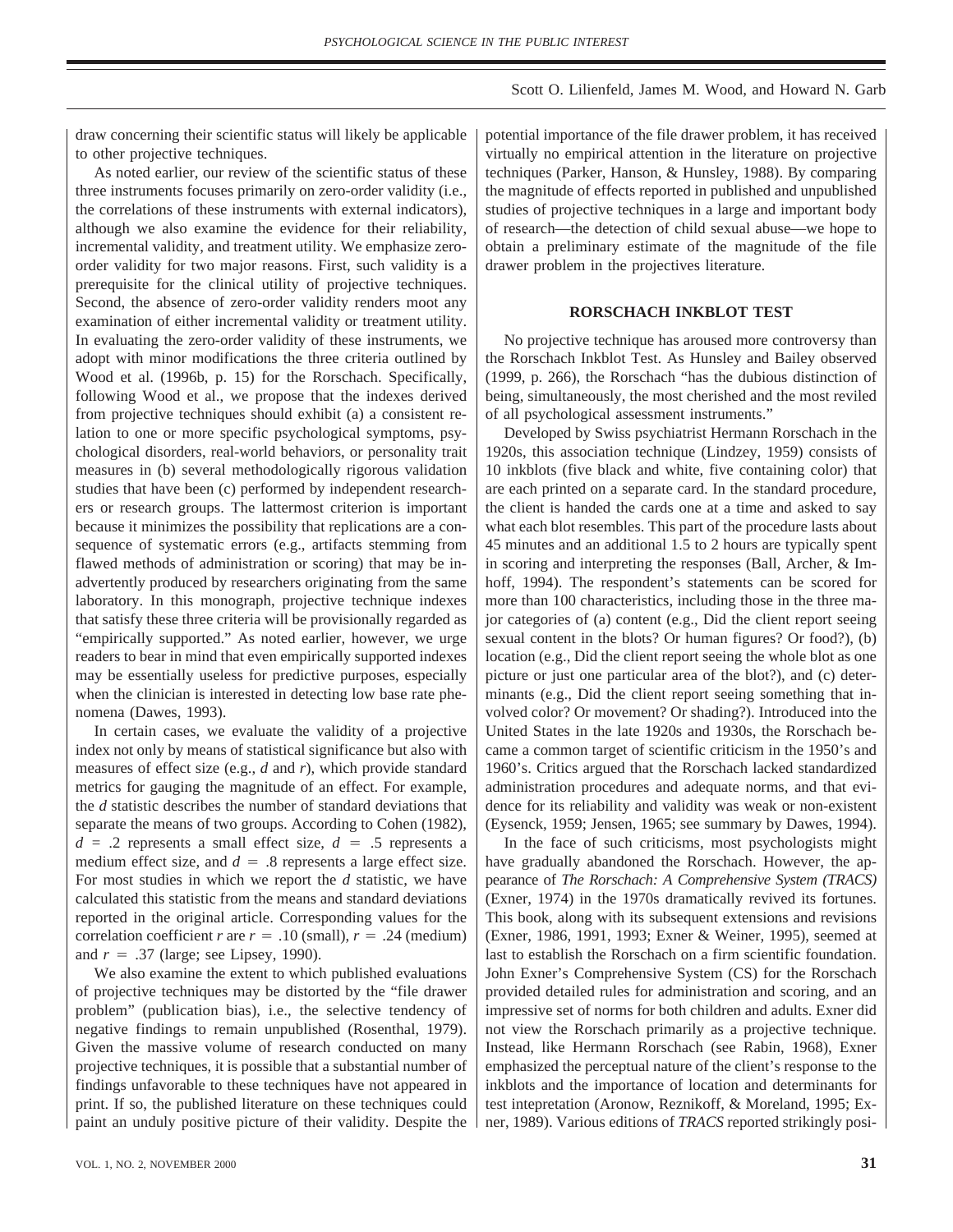tive findings from hundreds of reliability and validity studies by Exner's Rorschach Workshops, although the large majority of these studies were unpublished and were not described in detail. The achievements of the CS elicited widespread praise. For example, the Board of Professional Affairs (1998, p. 392) of the American Psychological Association commended Exner for his "resurrection" of the test. Surveys in the 1990s indicated that the Rorschach was widely used in clinical and forensic settings and that the CS was the most commonly used Rorschach scoring system (Ackerman & Ackerman, 1997; Lees-Haley, 1992; Pinkerman, Haynes & Keiser, 1993; Piotrowski, 1999).

The present review focuses on the CS for two major reasons. First, although other Rorschach approaches are still used clinically, the scientific evidence to support them is generally weak. The same fundamental criticisms that were made in the 1960's concerning inadequate norms, poor or undemonstrated reliability, and limited evidence of validity still apply with equal force to virtually every non-CS approach in use today (Dawes, 1994; Gann, 1995; McCann, 1998).

The present review focuses on the CS for a second reason. Despite its popularity, the CS is currently engulfed in a scientific controversy that is at least as heated and widespread as the Rorschach controversy of the 1950s and 1960s. Numerous articles concerning the scientific status of the Rorschach CS have appeared in recent years (e.g., Garb, 1999; Meyer, 1997), and in 1999 and 2000 three peer-reviewed journals (*Psychological Assessment, Assessment, Journal of Clinical Psychology*) devoted Special Sections to debates concerning the psychometric properties of the CS. The points in contention include such fundamental issues as accuracy and cultural generalizability of the CS norms, scoring reliability, validity, clinical utility, and accessibility of supporting research (Acklin, 1999; Archer, 1999; Garb, 1999; Garb, Wood, Nezworski, Grove, & Stejskal, in press; Hunsley & Bailey, 1999, in press; Stricker & Gold, 1999; Viglione, 1999; Weiner, 1996, 1999, 2000; Wood & Lilienfeld, 1999; Wood, Lilienfeld, Garb, & Nezworski, 2000a, 2000b). The present discussion summarizes the central issues in the debate and reviews the most relevant publications on the topic.

#### **Adequacy of the CS Norms**

*TRACS* (Exner, 1991, 1993) provided extensive normative information for non-patient American adults and children, as well as statistical tables for several clinical reference groups (e.g., patients with schizophrenia). Rorschach proponents have frequently pointed to these norms as a major strength of the CS. For example, Weiner (1998, p. 27) asserted that "the size and diversity of these normative and reference samples provide more standardized information than is available for most psychological assessment measures and establishes the Rorschach Inkblot Method as adequately normed for a U.S. population."

Despite such positive appraisals, we and others have criticized the CS norms on the grounds that they are out of date and based on rather small samples compared with norms for wellestablished psychological instruments, such as the Wechsler intelligence tests and Minnesota Multiphasic Personality Inventory-2 (MMPI-2; e.g., Wood & Lilienfeld, 1999). More important, substantial evidence has recently emerged that the CS norms are unrepresentative of the U.S. population and tend to make normal adults and children appear maladjusted. In a study of 123 nonpatient adults from California, Shaffer, Erdberg, and Haroian (1999) found substantial discrepancies from the CS norms for many important Rorschach variables. For example, about one in six of the Shaffer et al. non-patient participants scored in the pathological range  $(\geq 4)$  on the Schizophrenia Index (SCZI). More than one-fourth of the nonpatients (29%) gave at least one Reflection response, a supposedly rare Rorschach indicator of narcissism (Exner, 1991). Substantial discrepancies were also reported for numerous other Rorschach indicators of emotional functioning and psychopathology. Nearly all the discrepancies had the effect of making the nonpatient group appear maladjusted compared with the normative data.

As a follow-up to the findings of Shaffer et al. (1999), Wood, Nezworski, Garb, and Lilienfeld (in press) recently aggregated data from 32 other published and unpublished Rorschach studies of nonpatient adults. The results reported by Wood et al. (2000) are similar to those reported by Shaffer et al.; apparently normal adults residing the community appear to be strikingly pathological when compared with the CS norms. Wood et al. concluded that (a) the norms for many CS variables are in error for both adults and children, (b) these discrepancies have the effect of "overpathologizing" normal individuals, and (c) the use of the CS norms in clinical or forensic settings may harm clients and be contrary to the ethical principles of psychologists and current professional standards for test usage.

No plausible explanation has been offered for why the CS norms might be so seriously in error. When critics of the CS have attempted to obtain copies of the unpublished manuscripts describing Exner's Rorschach Workshops studies (on which the norms are largely based), they have been told that the studies are not available in a form that can be released (for details, see Exner, 1996; Nezworski & Wood, 1995; Wood, Nezworski, & Stejskal, 1996a; Garb, Wood, et al., in press). Although the Rorschach Workshops studies form the primary empirical basis for the CS, they apparently cannot be examined by the scientific community for clues regarding problems with the CS norms.

# **Cultural Generalizability of the CS**

Although Rorschach proponents often suggest that the Rorschach is well suited for use with American minorities or non-Americans (e.g., Butcher, Nezami, & Exner, 1998; Viglione,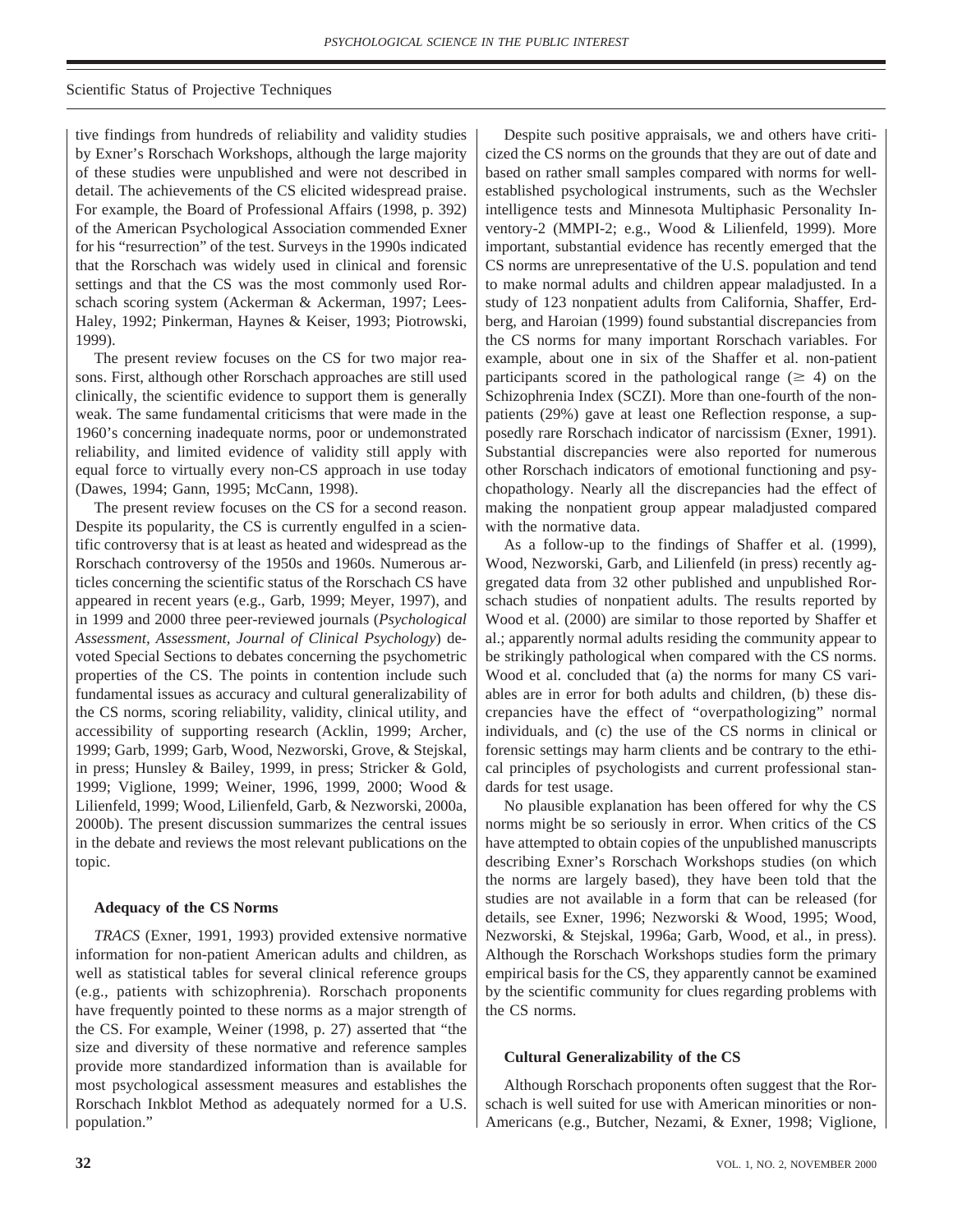1999), research evidence does not offer much support for this claim (Garb. Wood, et al., in press; Wood & Lilienfeld, 1999). Studies show that Blacks, Hispanics, Native Americans, and non-American groups often score differently on important variables comprising the CS and other Rorschach systems. Most criticisms have focused on the lack of appropriate normative data. For example, Krall et al. (1983) found that innercity black children differed from then-current CS norms on 5 of 10 Rorschach variables. Glass, Bieber, and Tkachuk (1996) compared Alaskan native and non-native prisoners and concluded: "There were clear differences between native and nonnative inmates on both the MCMI II and the Rorschach" (p. 583, Abstract). This study revealed that the Alaskan Native Americans differed significantly from the CS norms on twothirds of Rorschach scores. Furthermore, Boscan (1999/2000) found that Rorschach scores of 101 Mexican college students differed significantly in many respects from the CS norms. Similar discrepancies have been reported for CS scores in Central and South American countries as well as in several European countries (see Dana, 2000, for a review of recent research). The interpretation of such comparative studies is complicated because, as discussed earlier in the present article, the CS norms themselves are questionable and do not accurately reflect the performance of normal North American adults and non-adults.

Extant studies therefore suggest that use of the CS with American minorities and non-Americans can be highly problematic. In addition, there is little, if any, research on the differential validity of Rorschach indexes across different racial and cultural groups. Such research is necessary to rule out the possibility of racial and cultural bias. As Dana (1993, p. 160) concluded, "The Rorschach and the Exner Comprehensive versions are not recommended for routine cross-cultural applications."

## **Scoring Reliability of the CS**

Irving Weiner (1998, p. 55), a Rorschach proponent and former editor of the *Journal of Personality Assessment,* asserted that the scientific status of the CS rests on "three pillars": (1) a representative normative database, (2) objective and reliable scoring, and (3) standardized administration. We have already discussed the CS norms. In the present section we discuss problems with another of these three pillars: the scoring of CS variables.

For many years, psychologists accepted claims by Exner (1993, p. 23; see also Groth-Marnat, 1997, p. 397) that the scoring reliability of CS variables is uniformly above a minimum acceptable threshold of .85. However, recent studies of CS scoring reliability indicate that only about half of CS variables attain a reliability of .85 or higher according to the modern approach of calculating reliability using intraclass correlations or Kappa coefficients (Acklin, McDowell, Verschell, & Chan, 2000; Gronnerod, 1999; Nakata, 1999; see also

VOL. 1, NO. 2, NOVEMBER 2000 **33**

Meyer, 1997a, 1997b, Shaffer et al., 1999, Wood, Nezworski, & Stejskal, 1997).2

For example, in a study with strong methodology, Acklin et al. (2000) computed intraclass correlation coefficients for approximately 95 CS scores in both a clinical  $(n = 20)$  and a non-clinical  $(n = 20)$  sample. Rorschach protocols were scored by two graduate clinical psychology students, each of whom had advanced training in the use of the CS and a minimum of 3 years of experience in CS coding procedures. The results for both samples were similar: the median reliability of CS scores was in the low .80s, the maximum was 1.0, and the minimum was approximately .20. As Acklin and his co-authors pointed out, interrater reliability was acceptable and at times even excellent for many CS scores. However, about 50% fell below .85. Furthermore, reliability was low for several widely used CS scores. For example, reliability coefficients for the Schizophrenia Index (SCZI) were .45 and .56 in the two samples. Similarly, interrater reliability was low for Adjusted D (.53 and .68), which is held forth as an important CS index of self-control under stress, and for X-% (.62 and .66), which is considered an indicator of perceptual and mental distortion (Exner, 1991, 1993; Weiner, 1998).

Acklin et al. (2000) concluded that reliability coefficients above .60 for CS variables are "substantial and acceptable." However, this conclusion appears overly sanguine. Although most statistical experts would agree that interrater reliabilities of .60 are minimally acceptable for research involving between-group comparisons (e.g., Fleiss, 1981; Landis & Koch, 1977), there is ample reason to question whether scores with reliabilities lower than .80 should be used to assess individual clients in clinical or forensic work. For example, the subtests of the Wechsler Adult Intelligence Scale, Third Edition (WAIS-III; Wechsler, 1997) have a minimum interrater reliability of .90 and a median reliability of approximately .95 as measured by intraclass correlation (Psychological Corporation, 1997). Aside from clerical errors, interrater unreliability is of course not even a relevant concern for most self-report measures (e.g., the MMPI-2). Interrater reliabilities above .80 or .90 appear especially important in clinical work to ensure that the idiosyncrasies or subjective biases of individual scorers will exert little influence on a client's test scores.

Practitioners who use the Rorschach can be confident that about half of CS variables can potentially be scored at a level of reliability suitable for clinical work. However, it is equally

<sup>&</sup>lt;sup>2</sup>A meta-analysis by Meyer (1997a, 1997b) yielded somewhat higher estimates of scoring reliability for the CS (range  $= .72$  to .96; median  $= .89$ ). However, Wood et al. (1997) criticized this meta-analysis on several grounds. Most importantly, the meta-analysis examined not the reliability of individual CS scores, but rather the reliability of Rorschach "segments," which combine numerous scores. Although Meyer claimed that "segment reliability" was a particularly stringent approach to Rorschach reliability, the results of Acklin et al. (2000) do not support this claim. Specifically, Acklin's findings show that although the reliability of a "segment" may seem excellent, the reliability of individual Rorschach scores included in the segment may be quite poor.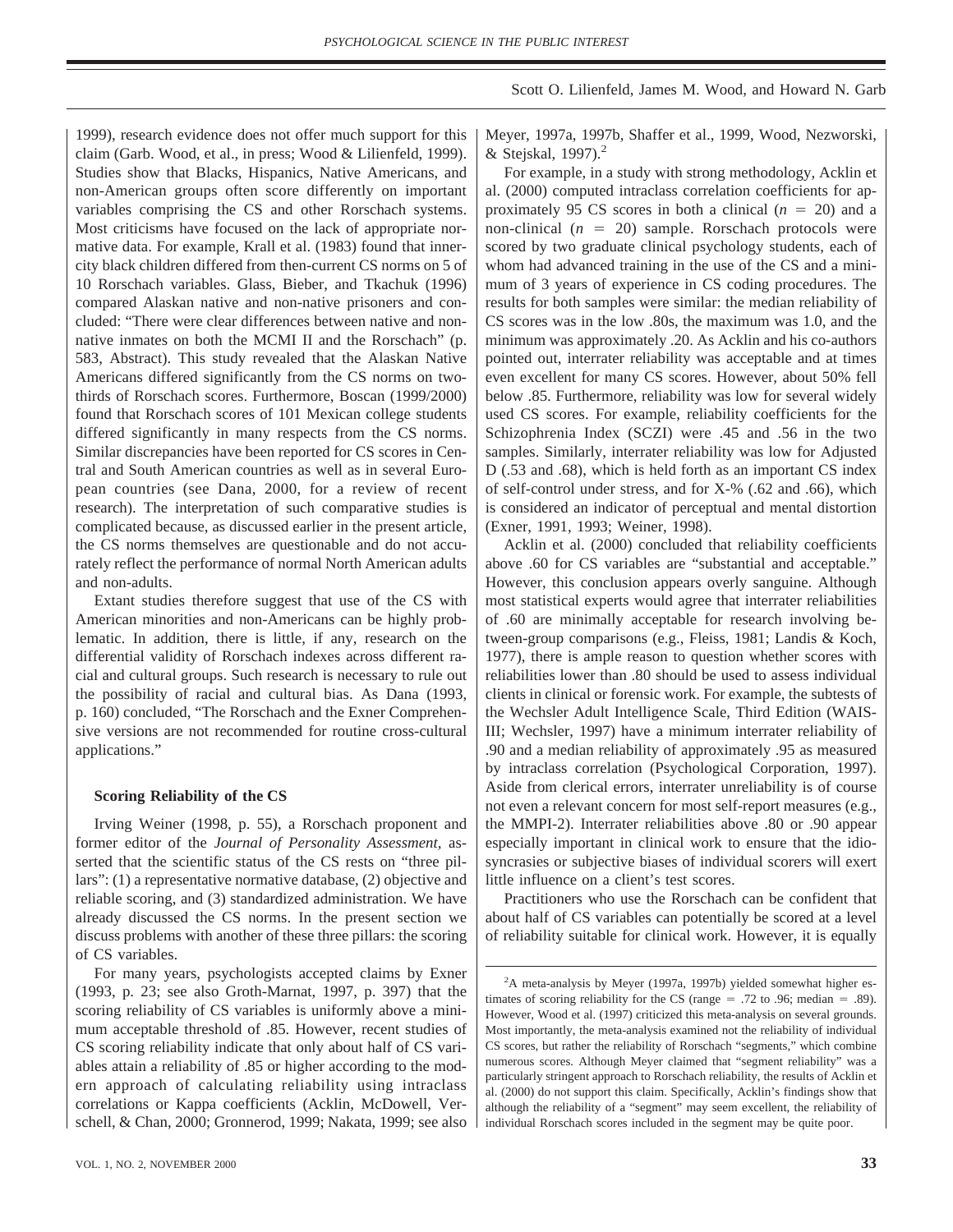important to recognize that scoring reliability is problematic for a substantial number of CS variables and that the use of these variables to assess individual clients is inadvisable. For example, even among psychologists who are highly experienced with the CS or regarded as authorities, Rorschach scoring is not necessarily above challenge. Disagreements can have particularly serious implications if the test results are used to reach important clinical or legal recommendations. Rendering this issue potentially even more troublesome is the fact that the CS's field reliability—that is, the extent to which scores achieve high interrater reliability in actual clinical practice—is essentially unknown. Nevertheless, a study of CS scoring accuracy using alumni of the Rorschach Workshops suggests that field reliability may be problematic (Wood et al., 1996a).

## **Test-Retest Reliability of the CS**

Rorschach proponents have sometimes argued that the testretest reliability of CS scores is excellent. For example, Viglione (1999, p. 252) claimed that "the great majority of Rorschach Comprehensive System (CS) variables and configurations have shown impressive temporal consistency reliability. . . ." Nevertheless, test-retest results have actually been reported for only about 40% of the variables in the CS (for reviews and detailed citations, see Garb et al., in press; Wood & Lilienfeld, 1999). In books and articles by Exner and his colleagues, the test-retest coefficients have typically ranged from .30 to .90, with median values in the .80s or mid-to-high .70s (Meyer, 1997a, p. 487). However, when researchers other than Exner have reported test-retest coefficients for CS scores, the numbers have often been substantially lower than the figures reported in *TRACS* (e.g., Adair & Wagner, 1992; Erstad, 1995/1996; Perry, McDougall, & Viglione, 1995; Schwartz, Mebane, & Malony, 1990). Because of methodological limitations in the test-retest studies (see discussion by Garb et al., in press), only one firm conclusion can be drawn at present: the test-retest reliability of most CS scores is still an open issue that remains to be resolved by methodologically rigorous studies. In the meantime, the general assertion that CS scores have impressive test-retest reliability is unwarranted (Wood & Lilienfeld, 1999).

# **The Influence of Response Frequency (R) on CS Scores**

For more than half a century, commentators have repeatedly noted that *R,* the total number of responses that clients give to the inkblots, can exert a substantial effect on their other Rorschach scores (Anastasi, 1988; Cronbach, 1949; Holtzman et al., 1961; Meyer, 1992a, 1993). For example, if one client gives 14 responses and a second client gives 28, the second client has twice as many opportunities to report aggressive content (supposedly indicative of aggressive personality characteristics) or morbid imagery (supposedly indicative of depression). Because *R* is higher in certain cultural and educational groups and because it is positively related to intelligence (Anastasi, 1982), certain groups of people may receive higher scores on Rorchach indexes of psychopathology simply because they give more responses.

Some psychologists (e.g., Groth-Marnat, 1984) believe that the CS has eliminated response frequency problems by adjusting for *R* or using ratios. In fact, however, many of the clinical scores and indexes of the CS are unadjusted. Furthermore, in a study of psychiatric patients, Meyer (1993) found that various CS indexes exhibited significant correlations with *R,* ranging from .25 for the Suicide Constellation to .60 for the Hypervigilance Index. In other words, clients who gave more responses on the Rorschach also tended to appear more pathological on various CS indexes.

Various solutions have been offered for the "problem of *R*." In the 1960s, Wayne Holtzman and his colleagues (Holtzman et al., 1961) developed an inkblot test resembling the Rorschach that used 45 cards instead of the traditional 10. Clients were instructed to give precisely one response to each card. Almost three decades later, Meyer (1989/1991) suggested that the 10 original Rorschach cards be retained, but that examinees be instructed to give exactly two responses to each card. Neither solution has met with a favorable reception. Holtzman's inkblot test has been largely ignored by clinicians despite its admirable research base and psychometric properties (see Peixotto, 1980), and Meyer's suggestion has excited little comment in the years since it was published. In general, Rorschach scholars and clinicians appear to believe that the problem of *R* does not exist, that it bears no important practical consequences, or that it is not worth remedying. For example, a recent article by Stricker and Gold (1999) on "Psychometrics and the Rorschach" did not even mention the problem. The words of Bill Kinder (1992, p. 253), current editor of the *Journal of Personality Assessment,* summarize the prevailing attitude:

To propose limiting *R* when the Rorschach is used with individuals would mean the necessity of developing new normative, reliability, and validity data. In summary, there is very little to gain and a great deal to lose if we seriously propose limiting *R* in individual Rorschach records.

#### **The Factor Structure of Rorschach Scores**

The technique of factor analysis can provide guidance in identifying the dimensions that underlie the relationships among a set of test scores. In particular, factor analysis can help to reveal whether the correlations among scores conform to a meaningful pattern that is consistent with theoretical prediction. Several factor analyses of Rorschach scores have been published (see reviews by Costello, 1998, 1999; Meyer, 1989/ 1991, 1992b). Two important findings have emerged. First, the variables comprising the largest factor of the Rorschach, and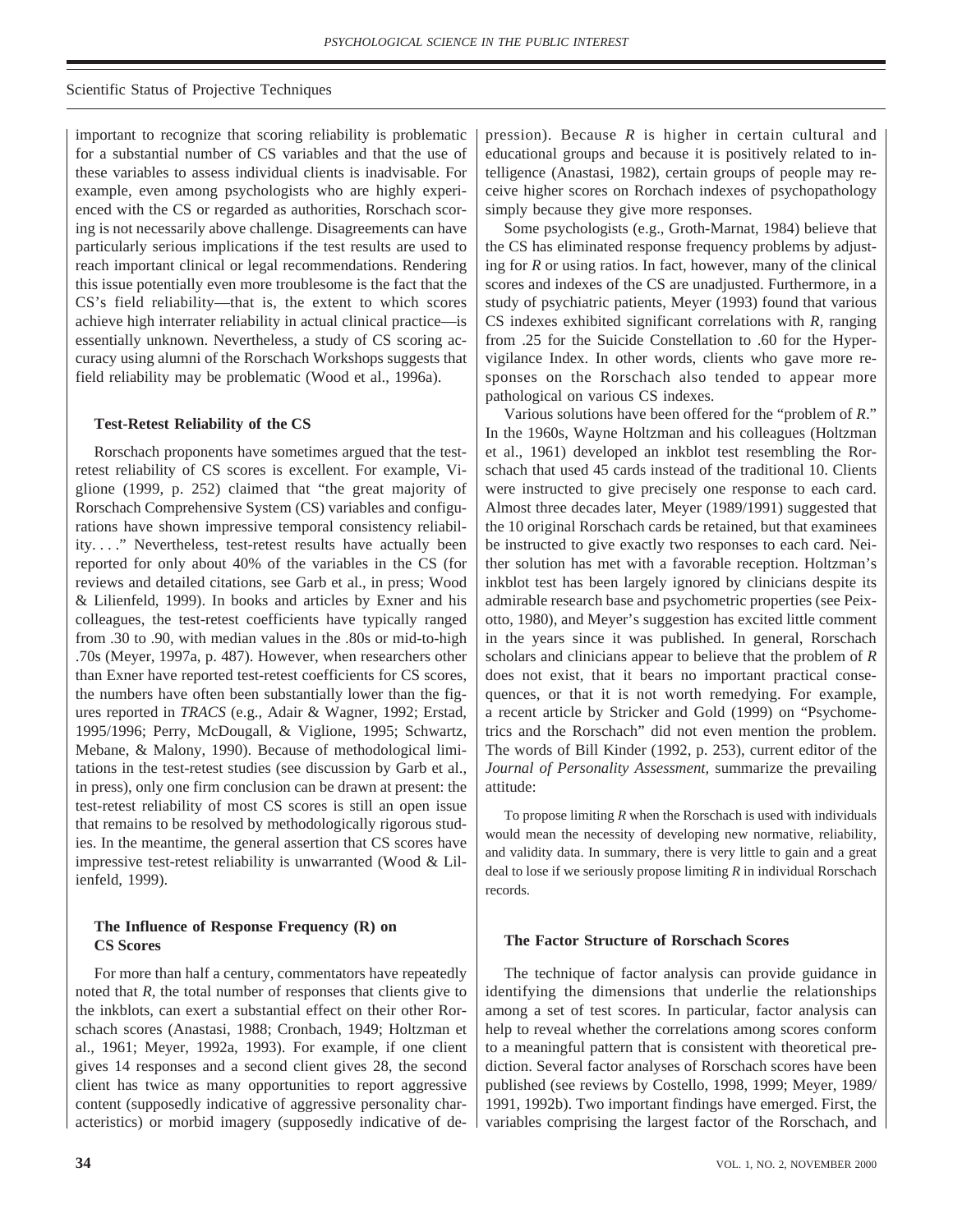perhaps the second largest as well, load highly on *R* (Meyer, 1992b). In other words, the factor analyses are consistent with the observation offered in the previous section that *R* has a strong and pervasive influence on many Rorschach scores. This finding has important implications for the validity of the instrument:

. . . the traditional use of the Rorschach, where a subject can give as many or as few responses as desired, seriously compromises the validity of the test, as approximately seventy percent of the common variability among Rorschach scores is simply due to error (response frequency). This fact alone calls into question almost all research conducted on the Rorschach, as most studies do not control for this variable (Meyer, 1989/1991, p. 229).

The second important finding to emerge from factor analyses is that various Rorschach scores usually do not intercorrelate or "hang together" in a way that is consistent with either theories about the test or common clinical practice (Costello, 1998; Meyer 1992b). The most thorough study on this issue was reported by Meyer (1992b). Based on interpretations published by Exner (1986), Meyer predicted that certain CS variables would intercorrelate to form well-defined theoretical factors. For example, Meyer predicted that Morbid responses, inanimate movement (*m*), Vista responses (*FV, VF, V*), diffuse shading (*FY, YF, Y*), and blends of shading (*Sh-Bl*) would intercorrelate and form a factor of "Neuroticism and Negative Affect." However, when Meyer (1992b) performed a factor analysis of the Rorschach, he found that these CS variables did not intercorrelate as predicted to form the expected Neuroticism factor. Similarly, the other intercorrelations and factors that emerged in Meyer's study did not conform to what he had predicted based on interpretations published by Exner.

Meyer concluded that "the Rorschach's internal structure does not clearly correspond to that which would be expected from traditional variable interpretation" (p. 132), and that "it is very doubtful that any theoretical perspective would actually predict the Rorschach structure" (p. 133). Although the factor analyses of Meyer (1992b) seem to require a fundamental reassessment of the construct validity of CS scores, Rorschach experts have been slow to come to grips with the study's implications. For example, the recent article by Stricker and Gold (1999) on "Psychometrics and the Rorschach" did not discuss these factor analytic findings at all.

#### **Rorschach Validity: Global Meta-analyses**

Several meta-analyses have compared the average validity of the Rorschach, MMPI, and the Wechsler Adult Intelligence Scales (WAIS) (e.g., Garb, Florio, & Grove, 1998; Hiller, Rosenthal, Bornstein, Berry, & Brunell-Neuleib, 1999; Parker, Hanson, & Hunsley, 1988). These global meta-analyses have adopted a "melting pot" approach of computing the correlations of a wide variety of Rorschach, MMPI, and WAIS vari-

ables with an equally wide array of criterion variables<sup>3</sup> to yield average validity coefficients for the three instruments.

Five comments can be made concerning these metaanalyses. First, all the meta-analyses have had serious methodological flaws. Their shortcomings will not be enumerated here, but readers are referred to critical discussions by Garb, Florio, and Grove (1998, 1999), Garb, Wood, et al. (in press), Hiller et al. (1999), Hunsley and Bailey (2000), and Parker, Hunsley, and Hanson (1999).

Second, all of these meta-analyses have been based exclusively on published studies. Because published studies often yield larger effect sizes than unpublished studies, an artifact known as the file drawer effect or publication bias (Cooper, DeNeve, & Charlton, 1997; Lipsey & Wilson, 1993), metaanalytic estimates of Rorschach validity may be inflated. Later in this article, we summarize for the first time the results of a meta-analysis of projective techniques designed in part to address the issue of publication bias.

Third, without additional follow-up analyses of specific scores, global meta-analyses of multiple-score instruments like the Rorschach and MMPI are of limited clinical value because they do not address whether any particular test score is valid for any particular purpose (Hunsley & Bailey, 1999; Parker, Hunsley, & Hanson, 1999; Weiner, 1996). As Rorschach proponent Irving Weiner explained (1996, p. 207):

. . . an overall sense of the validity of multidimensional instruments can be arrived at only by some mathematical or impressionistic averaging of the validity coefficients of their component parts. Such averaging may at times prove useful.... There is always some risk, however, that the averaging of validity coefficients will conceal more than it reveals about an instrument, especially if the instrument includes both some highly valid scales and some scales with few, if any, valid correlates.

Fourth, despite the limitations that have just been enumerated, the meta-analyses have converged on more or less the same number: global meta-analyses of published Rorschach studies have generally yielded mean validity coefficients (*r*) of approximately .30 (plus or minus .05). As even Rorschach critics agree, such findings "suggest that some Rorschach indexes can possess moderate validity" (Hunsley & Bailey, 1999, p. 269). However, given the effects of publication bias and other methodological artifacts, the .30 figure may represent an overestimate of the average validity of Rorschach scores.

Fifth, meta-analyses suggest that the average validity of published studies is generally lower for the Rorschach than for the WAIS (Parker et al., 1988). Although this point is more controversial, meta-analyses also suggest that the average va-

<sup>&</sup>lt;sup>3</sup>Although we use the terms "criterion variables" or "criteria" in this manuscript for the sake of convenience, it should be borne in mind that virtually none of these variables in the domain of personality assessment is strictly a "criterion" in the sense of providing an essentially infallible indicator of its respective construct (see also Cronbach & Meehl, 1955).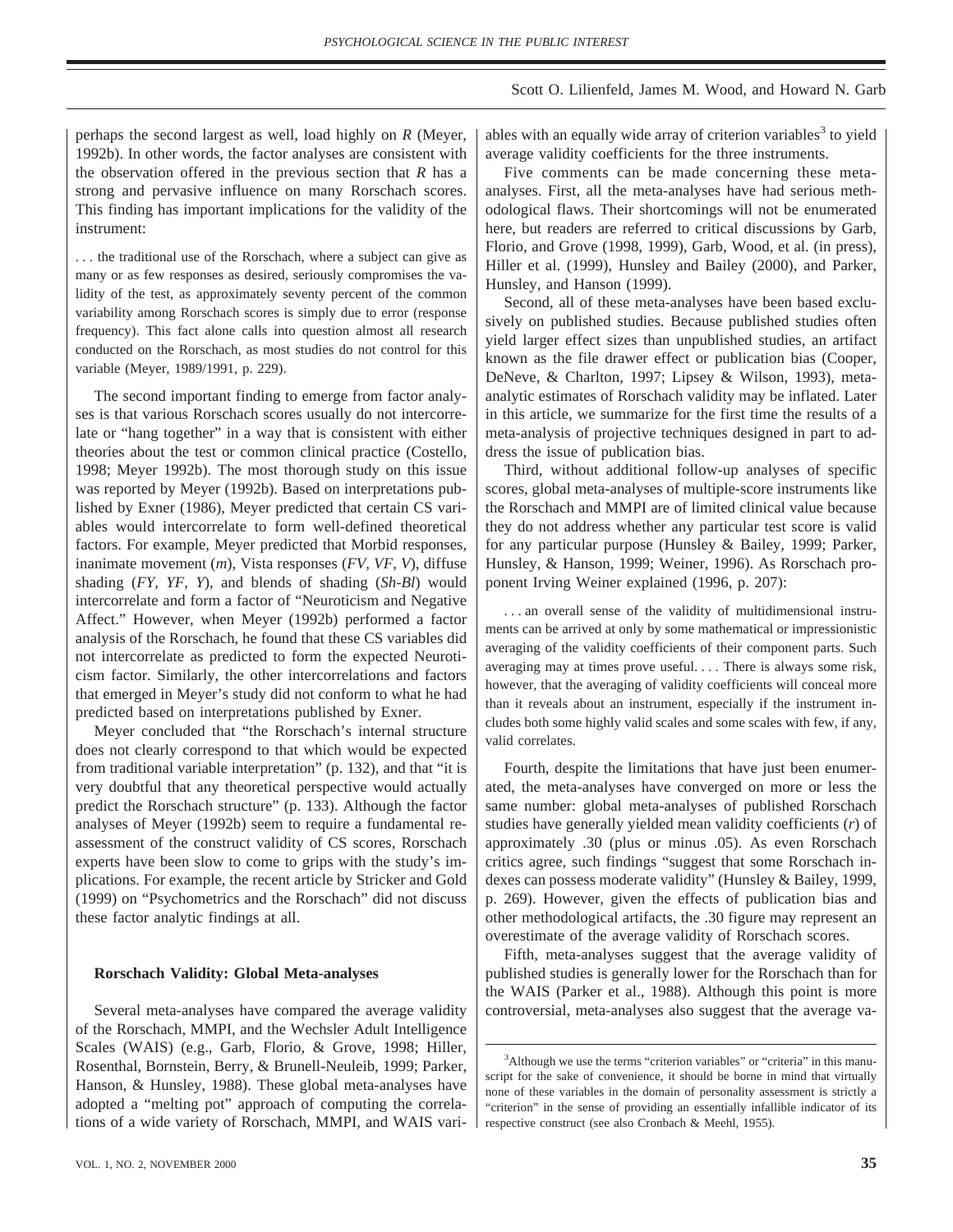lidity of published studies is generally lower for the Rorschach than for the MMPI, although the difference is probably not large and sometimes fails to attain statistical significance (Garb et al., 1998; Hiller et al., 1999; Parker et al., 1988; see also discussion in Garb, Wood, et al., in press). Again, these conclusions must be tempered by the caveat that they are based on published studies only, and that the meta-analyses contained various methodological flaws.<sup>4</sup>

# **Rorschach Validity: Narrowly Focused Literature Reviews and Meta-analyses**

As already noted, global meta-analyses by themselves cannot address which specific Rorschach scores are valid for which specific purposes. Instead, narrowly focused narrative or meta-analytic reviews, which concentrate on the relationship of one or two Rorschach predictors to a few specific criteria, are better suited for such a task. In the present section we summarize the relevant focused reviews and meta-analyses that have been published during the past decade. We do not include "overview" articles like the present one that have briefly summarized the evidence regarding a large number of Rorschach variables (e.g., Hunsley & Bailey, 1999; Viglione, 1999; Wood, Nezworski, & Stejskal, 1996a). In addition, we leave reviews regarding psychiatric diagnoses and self-report tests to the following section.

In a series of brief focused literature reviews, Frank concluded that there are no well-demonstrated relations between (a) color responses and emotional expression or control (Frank, 1976, 1993c), (b) achromatic color responses (C') and depression (Frank, 1993a), (c) shading responses and anxiety (Frank,

1978, 1993d), (d) space responses and oppositionality or hostility (Frank, 1993e), (e) movement responses and intelligence or degree of "inner life" (Frank, 1979b, 1993b, 1997), or (f) Rorschach content and aggressive behavior (Frank, 1994b). On the other hand, Frank concluded that good form quality  $(F+\%)$ (g) is related to psychotherapy outcome (Frank, 1993f) and (h) differentiates psychotic from nonpsychotic patients, schizophrenic from non-schizophrenic patients, and process schizophrenics from reactive schizophrenics (Frank, 1979, 1980, 1994a). Furthermore, Frank concluded that (i) good form quality, in combination with the form-color ratio ( $FC:CF + C$ ), may be useful for predicting suicidal or aggressive behavior (Frank, 1994a, 1994b, 1994c, 1997).

Additional negative results can be described. A focused literature review by Nezworski and Wood (1995) (see also updates by Wood, Lilienfeld, et al., 2000; and Wood, Nezworski, Stejskal, & McKinzey, in press) concluded that the Egocentricity Index is probably not significantly related to selfesteem or self-focus, and that Reflection responses do not bear a consistent relationship to either narcissism or psychopathy (but see Exner, 1995). A focused review by Jorgensen et al. (2000) concluded that the CS Schizophrenia Index (SCZI) effectively discriminates between psychotic and non-psychotic patients. In a focused review of research regarding the *D* score and Adjusted *D,* Kleiger (1992, p. 293; but see Exner, 1992) noted "two broad problem areas." First, about half of the empirical reports on major structural concepts in the CS are unpublished and have not undergone peer review. As a result, it is difficult to exclude the possibility that these studies contain methodological flaws that may systematically influence the effect size of CS scores. Second, the findings of the published studies appear "equivocal."

Positive findings have been reported for several Rorschach scores. A focused review by Acklin (1999) concluded that the Thought Disorder Index for the Rorschach (TDIR; Johnston & Holzman, 1979; Solovay et al., 1986) is a valid indicator of thought disorder in schizophrenic and borderline patients. A focused review by Jorgensen et al. (2000) concluded that the CS Schizophrenia Index (SCZI) effectively discriminates between psychotic and non-psychotic patients. A meta-analysis by Meyer and Handler (1997) concluded that the Rorschach Prognostic Rating Scale (RPRS) bears a well-established relationship to treatment outcome. Finally, a meta-analysis by Bornstein (1999; see also Bornstein, 1996) suggested that the Rorschach Oral Dependency Scale (ROD; Masling, Rabie, & Blondheim, 1967) is related to objective behaviors indicative of dependency.

As may be seen, four successful Rorschach scores have been identified in either meta-analyses or focused literature reviews: the TDIR, the SCZI, the RPRS, and the ROD. However, several comments seem appropriate regarding these scales. First, only one of the four, the SCZI, is part of the CS. Thus, the positive performance of the remaining three scores does not address the question of CS validity that has been

<sup>4</sup> Weiner (2000, p. 477) asserted that psychiatric diagnoses correlate more highly with the MMPI than with the Rorschach because diagnoses and the MMPI share "substantial method variance" (i.e., both involve self-report). Despite its seeming plausibility, for four reasons we believe that Weiner's assertion is without a sound basis. (1) Clinicians often use multiple information sources when formulating diagnoses, including self-reports, clinical observation, review of records, and interviews with collateral contacts. Weiner did not cite research evidence that the correlation of the MMPI with diagnoses is due solely to overlapping self-reports, and not to covariation with the other sources of information. (2) As Campbell and Fiske (1959) explained, an information source may contain both true variance and method variance, which by definition do not overlap. To the extent that self-reports are valid, they contain true variance. Thus, if MMPI scores and diagnosticians both use self-reports, this shared information may constitute "shared true variance" and not "method variance." (3) Weiner pointed out that both MMPI scores and diagnoses are based to some extent on shared information (i.e., self-reports). However, the same is true regarding Rorschach scores and diagnoses. For example, scores on the CS SCZI may be based in part on deviant verbalizations by the client, just as diagnoses of schizophrenia may be based in part on deviant verbalizations (i.e., disordered speech) observed during a diagnostic interview. In such a case, the Rorschach and diagnostic interview draw on the same valid source of information (deviant verbalizations), and this shared variance is true variance, not method variance. (4) Even if Weiner's criticism of the MMPI were entirely correct, he still would not be any closer to explaining why the Rorschach generally fails as a diagnostic tool. That is, even if the MMPI were totally invalid, that fact would not make the Rorschach more valid.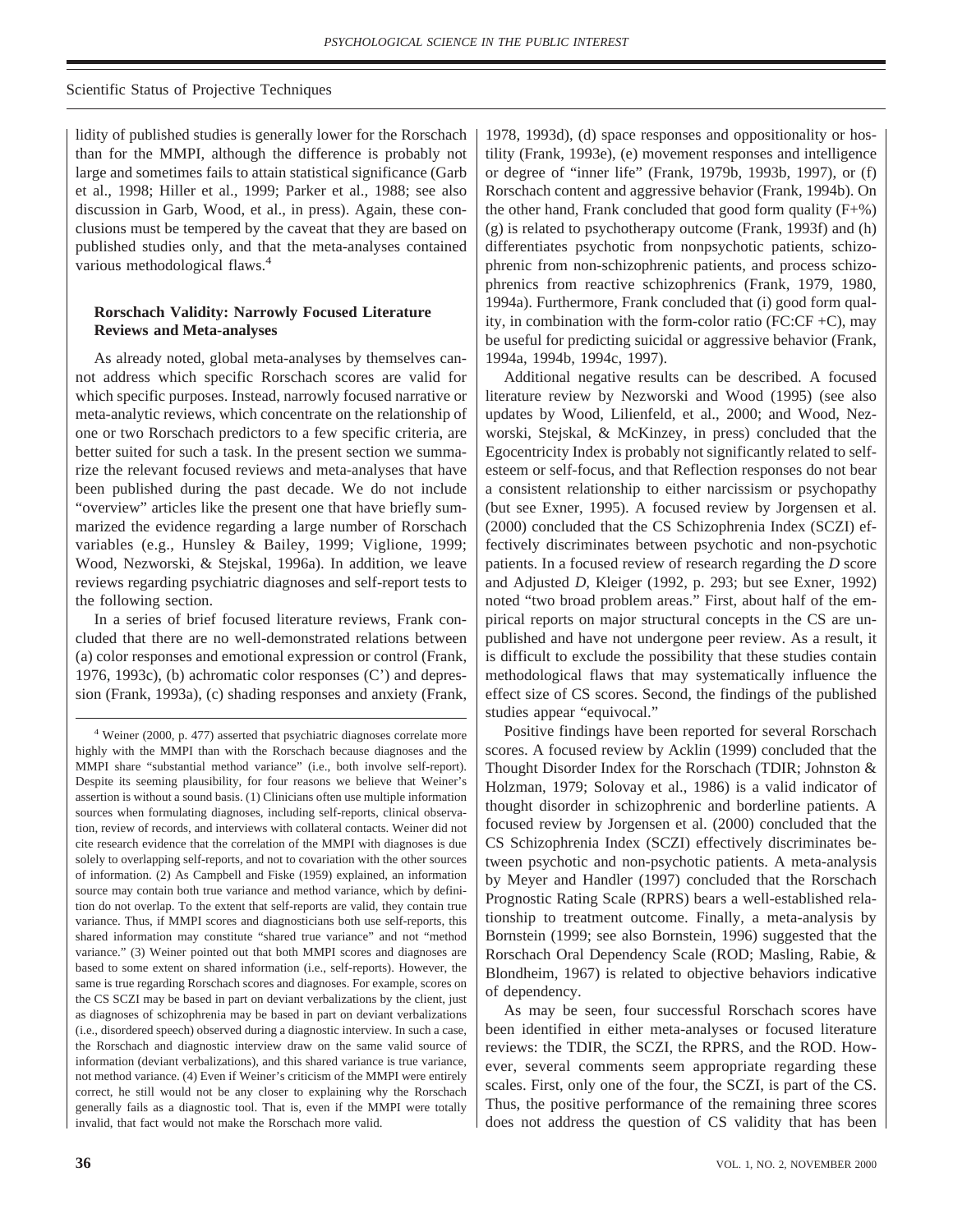raised by such critics as Wood et al. (1996a, 1996b). Second, much of the research supporting the validity of the RPRS is of poor methodological quality (Hunsley & Bailey, 1999, p. 274). Third, two of the four successful scales present special scoring difficulties for clinical practice. Specifically, (a) the RPRS is scored using cumbersome rules from the now rarely used Klopfer system (Meyer & Handler, 1997; Meyer, 2000a) and (b) the TDIR is typically scored by research teams using taperecorded Rorschach sessions (e.g., Coleman et al., 1993). Fourth, representative or up-to-date norms are not available for the TDIR, RPRS, or ROD, and the current norms for the SCZI (Exner, 1993) often seem to yield an unacceptably high false positive rate, especially with children (Hamel, Shaffer & Erdberg, 2000; Shaffer et al., 1999; but see Jorgensen et al., 2000). Thus, although narrative and quantitative literature reviews regarding the TDIR, SCZI, RPRS and ROD are encouraging, there are problems with their application to clinical practice.

# **Rorschach Validity: Relationships with Diagnoses and Self-Report Instruments**

The Rorschach is often described by its proponents as a helpful diagnostic tool. For example, in a recent discussion of "Differential Diagnosis," Weiner (1997) claimed:

At present the Rorschach Comprehensive System provides indices for schizophrenia (SCZI) and depression (DEPI) that can prove helpful in identifying these two conditions.... Recent work by Gacono and Meloy (1994) suggested that a similarly sound and useful index of psychopathic personality can now be constructed. . . . In addition, although further documentation is needed, accumulating data indicate that there are on the horizon adequately conceptualized and empirically valid Rorschach indices for bipolar disorder, borderline and schizotypal personality disorder, and acute and chronic stress disorder. . . . (pp. 10-11).

However, these same Rorschach proponents have sometimes adopted a considerably different position. For example, just two years later Weiner (1999) asserted that:

The Rorschach Inkblot Method is not a diagnostic test, it was not designed as a diagnostic test, it is not intended to be a diagnostic test, and it does not in fact work very well as a diagnostic test, especially if what is meant by diagnosis is a DSM category (pp. 336-337).

Because such claims appear to be contradictory, the best course is to turn to the scientific literature for illumination. The authors of the present article and a colleague recently reviewed the research on the Rorschach and psychiatric diagnoses (Wood, Lilienfeld et al., 2000a, 2000b). We reached the following conclusions:

Despite a few positive findings, the Rorschach has demonstrated little validity as a diagnostic tool. Deviant verbalizations and bad form on the Rorschach, and indexes based on these variables, are related to Schizophrenia and perhaps to Bipolar Disorder and Schizotypal Personality Disorder. Patients with Borderline Personality Disorder also seem to give an above-average number of deviant verbalizations. Otherwise the Rorschach has not shown a well-demonstrated relationship to these disorders or to Major Depressive Disorder, Posttraumatic Stress Disorder (PTSD), anxiety disorders other than PTSD, Dissociative Identity Disorder, Dependent, Narcissistic, or Antisocial Personality Disorders, Conduct Disorder, or psychopathy. (p. 395)

For example, the DEPI has been the most extensively studied Rorschach indicator of depression. According to Exner (1991, p. 146), an elevated score on the DEPI "correlates very highly with a diagnosis that emphasizes serious affective problems." However, independent investigators have usually found that diagnoses of depression are not significantly related to scores on the original or revised version of the DEPI, either in adults or adolescents (for reviews, see Jorgensen, Anderson, & Dam, in press; Viglione, 1999; Wood, Lilienfeld, et al., 2000a).

Similarly, Meloy and Gacono (1995, p. 414) claimed that the Rorschach is "ideally suited" for the assessment of psychopathy, and that through a series of studies "we have validated the use of the Rorschach as a sensitive instrument to discriminate between psychopathic and nonpsychopathic subjects." Yet numerous replication studies by independent researchers have failed to cross-validate the Rorschach indicators of psychopathy proposed by Meloy and Gacono (Wood, Lilienfeld, et al., 2000a; Wood, Nezworski, et al., in press).

Just as CS scores show no replicable relations with most psychiatric diagnoses, neither do they show a consistent relationship to self-report indexes. For instance, after reviewing the relationships between Rorschach and MMPI scores in 37 studies of adults, Archer and Krishnamurthy (1993b, p. 277) concluded, "The results of these studies generally indicate limited or minimal relationships between the MMPI and Rorschach" (see also Archer & Krishnamurthy, 1993a, 1997). Rorschach proponent Gregory Meyer (1996, p. 572) summarized the situation as follows:

Archer and Krishnamurthy (1993a, 1993b) and Meyer (in press) have established that Rorschach and MMPI constructs do not converge on a common universe of information in unrestricted heterogeneous samples. This finding is so robust that additional efforts to find cross-method correlates in heterogeneous samples would be redundant.... Currently, there is enough research to conclude the Rorschach does not consistently or globally measure self-reported characteristics.

Rorschach proponents have sometimes attempted to explain the failure of Rorschach scores to correlate with diagnoses or self-report instruments. For instance, Stricker and Gold (1999, p. 244) have stated:

The profile that emerges from the Rorschach may or may not correspond to the profiles that are obtained from self-report measures, interviews, or behavioral observations. Nor is correspondence or lack of correspondence seen as more or less meaningful or desirable.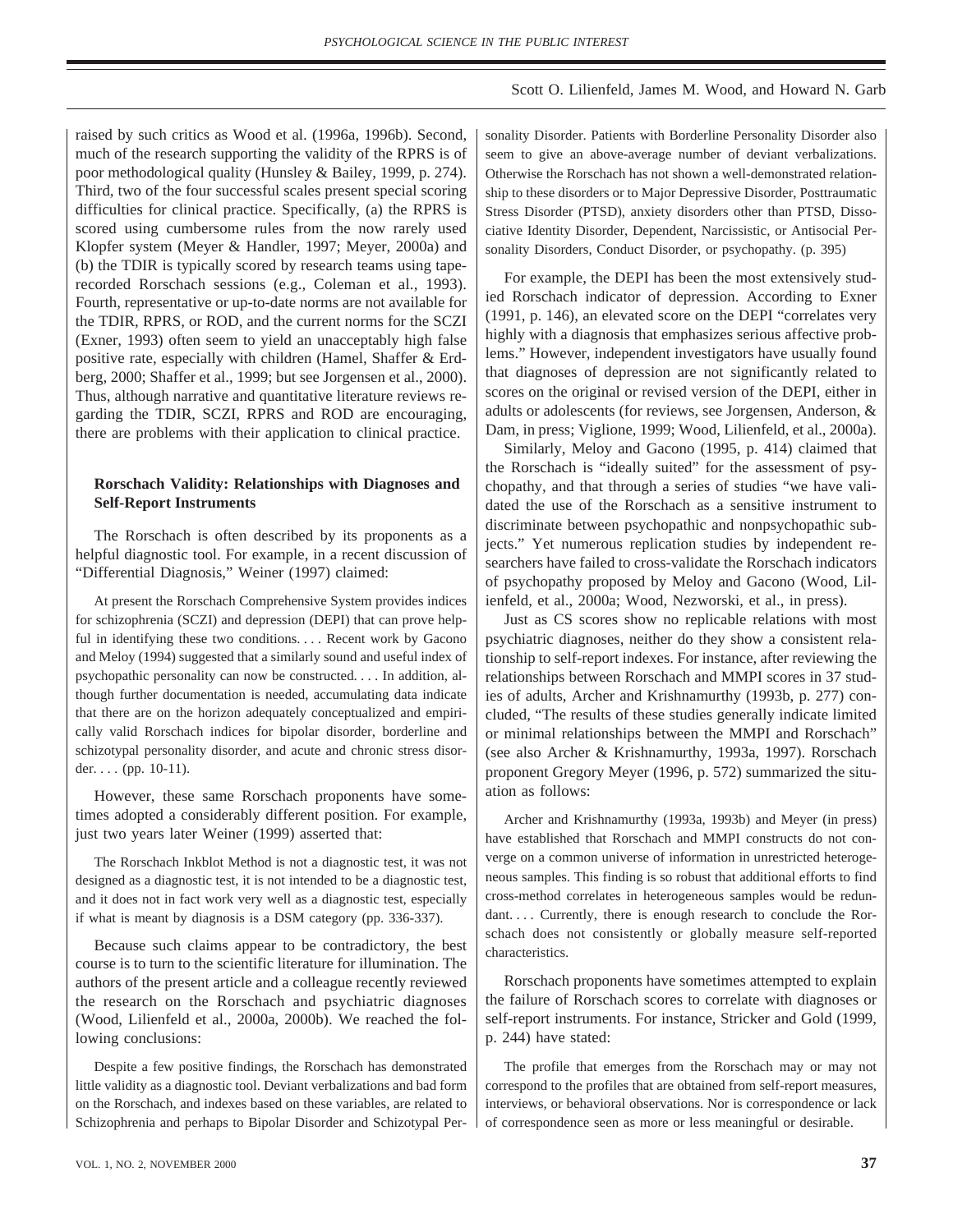Using such reasoning, one can readily dismiss most negative results obtained for the Rorschach and other projective instruments. Nevertheless, the fact remains that hundreds of studies have been carried out by researchers who expected CS scores to correlate with psychiatric diagnoses and self-report instruments. The general failure of CS scores to correlate with such criteria casts doubt on the Rorschach's validity for most purposes (Hunsley & Bailey, 1999, in press; but see Viglione, 1999).

#### **Incremental Validity**

Given that administering, scoring, and interpreting a Rorschach takes 2 to 3 hours, one would hope that the addition of the Rorschach to other information (e.g., an interview) would lead to improved validity. However, results on incremental validity offer little support for the use of the Rorschach when other assessment information is available. This has been true for both clinical judgment and statistical prediction studies.

When psychologists made judgments after being given increasing amounts of assessment information, the addition of the Rorschach almost never led to an increase in the validity of their judgments (for reviews, see Garb, 1984, 1998). For example, psychologists did not become more accurate when: (a) the Rorschach was added to demographic data (e.g., Gadol, 1969), (b) a test battery that included the Rorschach and a Sentence Completion Test was added to demographic data (e.g., Cochrane, 1972), and (c) the Rorschach was added to other test results or biographical information (e.g., Bilett, Jones, & Whitaker, 1982; Golden, 1964; Perez, 1976; Whitehead, 1985). In fact, in several studies, validity decreased when the Rorschach was added to other information (e.g., Gadol, 1969; Golden, 1964; Sines, 1959; Whitehead, 1985). Nevertheless, the results from clinical judgment studies are not definitive. Although the study by Whitehead (1985) used the CS, it is not clear how many of the other investigations did so. However, it is safe to conclude that these results offer negligible support for the use of the Rorschach in clinical settings, particularly when other readily obtained demographic or assessment information is available. Moreover, at least one study using the CS (Whitehead, 1985) yielded negative results similar to those from studies that used other Rorschach methods.

In statistical prediction studies, there has been support for the incremental validity of a few Rorschach scores. Specifically, (1) predictions of future psychotic symptoms were significantly improved when the Rorschach Thought Disorder Index was added to information from a clinical interview (O'Connell, Cooper, Perry, & Hoke, 1989, (2) the amount of variance accounted for in a laboratory measure of prepulse inhibition (which assesses the inability of patients to screen out irrelevant stimuli) was increased when X-% (a Rorschach index of perceptual inaccuracy) was added to an interview rating of delusional symptoms (Perry, Geyer, & Braff, 1999), (3) prediction of the severity of psychopathology and social competence among psychiatric patients were significantly improved when Rorschach scores for *R,* X+%, X-%, and the Ego Impairment Index were added to MMPI scores (Perry, Moore, & Braff, 1995, reanalyzed by Dawes, 1999; Perry & Viglione, 1991), (4) predictions of treatment outcome were significantly improved when scores from the RPRS were added to IQ scores and scores from the MMPI Ego Strength scale (Meyer, 2000a; Meyer & Handler, 1997), and (5) predictions of schizophrenia diagnoses and psychotic conditions were improved significantly when the CS Schizophrenia Index was added to MMPI scores (Meyer, 2000b). In addition, (6) predictions of depression diagnoses showed a small but statistically significant improvement (from  $R = .33$  to  $R = .35$ ) when the CS DEPI was added to MMPI scores (Meyer, 2000b), although in another study hit rates for depression diagnoses did not significantly improve when the DEPI or other CS variables (i.e., Vista or Affective Ratio) were added to MMPI-A scales (Archer & Krishnamurthy, 1997). In addition, no significant incremental validity was found when Rorschach scores were added to MMPI scores for diagnoses of conduct disorder (Archer & Krishnamurthy, 1997).

Although the findings regarding the RPRS have been replicated by independent researchers, the other findings have not and should thus be regarded as tentative. In addition, studies of statistical incremental validity are of direct clinical relevance only if practitioners rely exclusively and precisely on the output of statistical prediction rules. They do so only very rarely (Dawes, Faust, & Meehl, 1989). Overall, incremental validity has not been studied for the vast majority of Rorschach scores. Thus, for nearly all Rorschach scores, including scores comprising the CS, there is no evidence for incremental validity above and beyond other psychometric information.

#### **Summary and Discussion**

Despite its continued widespread use by clinicians, the Rorschach Inkblot Test remains a problematic instrument from a psychometric standpoint. Although many psychologists initially believed that the CS (Exner, 1974) remedied the Rorschach's primary shortcomings, the scientific status of this system appears to be less than convincing. The CS norms for many Rorschach variables appear to have the effect of misclassifying normal individuals as pathological, the possibility of significant cultural bias in the CS has not been excluded, the inter-rater and test-retest reliabilities of many CS variables are either problematic or unknown, the factor structure of CS variables does not correspond to investigators' theoretical predictions, and the validities of most Rorschach indexes rest on a weak scientific foundation.

At the same time, dismissing the Rorschach in broad brush as invalid oversimplifies the genuine state of affairs. Metaanalyses of published research on the Rorschach (e.g., Garb et al., 1999; Hiller et al., 1999) suggest that at least some Rorschach indexes possess above-zero validity, although the clini-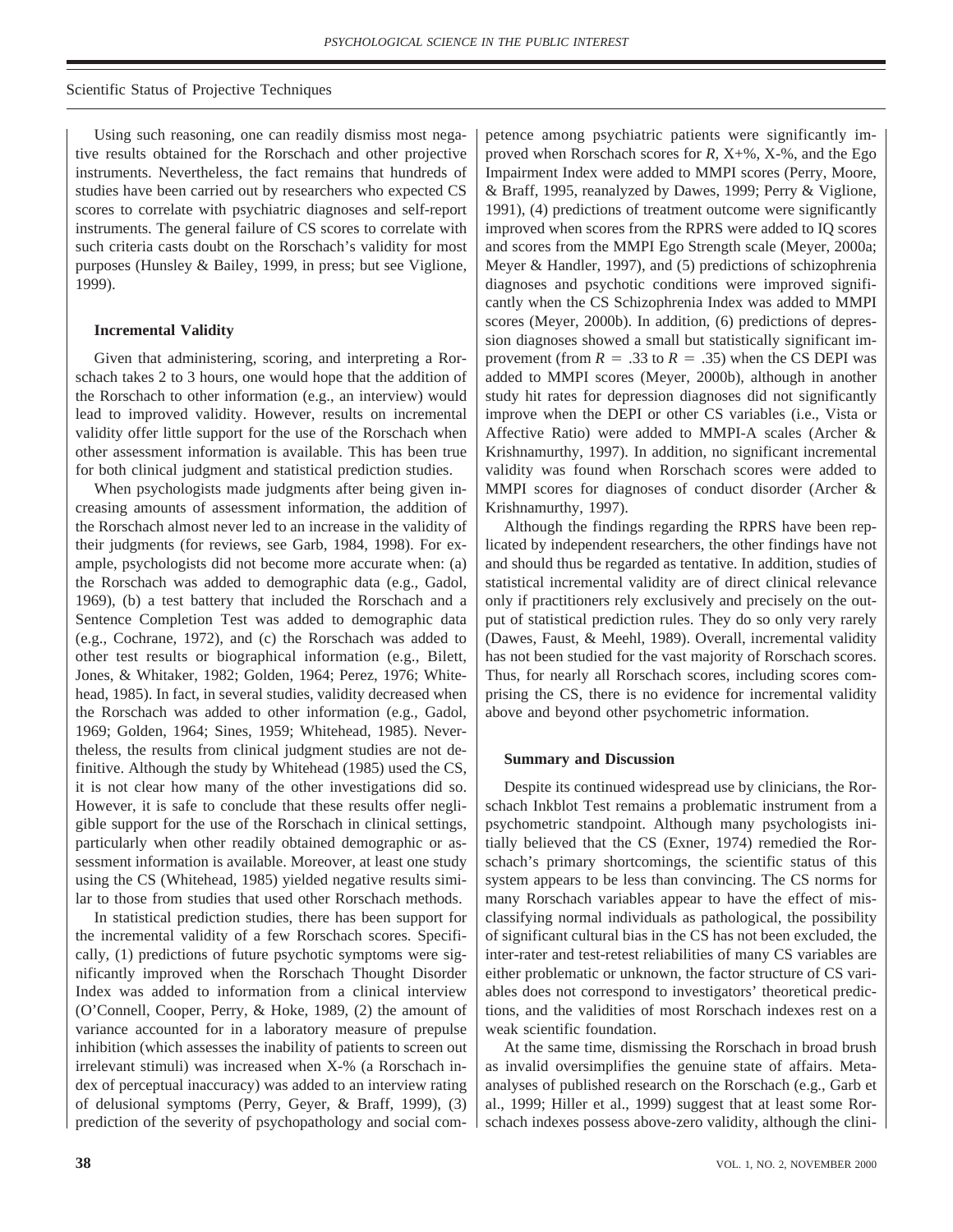cal utility of these indexes remains to be demonstrated. Moreover, narrowly focused literature reviews have identified several Rorschach variables that appear to possess validity in the identification of schizophrenia, BPD, and perhaps schizotypal personality disorder and bipolar disorder. Four other Rorschach variables appear to be positively correlated with thought disturbance, psychotherapy prognosis, and dependency. Nevertheless, the substantial majority of Rorschach variables have not demonstrated consistent relations to psychological disorders or personality traits. Perhaps most important, few Rorschach variables have demonstrated consistent incremental validity in the assessment of psychologically meaningful construct indicators above and beyond other, more readily acquired, psychometric information.

# **THEMATIC APPERCEPTION TEST**

The Thematic Apperception Test (TAT) is a construction technique (Lindzey, 1959) developed by Henry Murray and his student Christiana Morgan to assess reactions to ambiguous interpersonal stimuli (Morgan & Murray, 1935; Murray, 1943). Murray chose the term "apperception" as opposed to perception to denote the fact that respondents actively interpret TAT stimuli in accord with their personality traits and life experiences (Anderson, 1999). The TAT consists of 31 cards depicting ambiguous situations, most of them social in nature (e.g., a young woman grabbing the shoulders of a young man who appears to be attempting to pull away from her). One of these cards, Card 16, represents the epitome of ambiguity: it is entirely blank. Although some TAT cards are intended for males and others for females, neither examinee sex nor gender role has been found to be significantly associated with the content of TAT stories (Katz, Russ, & Overholser, 1993). The TAT has spawned a variety of cognate apperception tests developed for different age groups, such as the Children's Apperception Test (Bellak & Bellak, 1991), the Roberts Apperception Test for Children (McArthur & Roberts, 1990), the Adolescent Apperception Cards (Silverton, 1993), and the Senior Apperception Test (Bellak, 1975). Because the research literature on these techniques is considerably less extensive than that on the TAT, these techniques will not be reviewed here (see Hayslip & Lowman, 1986, and Kroon, Goudena, & Rispens, 1998, for reviews of apperception techniques for the elderly and children/adolescents, respectively).

With regard to TAT administration, the respondent is asked to look at each card and construct a story. Each story should describe what (a) led up to the events depicted on the card, (b) events are occurring on the card, (c) events will occur in the future, and (d) the characters on the card are thinking and feeling (Murray, 1943). Murray assumed that the respondent typically identifies with the primary protagonist featured in each card (the "hero") and creates the story from the vantage point of the hero.

Murray recommended that TAT examiners select approxi-

mately 20 cards whose themes appear particularly relevant to the respondent's presenting difficulties, and administer these cards across two sessions. Nevertheless, these recommendations are almost never followed today. There is considerable variability in the number of TAT stimuli administered by different examiners, and most administer between 5 and 12 cards and do so in only one session (Vane, 1981). Moreover, the specific cards selected and order of card administration vary greatly across examiners (Groth-Marnat, 1997; Worchel & Dupree, 1990). The modal time needed for administering, scoring, and interpreting the TAT is approximately 1.5 hours (Ball, Archer, & Imhof, 1994).

# **General Overview of TAT Research: Problems and Findings**

Although a variety of TAT quantitative scoring schemes have been developed, such as those of Bellak (1975), Dana (1955), and Arnold (1962; see Vane, 1981, for a review), few clinicians use these schemes with any regularity (Rossini & Moretti, 1997). Instead, most interpret the TAT on an impressionistic basis using clinical judgment and intuition. For example, a survey of nearly 100 North American psychologists practicing in juvenile and family courts revealed that only 3 percent use any standardized TAT scoring system (Pinkerman, Haynes, & Keiser, 1993; see also Wade & Baker, 1977).

More pertinent to the present review is the fact that there is little consistency regarding which TAT cards are used in published research. In a review of 69 published studies of the TAT over a 10 year period, Keiser and Prather (1990) found enormous variability across investigations in the cards used and even in whether these cards were in the original TAT set. They concluded that the extent to which TAT findings can be generalized across investigations is unknown. The wide variety of stimulus sets used in TAT research also implies that adequate norms for virtually all TAT scoring systems are unavailable.

In addition to the substantial variability in stimulus sets and scoring schemes, there are at least two major obstacles to evaluating claims regarding the TAT's validity. It is largely these problems that render the TAT "a clinician's delight and a statistician's nightmare" (Vane, 1991, p. 319). The first interpretive problem has been termed the "Walter Mitty" effect (Loevinger, 1987), and refers to the fact that some respondents may display high levels of a given attribute (e.g., achievement motivation) on the TAT not because they possess high levels of this attribute, but because they are fantasizing about possessing high levels of this attribute. Conversely, some TAT proponents have maintained that individuals can exhibit low levels of an attribute on the TAT not because they possess low levels of this attribute, but because they are repressing or otherwise inhibiting the expression of this attribute. We term this purported phenomenon the "inhibition effect." Because both the Walter Mitty and inhibition effects can be invoked as ad hoc immunizing tactics (Popper, 1959) to explain away negative find-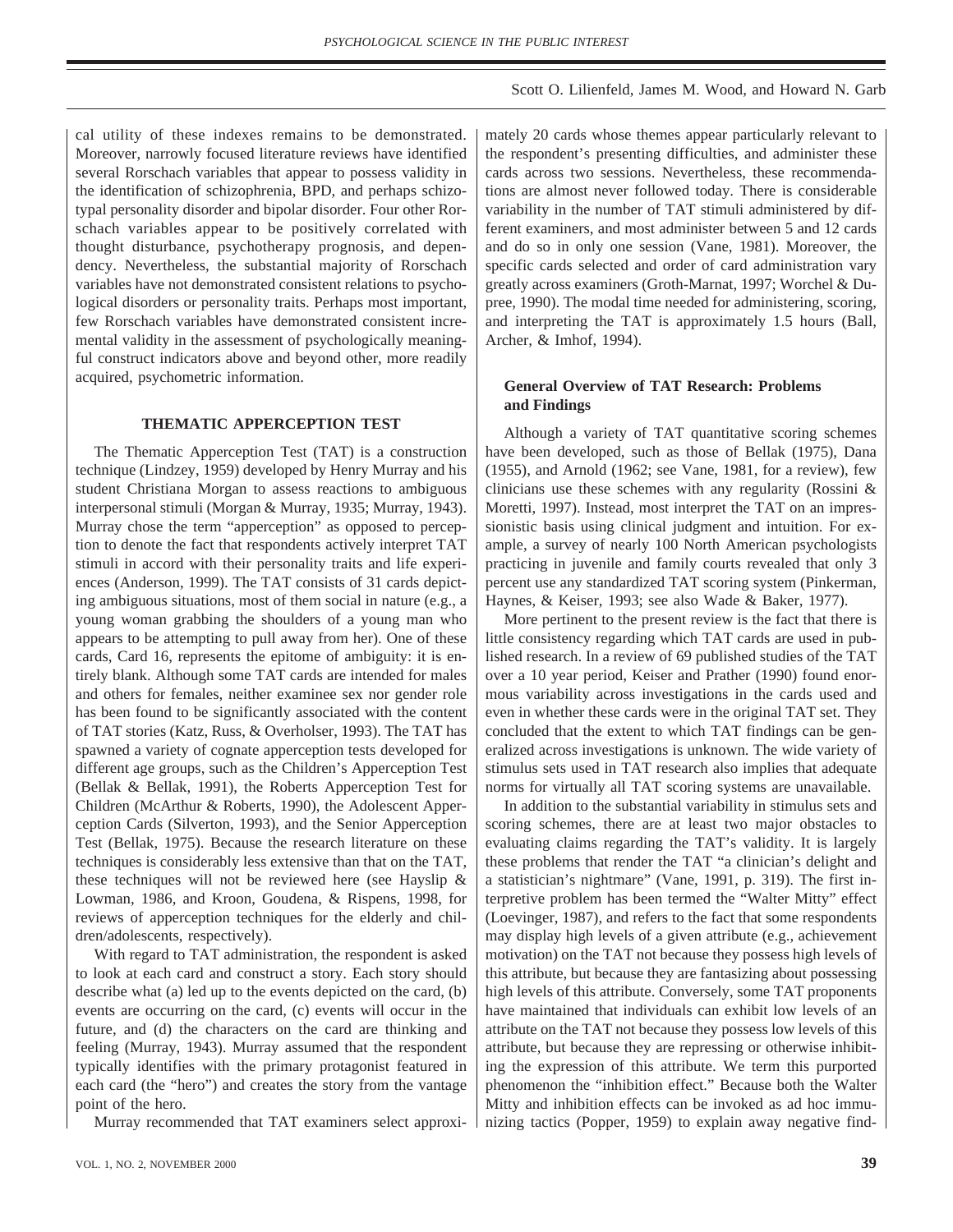ings, they can render certain predictions regarding the TAT's validity difficult or impossible to falsify. For example, Vane (1981) argued that:

. . . an individual may tell stories in which much aggression is present, but does not show this in his actions. Many clinicians would have no difficulty reconciling this discrepancy because the protocol would be interpreted to mean that the individual really is aggressive, but is afraid to be so. Because of this fear, he has built a successful defense against aggression and thus appears meek and mild . . . On the other hand, if an aggressive individual told stories with many aggressive themes, he would be considered an aggressive individual (pp. 332- 333).

Second, proponents of the TAT have sometimes offered conflicting assertions regarding the relations between the TAT and self-report indexes, which are sometimes used as indicators with which to validate the TAT. For example, Cramer (1999) argued that the characteristics assessed by the TAT "are, by definition, inaccessible to consciousness" and that "attempts to establish concurrent validity between TAT and self-report measures are not likely to be successful" (p. 85). McClelland, Koestner, and Weinberger (1989) similarly maintained that because the TAT and self-report instruments assess different types of motives (implicit and self-attributed, respectively; see section entitled TAT-based need scoring schemes), the correlations between these two types of instruments should be very low. In contrast, Westen and his colleagues (e.g., Barends, Westen, Leigh, Silbert, and Byers, 1990) have adduced positive correlations between their TAT index of object relations and self-report indicators of psychopathology as evidence for the validity of this TAT index. As a consequence, it is unclear whether findings (e.g., Emmons & McAdams, 1991) indicating significant positive correlations between TAT indexes and self-report indicators of the same constructs (e.g., achievement motivation) argue for or against the validity of the former indexes.

Rendering a systematic review of the TAT literature even more difficult is that the fact that a plethora of different scoring schemes for the TAT have been developed for certain studies, many on an ad hoc basis (Ryan, 1985; Vane, 1981). The great diversity of these schemes, not to mention the diversity of stimulus materials on which they are based, all but precludes a systematic examination of their replicated psychometric properties (Hunsley et al., in press). With some notable exceptions that we will discuss, the track record of standardized scoring schemes for the TAT has been at best mixed. On the one hand, some investigators have reported encouraging results. For example, Mussen and Naylor (1954) reported that levels of expressed aggression on the TAT were significantly associated with overt aggression among a sample of 29 male adolescent delinquents (but see Gluck, 1955, and Kagan, 1956, for failures to replicate this finding). Karon and O'Grady (1970) asked clinical psychology graduate students blind to patient identity to make ratings of emotional health from the TATs of inpatient schizophrenics. After statistically transforming these ratings using a scaling procedure, Karon and O'Grady found these ratings to display high predictive validity  $(r = .63$  and .64 in two studies) for the number of days that patients remained in the hospital during a 6 month period.

In contrast to these fairly isolated positive findings, most of which have not been replicated, the TAT literature is replete with strikingly negative findings. In a study of 150 U.S. male war veterans, Eron (1950) reported that a TAT index of affect tone was unable to distinguish significantly among psychotic individuals, neurotic individuals, and normals. Sharkey and Ritzler (1985) found that the TAT was unable to differentiate samples of psychotic individuals, depressed individuals, and normals on the basis of perceptual distortions, unusual story interpretations, or affect tone. In fact, the affect tone of TAT stories was nonsignificantly more positive for depressed individuals than for normals. Murstein and Mathes (1996) found essentially no association  $(r = .03)$  between a self-report neuroticism questionnaire and rated psychopathology on the TAT among a nonclinical sample. Lilienfeld, Hess, and Rowland (1996) found that a TAT-derived index of future time perspective adapted from the work of Ricks, Umbarger, and Mack (1964) exhibited perfect interrater reliability (intraclass  $r =$ 1.00), but correlated negligibly and nonsignificantly with a host of indexes of personality and psychopathology as well as with alternative (e.g., self-report, projective) indexes of future time perspective.

#### **Incremental Validity**

The incremental validity of the TAT above and beyond either demographic or test information has typically been unimpressive (Gallucci, 1990; Garb, 1984, 1998). Soskin (1954) found that the addition of TAT protocols did not add significantly to the validity of clinicians' personality ratings of normal participants above and beyond basic demographic information. In contrast, Golden (1964) found that clinicians' judgments concerning the personality traits of participants (both psychiatric and nonpsychiatric patients) increased significantly when the TAT was added to demographic information. Nevertheless, as Golden pointed out, these judgments probably increased in validity simply because the demographic data did not provide information on whether individuals were psychiatric patients. Adding TAT data to the interpretive mix may have increased validity because these data permitted judges to determine whether individuals exhibited psychopathological symptoms (Garb, 1984). Once having made this determination, they were able to describe participants in terms of personality traits that characterize most or all psychiatric patients (see also Horowitz, 1962). Golden also found that adding the TAT to either the MMPI or to the Rorschach generally led to slight, but nonsignificant, increases in validity. In contrast, adding the TAT to both the Rorschach and MMPI led to essentially no increases in validity. Wildman and Wildman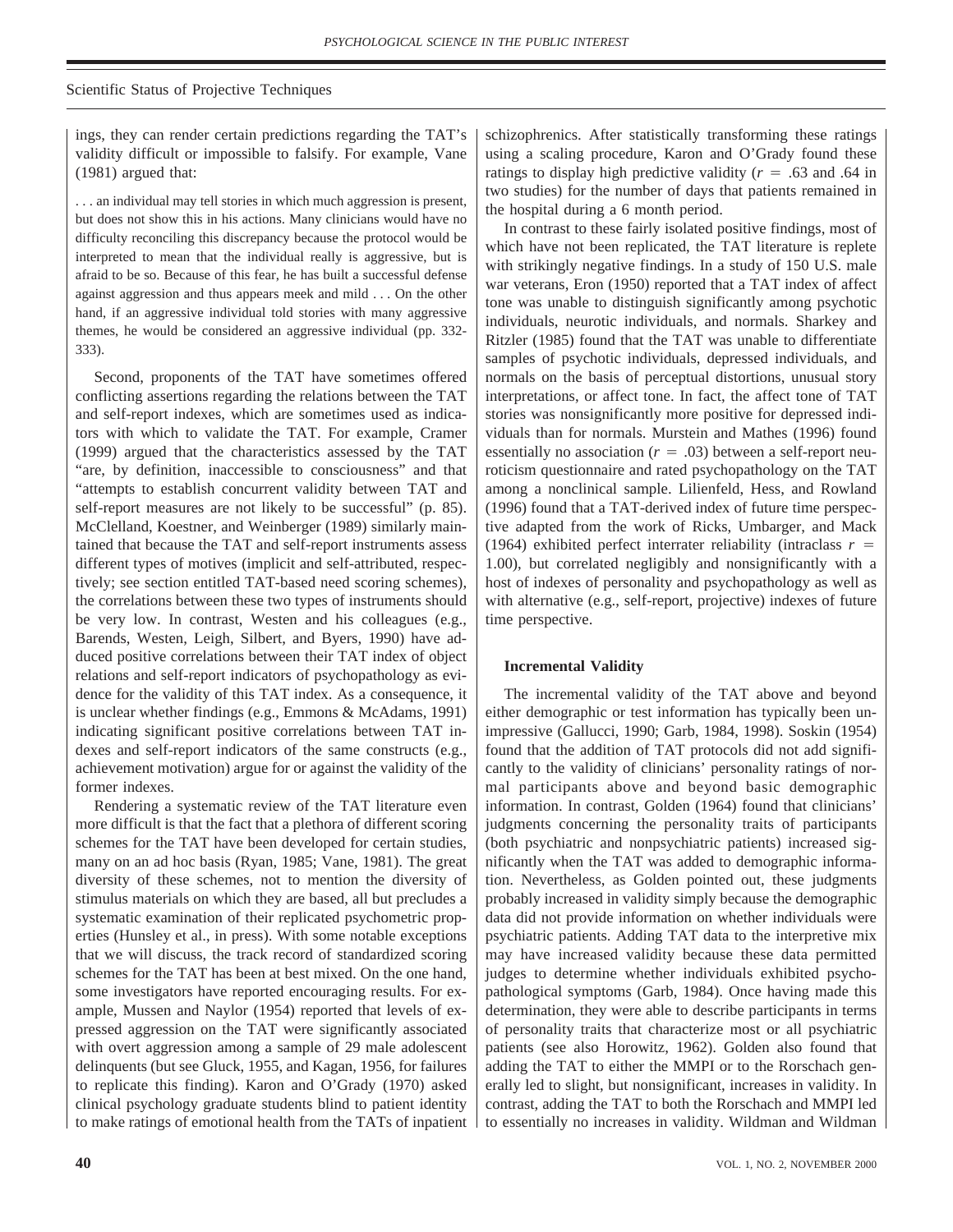(1975) asked a group of clinical psychologists to determine, on the basis of various combinations of test results, whether respondents were psychiatric patients or nonpatients (nurses) who had been matched to the patients for age and education. Although adding the MMPI to the TAT resulted in an increase in accuracy from 57% to 80%, adding the TAT to the MMPI resulted in a decrease in accuracy from 88% to 80%.

To our knowledge, only one study has examined the incremental validity of judgments made by statistical decision rules (in the studies described in the previous paragraph, judgments were made by clinicians). Winch and More (1956) examined the extent to which numerical information derived from the TAT contributed to the predictions of participants' (members of 25 married couples) scores on 12 of Murray's (1938) needs (e.g., achievement, dominance, hostility) above and beyond interview information. Virtually none of the increments in variance corresponding to the entry of the TAT in hierarchical multiple regression equations was statistically significant, and all were small in magnitude (range of 0 to 2%).

Because the great diversity of TAT stimuli and scoring schemes renders a comprehensive review of this literature impractical, we have elected to focus on three systematic scoring approaches to the TAT that appear potentially promising. These three approaches are (a) need scoring schemes, (b) the assessment of object relations, and (c) the assessment of defense mechanisms.

#### **TAT-Based Need Scoring Schemes**

The best known need-based scoring scheme developed for the TAT is the quantitative system developed by McClelland, Atkinson, Clarke, and Lowell (1953) to assess Murray's (1938) need for achievement. Respondents are asked to write stories in response to several (e.g., four) cards, some of which are drawn from the original TAT and some of which (e.g., a photograph of a schoolboy at a desk with a book in front of him) are drawn from other sources. Each of these stimuli was selected by Mc-Clelland et al. (1953) to "pull" for achievement motivation. Examinees' written stories are coded according to a detailed and explicit scoring scheme.

McClelland, Koestner, and Weinberger (1989; see also Mc-Clelland, 1980) asserted that the TAT (as well as other projective techniques) assesses implicit motives, viz., needs of which the respondent are not consciously aware. In contrast, they contended that self-report instruments assess selfattributed motives, viz., needs of which the respondent are consciously aware. McClelland and his colleagues posited that TAT and self-report indexes of needs should therefore correlate negligibly. Moreover, McClelland (1980) hypothesized that TAT and self-report instruments should correlate with different outcome variables. Liberally adapting terminology introduced by Skinner (1938), McClelland maintained that TAT-based indexes of needs should best predict operant behavior, viz., behavior that is not highly constrained by environmental variables. In contrast, self-report instruments should best predict respondent behavior, viz., behavior that is elicited by highly structured stimuli. Thus, TAT indexes of achievement motivation should correlate most highly with long-term achievement (e.g., occupational success), whereas self-report indexes of achievement motivation should correlate most highly with performance on highly structured laboratory measures of achievement (e.g., anagram tasks). Finally, McClelland et al. (1989) distinguished between task and social incentives. The former (e.g., task difficulty) are intrinsic to achievement-oriented tasks, whereas the latter (e.g., achievement-oriented instructions from an experimenter) are extrinsic to such tasks. McClelland et al. hypothesized that task incentives should interact statistically with implicit motives of achievement (i.e., motives derived from the TAT), whereas social incentives should interact statistically with selfattributed motives of achievement (i.e., motives derived from self-report instruments). As we will soon see, a number of researchers have endeavored to test these hypotheses.

*Reliability.* The reliability of TAT indexes of achievement motivation has been a longstanding bugbear for proponents of these techniques. Although the interscorer reliabilities of these techniques have typically been in the .80 to .90 range (Fineman, 1977), their internal consistency and test-retest reliability have been notoriously problematic. In an influential critique of the TAT, Entwisle (1973) concluded on the basis of numerous published studies that the internal consistency of the McClelland et al. (1953) scoring scheme (as measured by Cronbach's alpha) rarely exceeded .30 to .40. There has been little subsequent data to challenge Entwisle's conclusion, although some authors have questioned the relevance of internal consistency statistics for evaluating the TAT's reliability. For example, Cramer (1999) asserted that "measures of reliability based on internal consistency . . . are not appropriate for the TAT. TAT cards are not the same as a series of items on a personality scale, all of which are intended to measure the same personality trait" (p. 89). Nevertheless, this argument undermines the rationale for aggregating responses to different TAT items into a total score, which assumes that each response is a fallible but useful indicator of the latent construct assessed by this total score (Epstein, 1979).

Moreover, the test-retest reliabilities of TAT-based achievement indexes over intervals of several weeks have generally been in the .30 range (Entwisle, 1973; Fineman, 1977; Winter & Stewart, 1977). Winter and Stewart (1977; see also Cramer, 1999) contended that the low test-retest reliabilities of TATbased need indexes are artifactual. Specifically, they maintained that on retesting respondents often feel obliged to create different stories. To examine this possibility, Winter and Stewart (1977) used the TAT to assess the test-retest reliability of undergraduates' need for power (Winter, 1973), a motive to be discussed subsequently, when given instructions to write stories that were either unique or as similar as possible to their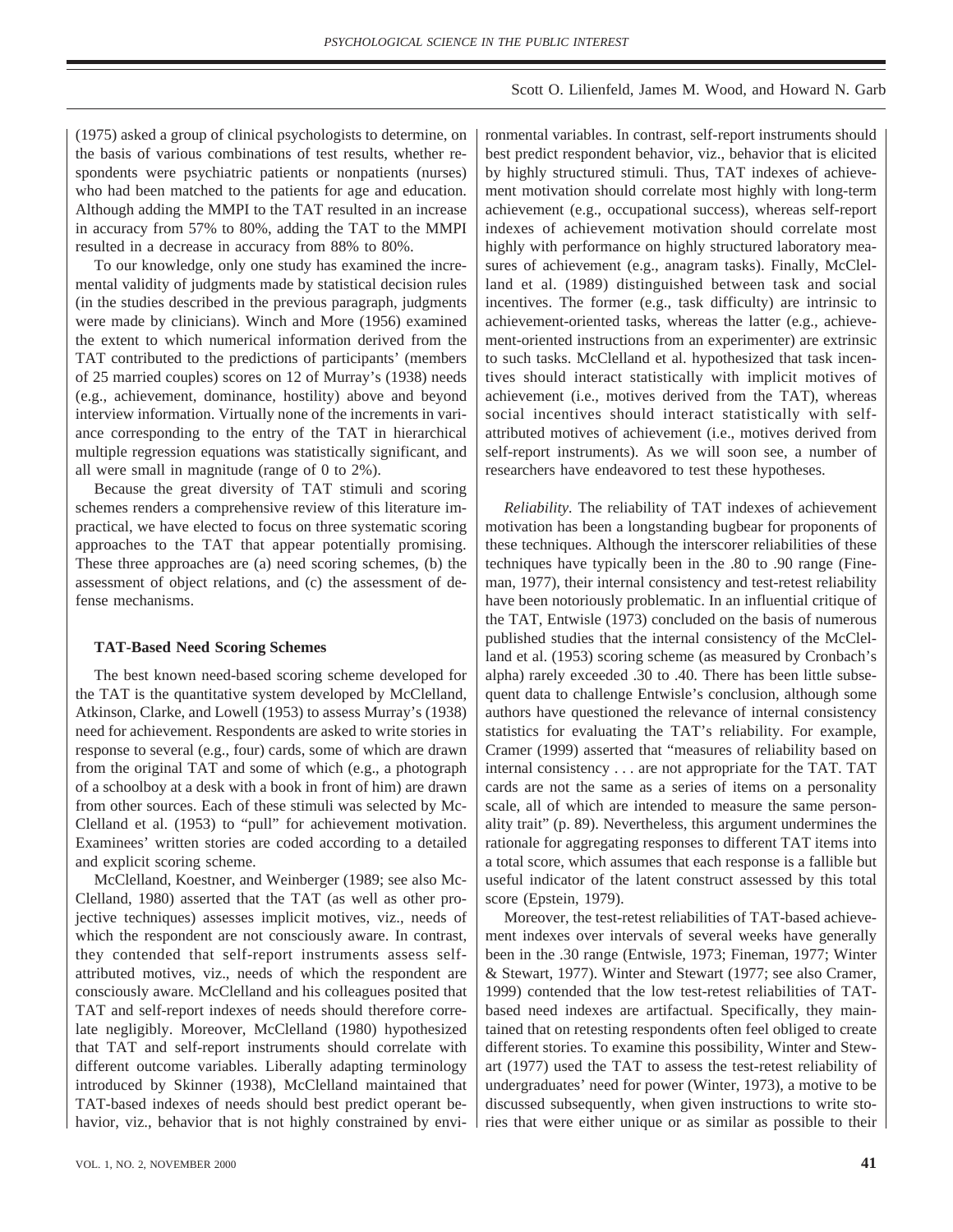earlier stories. Need for power test-retest correlations were significantly higher in the latter  $(r = .61)$  than in the former  $(r = .61)$ 4 .27) condition. Nevertheless, Kraiger, Hakel, and Cornelius (1984) failed to replicate Winter and Stewart's results in a sample of undergraduates, instead finding higher correlations in the unique condition  $(r = .52)$  than in the similar as possible condition  $(r = .38)$ . Disturbingly, the test-retest correlation in an additional condition in which respondents were given no explicit instructions on retesting was essentially zero  $(r = .02)$ . Serious problems concerning the test-retest reliability of TATbased need indexes thus appear to be largely unresolved (cf. McClelland et al., 1989).

*Validity.* Many investigators have examined the construct validity of TAT indexes of achievement motivation. In a metaanalysis of correlations ( $n = 36$ ) between TAT-based achievement motivation indexes and self-report achievement motivation indexes, Spangler (1992) found a mean correlation of .09. This correlation, although statistically significant, is low in magnitude and provides support for McClelland's (1980) contention that projective and self-report indexes of needs are not assessing the same construct (but see Emmons & McAdams, 1991, for data suggesting moderate positive correlations between TAT and self-report need indexes). Some authors, in contrast, have argued that the low correlations between projective and self-report indexes of achievement motivation suggest that the former possess poor convergent validity (Entwisle, 1972; Fineman, 1977).

A number of studies, however, suggest that these two sets of instruments correlate with different outcome variables, as predicted by McClelland's (1980) operant-respondent distinction. Spangler (1992) conducted a meta-analysis of 105 studies examining the relations between behavioral outcomes and both TAT and self-reported indexes of achievement motivation. The mean correlations between TAT achievement motivation indexes and operant (e.g., occupational success, income) and respondent (e.g., school performance, measured intelligence) outcome measures were .22 and .19, respectively, whereas the mean correlations between self-report achievement motivation indexes and these two classes of outcome measures were .13 and .15, respectively. Both the operant and respondent correlations were slightly but significantly higher for the TAT indexes than for the self-report indexes, contradicting previous claims (e.g., Fineman, 1977) that the latter possess superior validity for achievement-related outcomes. Nevertheless, all of these mean correlations are low in magnitude. In addition, Spangler found a significant interaction between TAT achievement motivation indexes and task incentives, as predicted by McClelland et al.'s (1989) model, although the predicted interaction between self-report achievement motivation indexes and social incentives did not materialize. Several other findings lend support to the construct validity of TAT achievement motivation indexes. For example, high scores on these indexes tend to be associated with participants' selection of tasks of

moderate difficulty (see Fineman, 1977), as predicted by a large theoretical and empirical literature on the level of aspiration construct (McClelland, 1951).

Despite these modestly encouraging results, unresolved questions remain. In particular, the potential confounding role of intelligence, which was not examined in Spangler's (1992) meta-analysis and which has been examined in few studies of TAT achievement motivation, requires clarification (see Entwisle, 1972). Because TAT indexes of the need for achievement tend to be moderately and positively correlated with IQ (Caplehorn & Sutton, 1965; Hundal & Jerath, 1972), and because the operant outcomes (e.g., income) that correlate with these TAT indexes are positively correlated with intelligence (Willerman, 1979), intelligence should be routinely examined as a covariate in future studies of achievement motivation.

*Other TAT-based need scoring schemes.* A number of other TAT-based need scoring schemes have been developed, among which Winter's (1973) system for assessing need for power has been the most influential. Koestner, Weinberger, McClelland, and Healey (1988; cited in McClelland et al., 1989) presented undergraduates with a social perception task developed by Sternberg (1986) consisting of photographs of two individuals in an job-related setting, and asked them to determine which of these individuals was the boss. Scores on a TAT-derived index of the need for power were significantly related to success on this task. Need for power scores derived from the TAT have also been found to be significantly associated with occupational success among a sample of managers at the American Telephone and Telegraph Company 8 and 16 years after their initial hiring (McClelland & Boyatsis, 1982). Winter, John, Stewart, Klohnen, and Duncan (1998) reported statistically significant interactions between the need for power and extraversion in predicting important life outcomes (e.g., choice of careers affording influence over others) in two longitudinal studies of female college students.

TAT indexes have been developed for other needs, including need for affiliation (Atkinson, Heyns, & Veroff, 1954). In a study of participants who were beeped randomly throughout the day, a TAT index of need for affiliation was significantly associated with how often participants were speaking with other people (see McClelland, 1985). Further support for TATbased need indexes derives from investigations of biological variables. Students high in TAT-assessed need for power show greater releases of norepinephrine after a major examination than students low in the need for power (McClelland, Ross, & Patel, 1985). Moreover, individuals high in TAT-assessed (but not self-reported) need for affiliation show increases in dopamine release in response to a romantic film (McClelland, 1989). This finding provides construct validity for this TAT index because dopamine has been linked to the experience of reward (Depue & Collins, 1999). Nevertheless, the incremental validity of TAT measures of needs for power and affiliation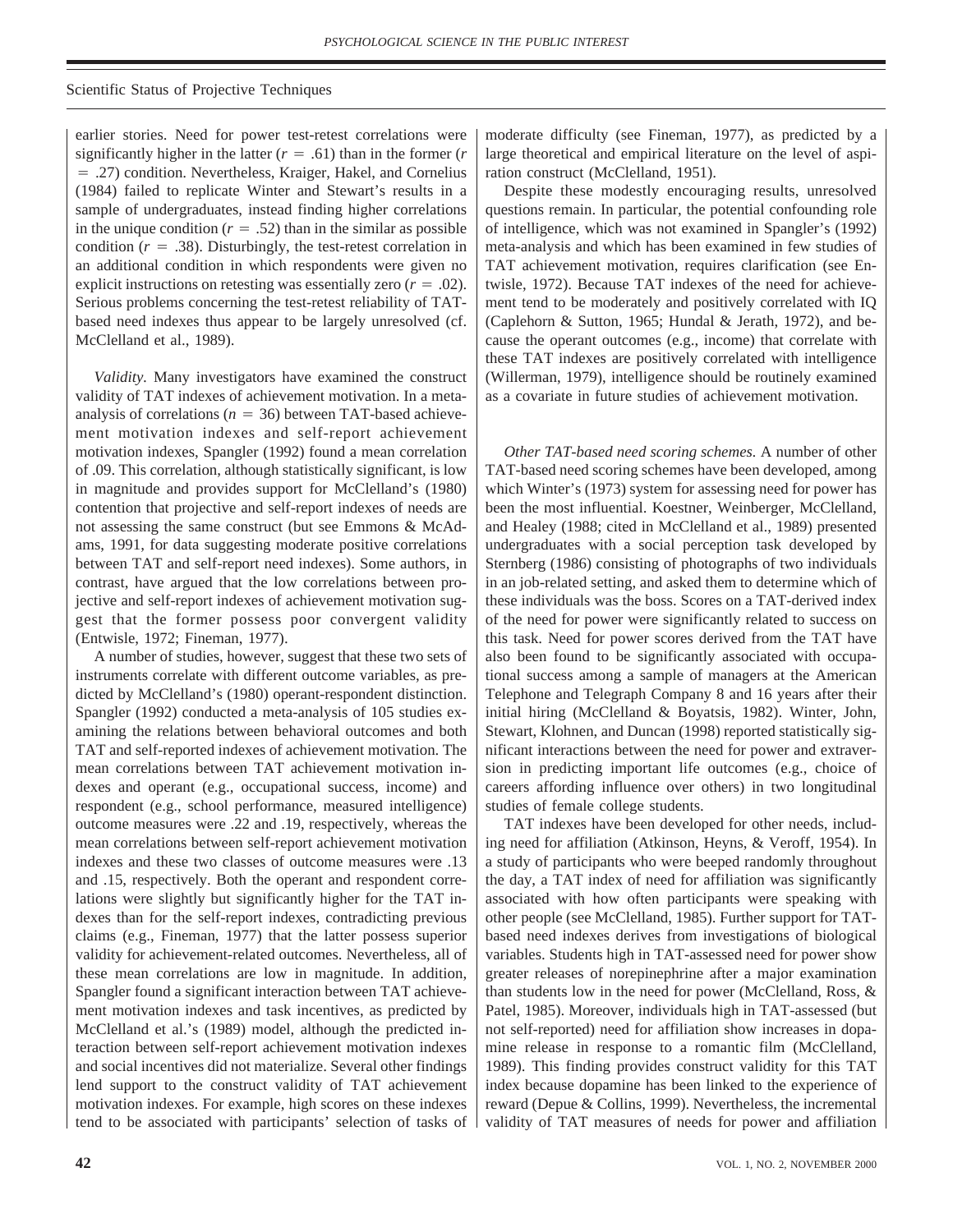above and beyond self-report indexes of these needs has received little or no investigation.

#### **The Assessment of Object Relations with the TAT**

Over the past decade, Westen and his colleagues have embarked on an ambitious research program designed to assess object relations (i.e., the mental representation of other people) from TAT protocols. They have been especially interested in assessing aspects of object relations that are relevant to psychopathological conditions, such as borderline personality disorder (BPD), that have been posited some authors (e.g., Kernberg, 1985) to result from early disturbances in parentchild relationships. Based on a subset (typically four to seven) of TAT cards, Westen and his colleagues (e.g., Westen, Lohr, Silk, Gold, & Kerber, 1990) constructed a detailed scoring scheme, the Social Cognition and Object Relations Scale (SCORS), which assesses four dimensions of object relations: (a) Complexity of Representations of People, (b) Affect-tone of Relationships, (c) Capacity for Emotional Investment in Relationships and Moral Standards, and (d) Understanding of Social Causality. This latter scale assesses understanding of the causes of others' thoughts, emotions, and behaviors. Each dimension is scored on a 1-5 scale, with 5 putatively representing the most developmentally advanced set of responses. More recently, Westen (1995) revised the SCORS by subdividing the third dimension into two dimensions of Relationships and Moral Standards, and by adding three dimensions of Aggression, Self-esteem, and Identity and Coherence of Self. In the latest version of the SCORS, responses are scored on a 1-7 scale. There appears to be considerable variability in the TAT cards administered across published investigations of the SCORS (e.g., Barends et al., 1990; Ordnuff & Kelsey, 1996), rendering generalizations across studies difficult because the SCORS may be useful when one set of cards is administered but not another. Similarly, optimal cut-off scores may differ depending on which subset of cards is used. Moreover, adequate norms for the SCORS in general population samples are not yet available.

*Reliability.* Although interrater reliabilities for the dimensions of the SCORS have been high (e.g., Westen, Ludolph, Lerner, Ruffins, and Wiss, 1989, reported intraclass correlations of approximately .90 for most dimensions), their internal consistencies have been less impressive. Westen, Lohr, Gold, and Kerber (1990), for example, reported internal consistencies (Cronbach's alphas) ranging from .59 to .77 across several clinical samples. In a sample of 96 undergraduates, the internal consistency of the Affect-tone scale was reported to be .56 (Barends et al., 1990). Although the four scales of the original SCORS are positively intercorrelated (e.g., Ornduff, Freedenfeld, Kelsey, & Critelli, 1994, reported significant scale intercorrelations ranging from .30 to .73), it is not known whether the SCORS total score corresponds to a single higher-order dimension. We are unaware of published test-rest reliability studies on the SCORS. Test-retest reliability studies of this scoring method, which should ideally include alternate forms, therefore appear warranted.

*Validity.* The SCORS dimensions have demonstrated encouraging construct validity in several investigations of differential diagnosis. Westen, Lohr, et al. (1990) used the SCORS to compare 35 patients diagnosed with BPD, 25 patients diagnosed with major depressive disorder, and 30 normals; all groups were matched on sex. BPD patients scored significantly lower on all four original SCORS scales than normals, and significantly lower than the major depressive group on the Affect-tone (suggesting more malevolent object representations) and Understanding of Social Causality scales. Westen, Ludolph, et al. (1990) extended these findings to a study of 33 adolescent BPD patients, 21 adolescent psychiatric patients with mixed diagnoses, and 31 normals; all groups were matched on age, sex, and race. As predicted, BPD patients scored significantly lower than the other groups on the Affecttone scale, with differences in the medium to large range  $(d =$ .55 for difference from non-borderline psychiatric patients, *d*  $= .68$  for difference from normals). In addition, BPD patients scored significantly lower than the normal group, but not the mixed psychiatric group, on the Capacity for Emotional Investment and Understanding of Social Causality scales. The differences between the BPD patients and normals were in the medium range  $(ds = .60$  and .59, respectively). Contrary to prediction, however, BPD patients scored significantly higher than the mixed psychiatric group, but not the normal group, on the Complexity of Representations scale. Moreover, this difference was medium in magnitude  $(d = .59)$ . This finding calls into question the construct validity of the Complexity of Representations Scale, although Westen and his colleagues have argued that this finding might point to the presence of a subset of BPD patients with highly differentiated object representations. Interestingly, Westen, Lohr, et al. (1990) had found marked heterogeneity in this variable among BPD patients, with approximately half exhibiting complex object representations on at least one TAT card. The capacity of the SCORS to differentiate BPD patients from either normals or other psychiatric patients has been replicated by investigators not affiliated with Westen's research team (e.g., Gutin, 1997; Malik, 1992).

Supportive findings for the revised version of the SCORS were reported in a recent investigation of 58 patients with BPD, antisocial personality disorder (ASPD), narcissistic personality disorder (NPD), and Cluster C (anxious, fearful) personality disorders (Ackerman, Clemence, Weatherill, & Hilsenroth, 1999). As predicted, BPD patients exhibited the lowest Affect-tone scores of the 4 groups, with the differences from patients with NPD and Cluster C disorders reaching significance. In addition, BPD patients obtained significantly lower scores on the Identity and Coherence of Self variable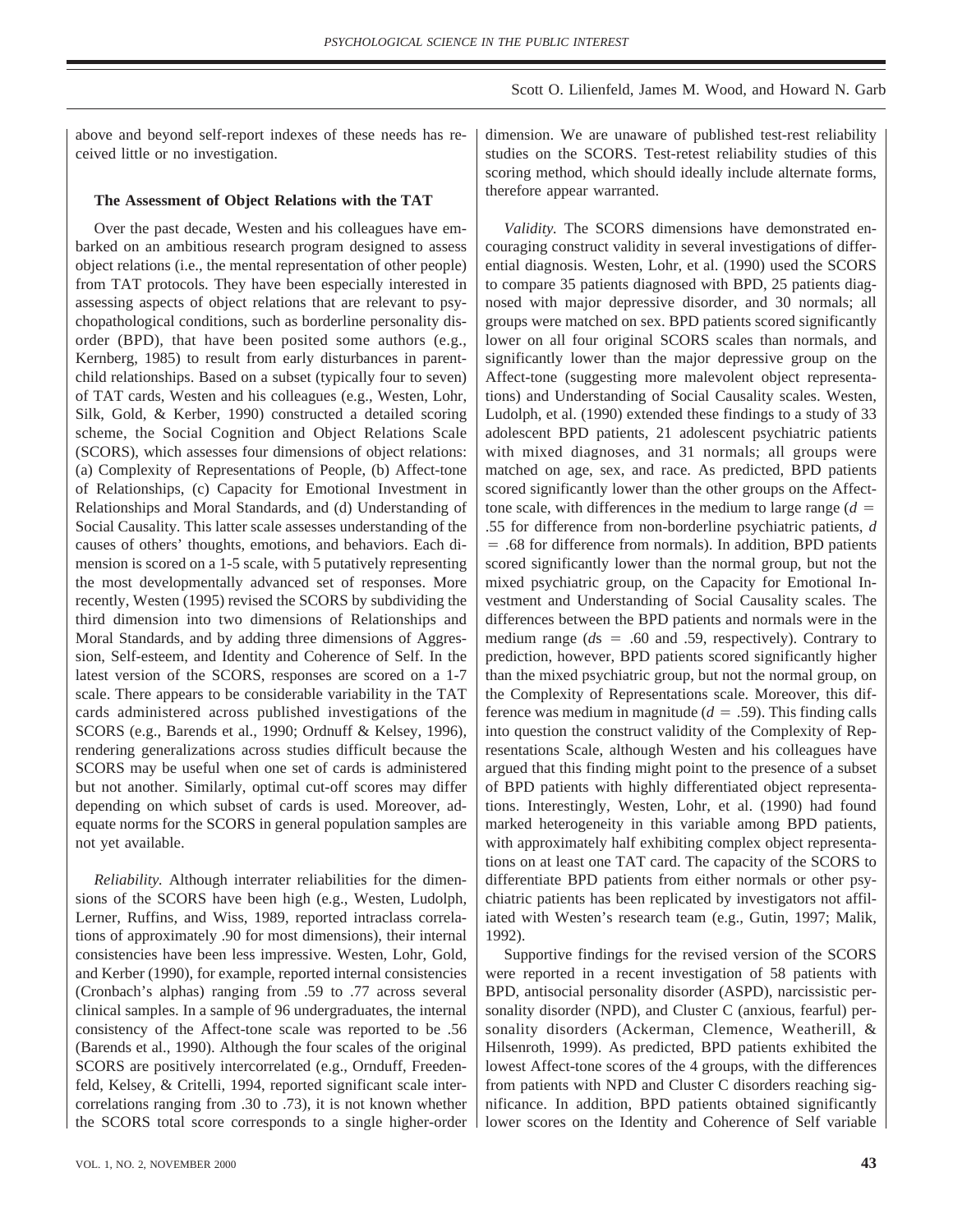than NPD patients, which is consistent with the identity disturbance often believed to be central to BPD (Kernberg, 1985). Nevertheless, several group differences raise serious questions concerning the construct validity of certain indexes derived from the SCORS. For example, patients with ASPD scored nonsignificantly higher than the BPD group on the Moral Standards variable and did not differ significantly from any of the other groups on this variable, despite the fact that individuals with ASPD are typically characterized by a weak or ineffectual conscience. Similarly paradoxical results were found for the Aggression variable, despite the centrality of aggression to the ASPD diagnosis (American Psychiatric Association, 1994).

Several investigators have examined the validity of the SCORS using other external criteria. In a sample of 96 undergraduates, Barends et al. (1990) found that the SCORS Affecttone scale correlated significantly but modestly  $(r = .23)$  with affect tone as assessed by a semi-structured interview, as well as with a self-reported index assessing faith in people  $(r \, \text{also} =$ .23). Nevertheless, a number of other predicted correlates of the SCORS Affect-tone scale, such as a Rorschach indicator of the perceived malevolence of others (Blatt, Wein, Chevron, & Quinlan, 1979) and a self-report index of social adjustment, were not statistically significant. There is also some support for the use of the SCORS in the assessment of the impact of early adverse environmental events. In a sample of 36 hospitalized female adolescents, Westen, Ludolph, Block, Wixom, and Wiss (1990) found that the Affect-tone scale was negatively and significantly correlated  $(r = -.46)$  with the number of mother surrogates. In addition, the proportion of poorly differentiated responses on the Complexity of Representations scale was positively and significantly correlated  $(r = .70)$  with the self-reported duration of sexual abuse among the 12 patients in this sample who had reported a history of such abuse. Nevertheless, a number of predicted correlations between SCORS dimensions and various early childhood risk factors (e.g., number of early moves) were not significant, although low statistical power may have precluded the detection of some genuine associations. Ordnuff et al. (1994) examined the capacity of the SCORS to detect sexual abuse in a sample of 17 female children with a documented history of sexual abuse and 25 female children with no abuse history. Mean SCORS levels were significantly lower in the former than the latter group  $(r = .40)$ , although separate significance tests were not reported for individual SCORS dimensions.

Thus, the SCORS appears to be significantly associated with certain psychopathological conditions, particularly BPD, and perhaps the impact of early adverse experiences. Nevertheless, several issues concerning the validity of the SCORS warrant further examination. First, several of the predicted correlates of the SCORS dimensions run counter to prediction. In particular, findings suggesting (a) more complex object representations among BPD patients than other patients and (b) relatively low or unremarkable levels of immorality and aggression among ASPD patients than patients with other personality disorders require replication. If these findings can be replicated, it will be necessary for Westen and his colleagues to demonstrate that BPD patients and ASPD patients demonstrate these attributes on other psychological instruments, or for them to offer a revision of current conceptualizations of these conditions.

Second, measured intelligence has been found to be positively and significantly correlated with the Complexity of Representations scale  $(r = .33)$ , whereas SCORS word count (i.e., the total number of words produced by respondents) has been found to be positively and significantly correlated  $(r = .34$  and .29) with the Affect-tone and Understanding of Social Causality scales, respectively (Ordnuff et al., 1994; but see Ordnuff & Kelsey, 1996, for a different pattern of correlations). The extent to which these covariates account for positive findings on the SCORS is unclear. Ornduff et al. (1994) found that the differences in SCORS between abused and non-abused children remained significant after controlling for general intelligence and word count. In contrast, Westen, Ludolph, et al. (1990) found that controlling for both word count and verbal intelligence eliminated significant differences between the BPD group and other groups on two of three SCORS scales, although controlling for word count did not (the authors did not report analyses controlling for verbal intelligence alone). Measures of verbal intelligence and word count should therefore be routinely examined as covariates in studies of the SCORS so that the potential confounding role of verbal ability can be clarified.

#### **The Assessment of Defense Mechanisms with the TAT**

Drawing on the work of Vaillant (1977) and others on the developmental progression of defense mechanisms, Cramer (1991) constructed the Defense Mechanisms Manual (DMM), a TAT-based index of the defense mechanisms of denial, projection, and identification. According to Vaillant, defense mechanisms can be arrayed along a continuum of developmental maturity, with some mechanisms (e.g., denial) being immature, others (e.g., projection) being more advanced, and others (e.g., identification) being still more advanced.

In Cramer's approach, participants are administered several TAT cards, and their stories are scored for the presence of numerous characteristics hypothesized to reflect the presence of one of these three defense mechanisms (see Cramer, 1991). As in the case of the SCORS, there is considerable variability across published studies in the number of TAT cards and the specific cards used, with some studies based on only two cards (one of which is not in the original TAT set; see Cramer, 1997) and other studies based on six cards from the original TAT (e.g., Porcerelli, Thomas, Hibbard, & Cogan, 1998). As a result, generalization across studies is potentially problematic and population norms for the DMM are not available.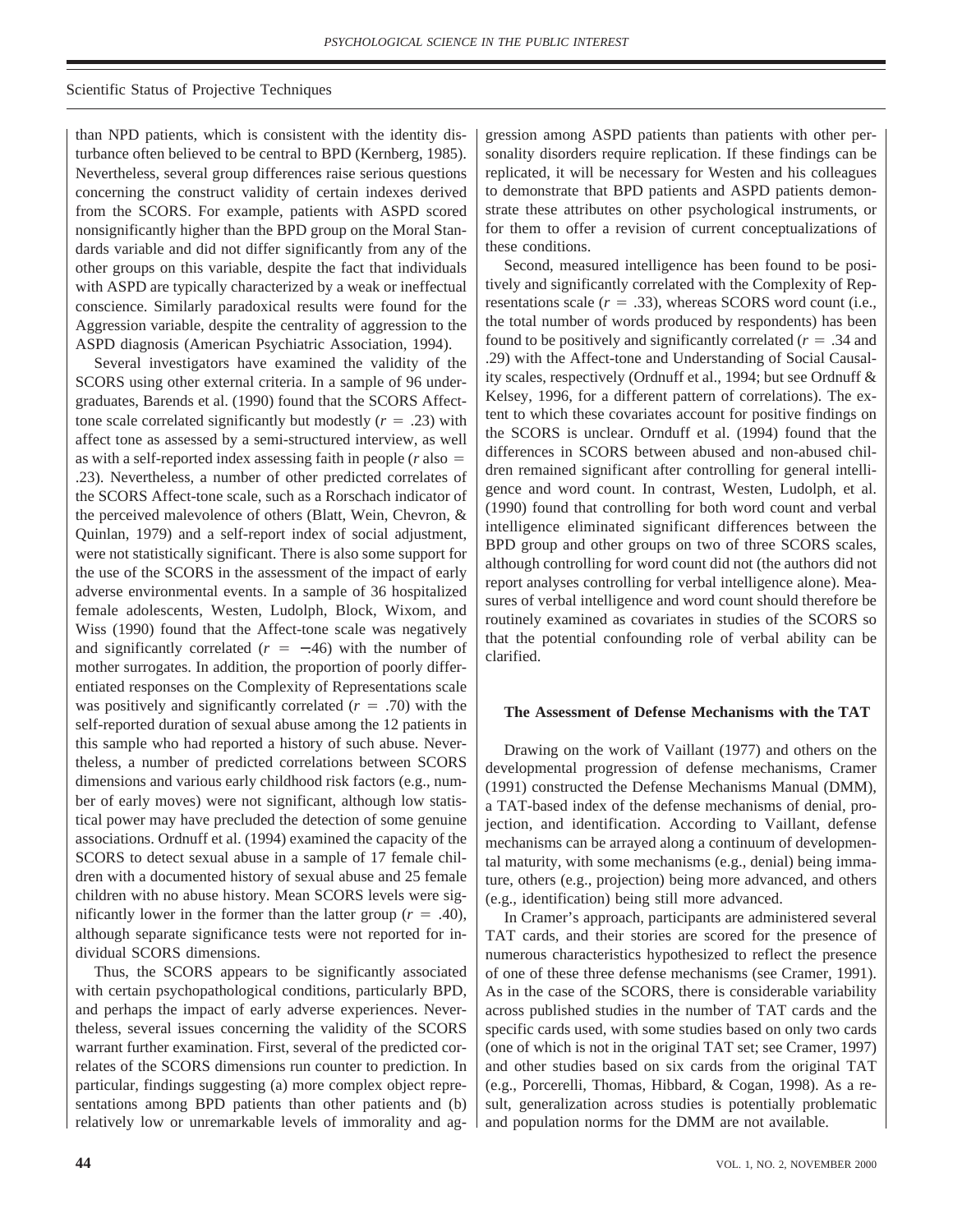*Reliability.* Interrater reliabilities for the DMM defenses have been adequate, although not extremely high. Across 17 different samples, median interrater reliabilities as assessed by Pearson correlations were .81, .80, and .64 for denial, projection, and identification, respectively (see Cramer & Block, 1998). The relatively low interrater reliability for identification may reflect the greater complexity involved in scoring this defense mechanism (Cramer, 1991). It is also worth noting that unlike intraclass correlations, Pearson correlations can overestimate the magnitude of interrater agreement because they can be high even when raters differ markedly in the absolute elevations of their ratings. The internal consistency and testretest reliability of the DMM have been even more troublesome. Cramer (1991) reported Cronbach's alphas of .57, .63, and .83 for the denial, projection, and identification scales, respectively, in a sample of 40 undergraduates. In addition, she reported alternate form test-retest reliabilities (over a 2 to 3 week interval) of .07, .30, and .41 for these three scales, respectively, in a sample of 32 6th graders. The corresponding test-retest correlations (again over a two to three week interval) for a sample of 32 2nd graders were .46, .24, and .24. Nevertheless, because children in both samples underwent either success or failure feedback after the initial test administration, these figures may underestimate the DMM's typical test-rest reliability. Further investigation of the DMM's alternate-form reliability is clearly necessary.

*Validity.* Cramer and her colleagues have examined the construct validity of the DMM in several ways. First, they have explored the capacity of the DMM to differentiate among individuals at different ages. Cramer (1987) administered the DMM to four groups of school children with mean ages of 5.8, 9.1, 14.6, and 16, respectively. As predicted by the hypothesized developmental course of defense mechanisms (Valliant, 1977), there were significant decreases in denial from the first age group onward and significant increases in identification from the second group onward. In addition, projection peaked significantly in the second and third age groups. In a study of 2nd, 5th, 8th, and 11th grade students and college students, Hibbard et al. (1994) similarly found decreases in denial from the 2nd grade onward. Nevertheless, there was an unanticipated and significant increase in denial in the 11th grade. Contrary to Cramer's (1991, p. 34) developmental hypotheses, which predict an increase in projection from ages 7 to 10, projection showed a pattern of decline across all grade levels. Finally, as predicted, identification increased across all grade levels. The findings of Hibbard et al. provide mixed support for the construct validity of the DMM, although it is instead possible that Cramer's developmental hypotheses are partially in error.

Cramer and Block (1998) extended Cramer's previous work on the development of defense mechanisms by examining the validity of the DMM in a sample of 90 nursery school children evaluated at ages 3 and 4 and again at age 23. Personality ratings in nursery school were completed by a set of teachers using the California Q set (Block & Block, 1980), and DMM scores were obtained from participants approximately 2 decades later. The analyses revealed that the inappropriate use of denial in early adulthood was predicted by moodiness, stress reactivity, and poor impulse control in nursery school, but only among males. There were few or no consistent childhood predictors of the use of adult projection or identification in either sex. Cramer and Block's findings are difficult to interpret given that they made few explicit predictions concerning the specific Q-sort correlates of DMM scores (see p. 160).

Hibbard et al. (1994) examined the capacity of the DMM to differentiate 29 psychiatric patients at a Veterans Administration hospital from 40 undergraduates. In contrast to the methods used in Cramer's studies, participants' scores for each defense were computed as a percentage of their total defense scores. The differences between groups in their use of either denial or projection were nonsignificant and negligible in magnitude. Identification, in contrast, was significantly higher among undergraduates. These findings provide mixed and largely negative evidence for the construct validity of the DMM, although Hibbard et al.'s ipsative method of computing defense scores, which eliminated between-subject differences in the total use of defense mechanisms, may have attenuated between-group differences.

Finally, Cramer and her colleagues have examined the extent to which DMM scores increase after stressful experiences, as would be predicted by psychodynamic models of defense mechanisms (see Cramer, 1999, for a review). For example, Cramer and Gaul (1988) randomly assigned 64 elementary school children (in the 2nd and 6th grades) to receive either success or failure feedback following a perceptual-motor task. For reasons that are unclear, the authors administered two TAT cards prior to feedback and three TAT cards following feedback. As predicted, the use of denial and projection, but not the more developmentally advanced defense of identification, was significantly greater in the failure than in the success condition. Nevertheless, inspection of means reveals that although the use of denial increased after failure feedback, the use of projection actually decreased slightly. The significant difference in the use of projection between success and failure conditions seems to have been due to a marked decrease in the use of projection following success feedback.

Dollinger and Cramer (1990) examined the use of defense mechanisms in a sample of 29 adolescent males who had witnessed a lightning strike that killed one boy and injured several others. They found that boys who obtained higher scores on all three DMM defense mechanisms, particularly projection, exhibited significantly lower levels of psychological symptoms (e.g., fears, somatic complaints) than other children. These findings were interpreted by Dollinger and Cramer (see also Cramer, 1999) to mean that more defensive children were better able to protect themselves from the psychological impact of the trauma. Nevertheless, the implications of these results for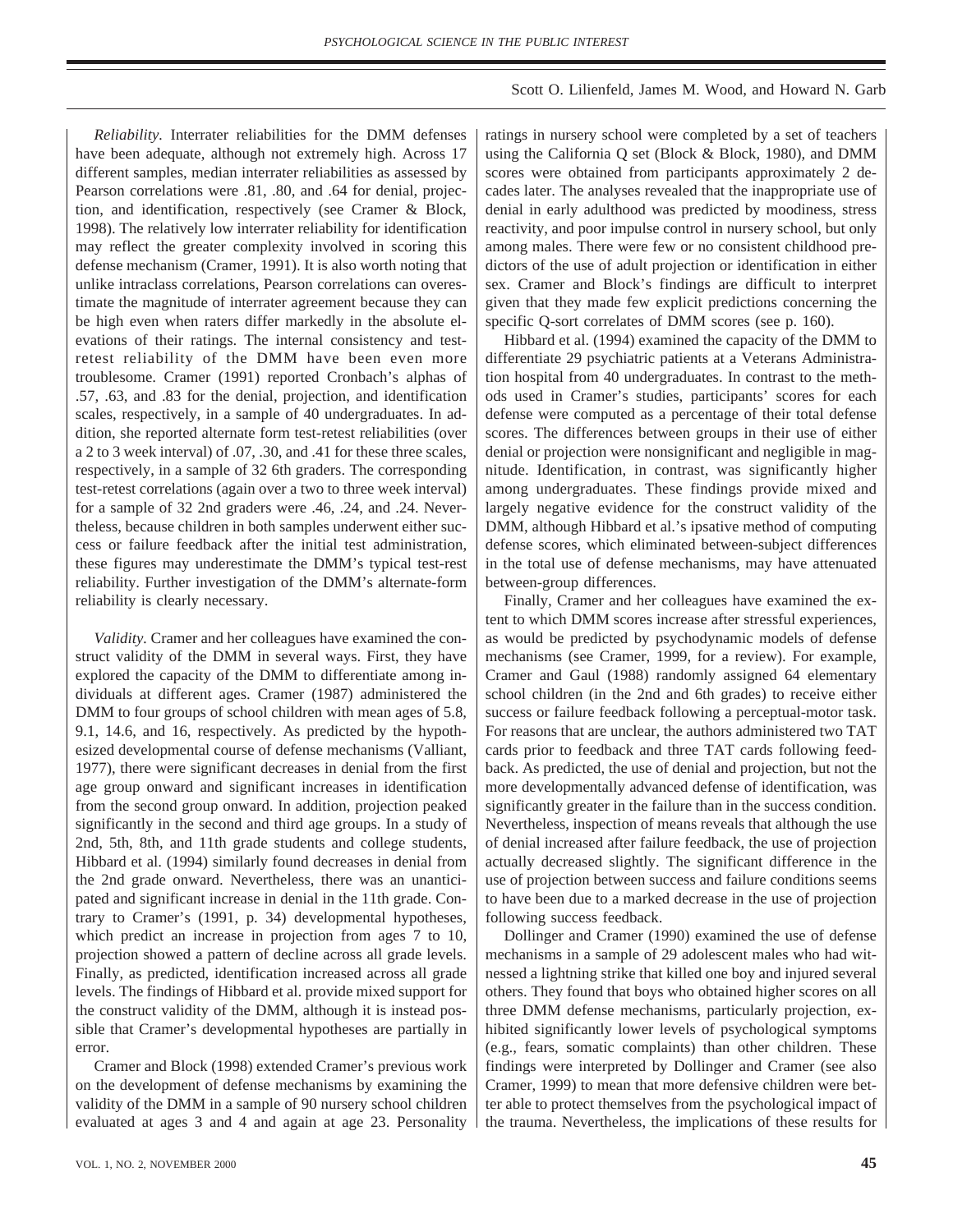the DMM's construct validity are unclear. Because Cramer (1991) argued that a variety of forms of psychopathology are positively associated with the use of defense mechanisms, it would seem that almost any pattern of findings (e.g., greater or lesser use of defense mechanisms associated with psychopathology) could be interpreted as supporting the validity of the DMM.

In summary, the evidence for the construct validity of the DMM is at best mixed. Cramer's (1991) hypothesized developmental progression of defense mechanisms has been only partly supported, the relation between childhood personality problems and the use of defenses in early adulthood has not been corroborated across sexes, and associations between defense use and psychopathology have been inconsistent or difficult to interpret. Moreover, with the possible exception of a study examining the developmental course of defense mechanisms (Porcerelli et al., 1998), there seem to be no replications of the DMM's correlates by independent researchers. Further investigations of the DMM should focus on generating more clearly falsifiable predictions concerning the relations between defense mechanism use and relevant outcome variables. In addition, a standardized set of DMM cards should be developed and used across studies so that results can be more meaningfully synthesized across different investigations and adequate norms can be developed.

#### **Summary and Discussion**

There is modest support for the construct validity of several TAT scoring schemes, particularly those assessing need for achievement and object relations. Nevertheless, a number of unresolved issues, particularly potential confounds with intelligence and a lack of stimulus standardization across studies, require additional attention. The use of the TAT to assess defense mechanisms has received limited and inconsistent support. A number of other potentially useful TAT scoring schemes have been developed in recent years. For example, Ronan and his colleagues (Ronan, Colavito, & Hammontree, 1993; Ronan et al., 1996) have derived an index of personal problem-solving from the TAT that correlates significantly with a performance measure involving the generation of means-end solutions to problems, and that significantly distinguishes psychiatric patients from normals. In addition, scores on this index have been found to increase significantly following training in the generation of alternative solutions (Ronan, Date, & Weisbrod, 1995).

Even the few promising TAT scoring systems, however, are not yet appropriate for routine clinical use. For all of these systems, (a) adequate norms are not available, (b) test-retest reliability is either questionable or unknown, (c) field reliability (Wood et al., 1996a) is untested, and (d) there is almost no research to ensure that such systems are not biased against one or more cultural groups. In addition, there is no convincing evidence that TAT scoring schemes for object relations or defense mechanisms possess incremental validity above and beyond self-report indexes of these constructs.

Adequate TAT norms are needed so that clinicians will not overdiagnose psychopathology. In a classic study, Little and Schneidman (1959) asked psychologists to rate normal individuals on a 1-9 scale of maladjustment, with 9 indicating severe psychopathology. Psychologists were more likely to perceive psychopathology in normal individuals when ratings were based on the TAT (mean  $= 4.8$ ) than when ratings were based on either a case history (mean  $= 1.6$ ) or the MMPI (mean  $= 3.3$ ). More recently, Murstein and Mathes (1996) found that a measure of vocabulary was significantly correlated  $(r = .36)$  with TAT-rated pathology in a nonclinical sample. Other analyses in this sample and in a sample of psychiatric patients revealed positive correlations between vocabulary and a TAT-derived index of projection, which assessed the extent to which respondents revealed personally relevant material. Although these findings are open to several interpretations, one possibility is that verbose respondents will tend to be judged as more pathological. This bias may be especially pronounced when using impressionistic scoring of the TAT, which is by definition conducted without reference to normative data.

Although there is modest support for the construct validity of several TAT scoring schemes, the relevance of these findings to clinical practice is doubtful, because an overwhelming majority of clinicians rely solely on impressionistic interpretations of the TAT (Hunsley et al., 2000). As Ryan (1985) observed,

Practitioners interpreting the TAT are likely to use different systems, an idiosyncratic combination of systems, or no system at all. This is the bane of the psychometrician, and it also suggests that in common usage the interpretation of the TAT is based on strategies of unknown and untested reliability and validity, a potentially dangerous outcome (p. 812).

A final major unresolved issue concerns what might be termed the fungibility of different projective methods. We have seen that several standardized coding schemes for the TAT probably can be characterized as possessing modest construct validity. At the same time, a considerable body of literature indicates that stimulus materials other than the TAT can be used to score the dimensions assessed by the TAT. For example, need for achievement measures obtained from a variety of written materials have demonstrated validity for achievement-related outcomes (McClelland, 1961). Westen and others have found that object relations indexes patterned after the SCORS can be obtained from a number of sources other than the TAT, including early memories and stories told during the administration of the WAIS-R Picture Arrangement subtest. Moreover, like the SCORS, these methods of scoring object relations have been found to distinguish BPD patients from nonpatients and other psychiatric patients (see Barends et al., 1990; Nigg, Lohr, Westen, Gold, & Silk, 1992). As Zeldow and McAdams (1993) concluded in their brief review of the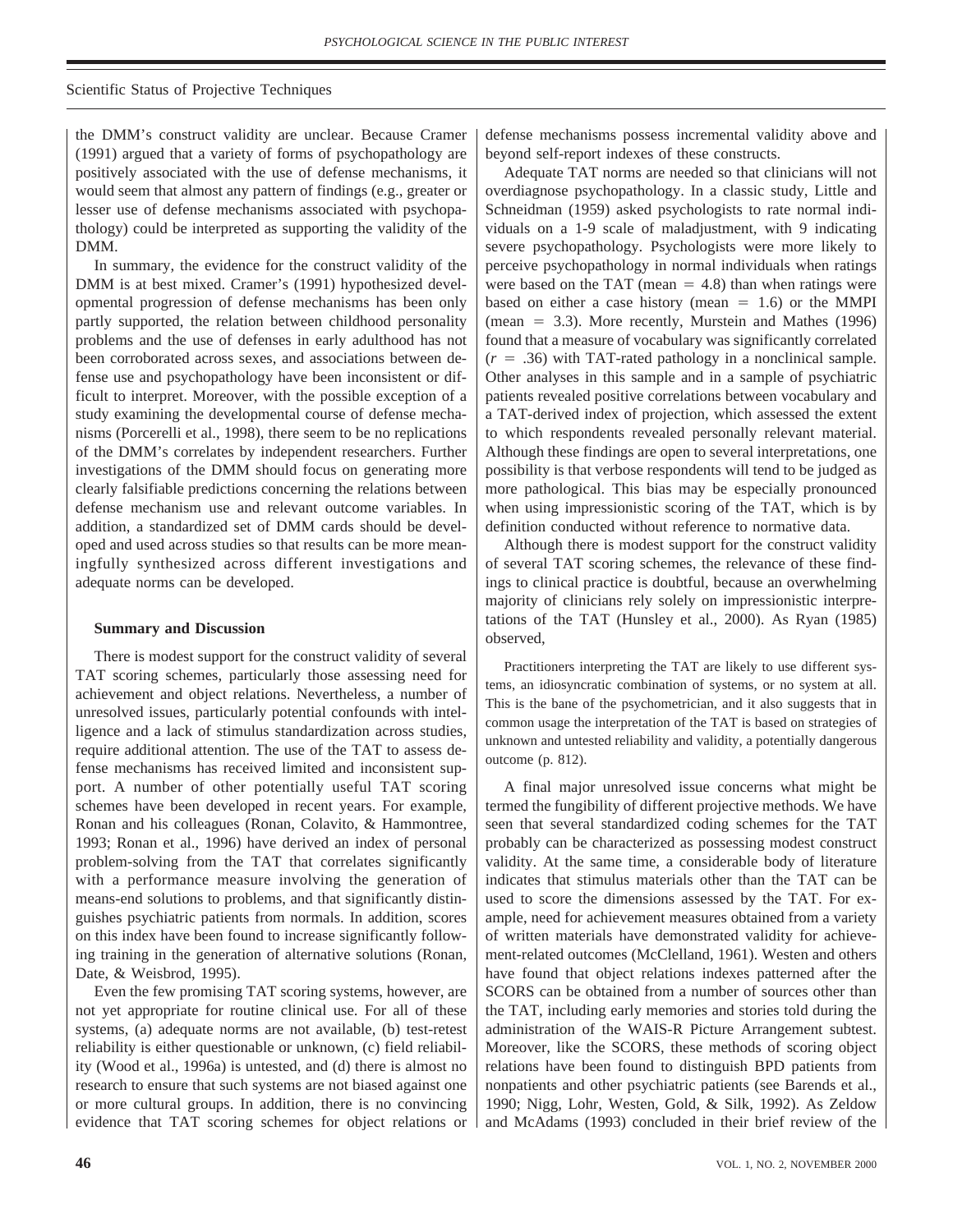comparative validities of the TAT and free speech samples, "various forms of narrative speech samples [including the TAT] may be highly correlated, so long as psychologically meaningful, well-validated, and higher-order content categories are used" (p. 181). Thus, although the results reviewed here offer encouraging support for the validity of certain scoring systems derived from the TAT, they leave open the question of whether the TAT (or even any formal projective technique) *per se* is necessary for achieving such validity.

## **HUMAN FIGURE DRAWING METHODS**

The controversy surrounding human figure drawings has been nearly as contentious and polarized as that surrounding the Rorschach. Proponents of these construction techniques (Lindzey, 1959), such as Riethmiller and Handler (1997a), have maintained that "figure drawing tests have enormous potential that should be cultivated" (p. 460) and that "drawings provide something that a series of scores cannot provide" (p. 466). In contrast, detractors have gone so far as to opine that "Approximately a century behind in time, the DAP [Draw-A Person Test] might well be described as phrenology for the twentieth century" (Gregory, 1992, p. 468) and that the human figure drawing method "more properly belongs in a museum chronicling the history of simple-minded assessment practices in school psychology" (Gresham, 1993, p. 185).

Although there is a wide variety of human figure drawing techniques, all require the examinee to draw one or more people. These techniques can be divided into kinetic methods, which ask the respondent to draw people performing an activiity, or nonkinetic methods, which do not (Knoff & Prout, 1985). In contrast with other projective techniques discussed here, most human figure drawing methods can be administered and scored relatively quickly. The mean time for administration of the commonly used Goodenough-Harris Draw-A-Person (DAP) Test (Harris, 1963), is approximately 5 minutes, with another 5 minutes required for scoring by experienced clinicians (Kamphaus & Pleiss, 1991). The scoring time differs considerably, however, across different scoring systems.

Broadly speaking, there are two major approaches to human figure drawing scoring and interpretation. One approach, which we term the sign approach, is rooted largely in the theorizing of Machover (1949) and others, and draws inferences from isolated drawing features (e.g., large eyes). According to Machover (1949), a variety of signs derived from the DAP are associated with specific personality and psychopathological characteristics. For example, Machover linked large eyes to suspiciousness or paranoia, long ties to sexual aggressiveness, the absence of facial features to depression, heavy shading to aggressive impulses, and multiple erasures to anxiety. Machover further hypothesized that the person drawn by the respondent in the DAP embodies the central psychological and physical attributes of the respondent (the "body-image hypothesis").

The global approach, in contrast, stems largely from work by Koppitz (1968), who developed a system for scoring 30 indicators from children's drawings. These indicators are then summed to yield a total maladjustment score. As we will see, there is some evidence that the sign and global approaches differ in their psychometric properties.

Normative data are available for at least some human figure drawing methods. For example, a recently revised version of the DAP (Naglieri, 1988) has been normed on 2622 children (age range  $= 5$  to 17). These children were sampled using 1980 U.S. Census data, with the sample stratified on the basis of age, sex, race, geographical area, ethnicity, socioeconomic status, and size of community (Kamphaus & Pleiss, 1991).

# **Reliability**

The interrater reliabilities of specific human figure drawing signs are quite variable across studies. Kahill (1984) found that the interrater reliabilities of the majority of figure drawing indicators (as measured by various correlational statistics) were above .80, with approximately two-thirds above .70. Nevertheless, some interrater reliabilities reported in the literature have been low (see also Swenson, 1968). For example, in Kahill's review, interrater reliabilities ranged from .45 to .96 for shading, .54 to .99 for head size, and −.13 to .60 for facial expression. In a study of individuals' House-Tree-Person (H-T-P; Buck, 1948) scores, Palmer et al. (2000) reported interrater reliabilities ranging from .01 to 1.0, with a median of .52. Similarly, Vass (1988) reported interrater reliabilities for H-T-P scores that ranged from .27 to .75, with a mean of .54. He concluded that there are "serious reliability and validity problems with the empirical investigations of projective drawing tests" (p. 611). Thus, although some figure drawing indexes possess high interrater reliability, reliability may often be poor. Consequently, acceptable reliability cannot be assumed without corroborating evidence. Moreover, there is relatively little evidence regarding the inter-rater reliabilities of clinicians' interpretations of figure drawing characteristics (Thomas & Jolley, 1998). Because many interpretations do not flow directly or inexorably from figure drawing scores, this type of reliablity must be investigated separately, even for characteristics that can be reliably scored.

The test-retest reliabilities of figure drawing indexes have also been variable across studies. For global indexes (e.g., overall body image, overall drawing quality), Swenson (1968) reported test-retest reliabilities ranging from .74 to .90 across nine studies, and Kahill (1984) reported reliabilities ranging from .81 to .99 across four more recent studies. There is evidence, however, that the test-retest reliabilities of specific drawing features are sometimes problematic. Swenson (1968), for example, reported test-retest reliabilities of .54 for omissions and test-retest reliabilities ranging from .21 to .85 for the height of drawn figures (see also Hammer & Kaplan, 1964, and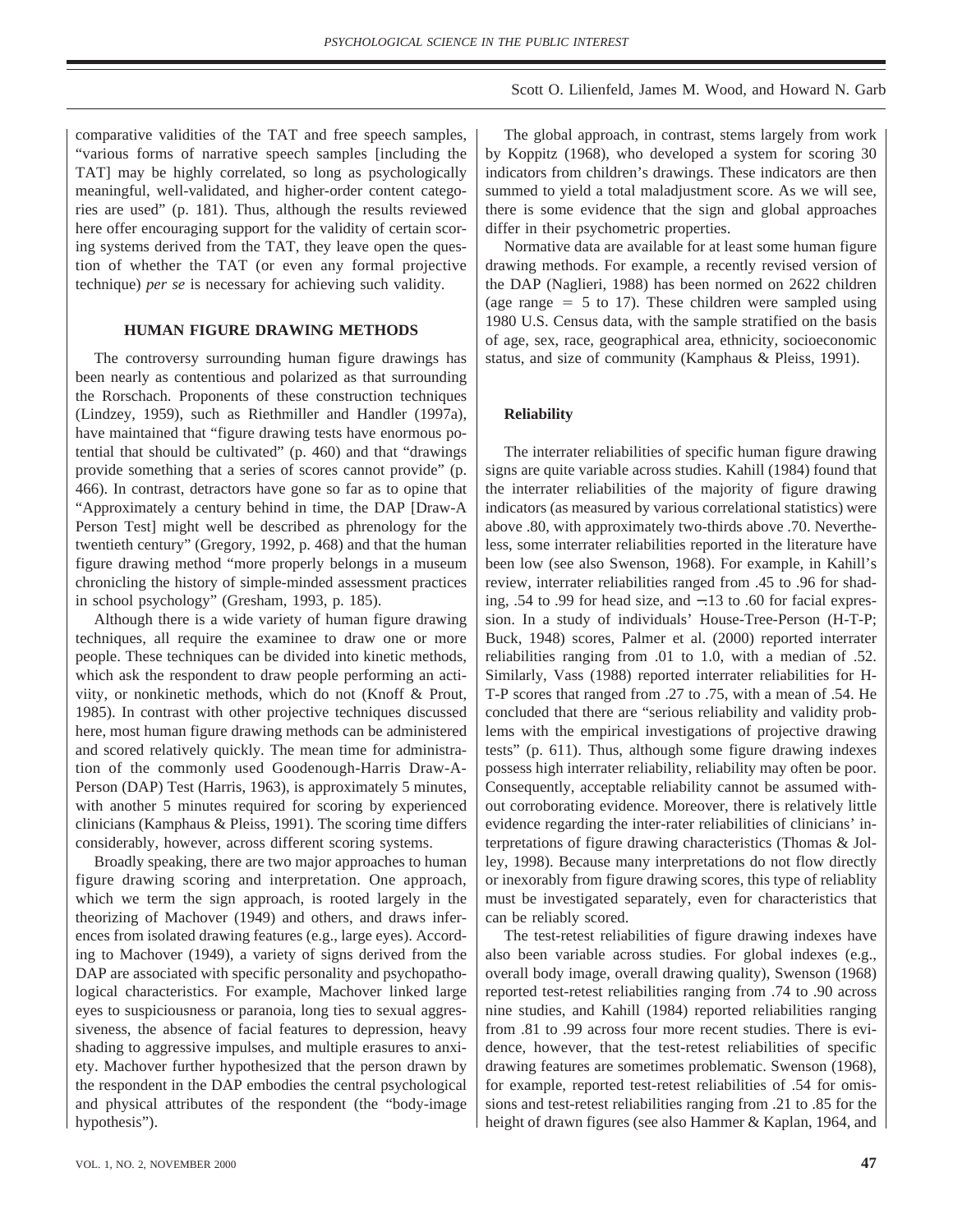Thomas & Jolley, 1998, for data indicating questionable temporal stability for height).

The internal consistencies of human figure drawing global indexes have generally been acceptable, although some have been only moderate. The median internal consistencies (Cronbach's alphas) of a recently revised version of the DAP (Naglieri, 1988) were .86 for the total score and .70 (range of .56 to .78) for each drawing scored separately. Naglieri, McNeish, and Bardos (1992) reported Cronbach's alphas of .76, .77, and .71 across three age groups of children and adolescents (age range of 6 to 17) for the Draw-A-Person: Screening Procedure for Emotional Disturbance (DAP: SPED), a 55-item DAP scoring system designed to identify children and adolescents with emotional difficulties. In a sample of undergraduates, Groth-Marnat and Roberts (1998) reported Cronbach's alphas of .76 for the H-T-P total score and .69 and .50 for scores derived from male and female DAP figures.

## **Validity**

As with the TAT, a major obstacle to evaluating the validity of human figure drawings is the fact that many of the hypotheses generated by investigators seem difficult to falsify. For example, in attempting to explain negative findings for certain DAP signs, Hammer (1959) argued that in contrast to normals, pathological individuals can draw figures that are either too small or too large, draw lines that either too heavy or too light, or produce either too many or too few erasures. Although Hammer's (1959) speculations (p. 31) imply (a) a bimodal distribution of certain DAP indexes in pathological, but not normal, groups and (b) higher levels of variance (and other measures of dispersion) of these indexes in pathological than normal groups, we are unaware of any systematic effort to test these hypotheses (but see Joiner & Schmidt, 1997). Handler and Reyher (1965, p. 308) similarly contended that shading, line reinforcement, and erasures can reflect either the presence of anxiety or the presence of successful coping efforts against anxiety (and therefore the absence of overt anxiety). More recently, Waehler (1997) asserted that "We should not always be dissuaded by negative findings" because "sometimes a drawing might not be the medium through which people choose to communicate their distress" (p. 486). Nevertheless, Waehler did not explicate how to predict which medium of expressing distress respondents will select.

These caveats concerning the difficulty of falsifying investigators' predictions notwithstanding, an enormous body of research has examined the validity of specific human figure drawing signs. Beginning with Swenson (1957), a parade of reviewers over the past four decades has converged on one virtually unanimous conclusion: the overwhelming majority of human figure drawing signs possess negligible or zero validity (Kahill, 1984; Klopfer & Taulbee, 1976; Motta, Little, & Tobin, 1993; Roback, 1968; Suinn & Oskamp, 1969; Swenson, 1968; Thomas & Jolley, 1998). In particular, published research offers very little support for Machover's (1949) DAP signs of personality and emotional disturbance. In a "box score" review of the published literature from 1967 to 1982, Kahill (1984), for instance, found support for only 2 of 30 Machover indexes reviewed: round (as opposed to square) torsos as an indication of feminine personality features and colored drawings as an indication of anxiety. In contrast, and contrary to Machover's (1949) hypotheses, studies revealed no consistent relationships between ear emphasis and paranoia; internal organs and schizophrenia; inanimate drawing props (e.g., guns, knifes) and delinquency; and hair emphasis and sexual concerns, among many other purported associations. In addition, studies yielded mixed and largely negative findings concerning Machover's body-image hypothesis. For example, Viney, Aitken, and Floyd (1974) reported no significant differences in height, waist width, or breast width between pregnant and non-pregnant women (but see Tolor & Digrazia, 1977), and Thomas, Jones, and Ross (1968) reported no significant correlations between figure size and the height, weight, or girth of the drawer. Broadly similar conclusions regarding Machover's hypotheses were reached in box score reviews of the earlier literature [e.g., Roback, 1968; Swenson, 1968; see also Handler & Habenicht, 1994, for a review of the validity of the Kinetic Family Drawing Test (KFD); Burns & Kaufman, 1970].

Of specific drawing signs, size of figure has been among the most extensively investigated. There is some suggestion that overall drawing size is related to the perceived likeability or importance of the drawn figure. For example, there is evidence that the size of Santa Claus in children's drawings increases as Christmas approaches (Craddick, 1961; Sechrest & Wallace, 1964). Nevertheless, these findings may be due to the tendency of children to see more pictures and photographs of Santa Claus at Christmastime, which could lead them to produce larger and more detailed drawings (Thomas & Jolley, 1998). Moreover, although Thomas, Chaigne, and Fox (1989) reported that children drew a man described as "nasty" as smaller than a neutral control man, these findings have not been consistently replicated (Jolley, 1995).

Results from a recent study on size, level of detail, and line heaviness were also negative. Joiner, Schmidt, and Barnett (1996) examined the relations among these variables derived from the KFD and the Kinetic-House-Tree-Person Drawings (Burns, 1987) in 80 psychiatric inpatient children (age range = 6 to 16 years). The latter projective technique asks respondents to "Draw a house, a tree, and a person, all in the same picture, with the person doing something." Although interrater scoring reliabilities were high (range  $= .91$  to .95), none of the three indicators was significantly related to self-report indexes of depression or anxiety. For example, drawing size, which has been found in some studies to be negatively associated with depression (e.g., Lewinsohn, 1964), was nonsignificantly correlated at  $r = -.10$  with a self-report index of depression. Amount of detail, which has been posited to be negatively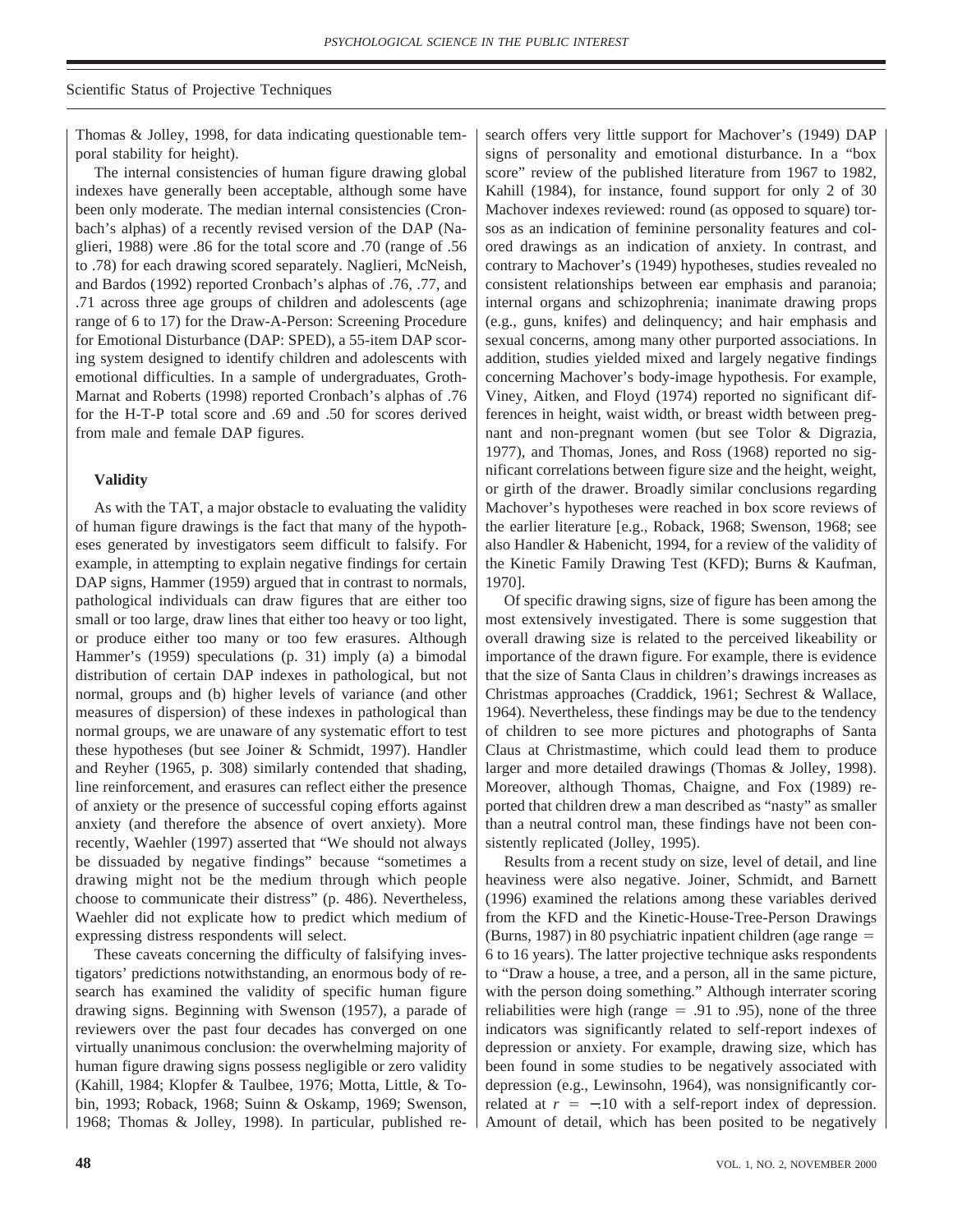associated with anxiety (Handler, 1967), was positively, although nonsignificantly, correlated at  $r = .12$  with a selfreport index of anxiety. Moreover, the correlations between these figure drawing indexes and both depression and anxiety indexes derived from another projective instrument (the Roberts Apperception Test for Children; McArthur & Roberts, 1960) were virtually all nonsignificant and low in magnitude.

It is possible, of course, that certain drawing signs possess slight validity for features of personality and psychopathology that were obscured by the box score method used by Kahill (1984) and previous reviewers. Because they do not take statistical power into account, box score reviews tend to err toward mistakenly negative conclusions (Schmidt, 1992). Consequently, we suspect that questions concerning the validity of human figure drawing signs will not be conclusively settled until meta-analyses of research on these signs are conducted. An overwhelmingly negative box score does, however, increase the likelihood that any effect, if present, is small in magnitude. Moreover, because a number of findings concerning the signs of Machover (1949) and others have been in the direction opposite from those predicted, it is unlikely that negative findings regarding human figure drawing signs are due entirely to low statistical power. For example, Dudley, Craig, Mason, and Hirsch (1976) found that depressed individuals were less likely than nondepressed individuals to draw faces in profile, directly contradicting one of Machover's hypotheses. Again contra Machover, Cvetkovic (1979) reported that schizophrenics were less likely than normals to draw disembodied heads. Moreover, in a review of research on human figure drawing signs and anxiety, Handler and Reyher (1965) found that 30 of 255 findings were statistically significant in the direction opposite from those predicted (see Riethmiller & Handler, 1997a, for discussions of these negative findings).

Some authors have responded to these negative findings by maintaining that clinicians in actual practice rarely, if ever, use isolated drawing signs. For example, Riethmiller and Handler (1997a) argued that reliance on specific figure drawing indicators "is definitely not congruent with the way in which most clinicians use the DAP" (p. 467). We are unaware of any research directly examining the modal uses of drawing methods in clinical practice. Nevertheless, a study by Smith and Dumont (1995) raises serious concerns regarding clinicians' overreliance on DAP signs. These authors provided a sample of 36 clinical and counseling psychologists (58% of whom had received formal training in the use of projective techniques) with DAP protocols, and tape-recorded their comments as they interpreted these protocols. Of 22 practitioners who used the DAP to draw clinical inferences, 20 based at least some of their inferences on specific signs. Among the statements made by experts with training in human figure drawing tasks were:

"His eyes are strange and overemphasized. I think he may have problems with men, with some paranoid suspiciousness"; "The only thing that's curious is how broad the shoulders are, which indicates

VOL. 1, NO. 2, NOVEMBER 2000 **49**

that he feels he's carrying a terrible and heavy load"; and "There are indications for (sic) dependency, lots of buttons and buckles" (Smith & Dumont, 1995, p. 301).

Although it would be inappropriate to generalize these findings beyond Smith and Dumont's (1985) sample, they raise the possibility that many clinicians use the sign approach in real world settings despite compelling evidence against its validity. In particular, many clinicians may rely on figure drawing signs (e.g., large eyes) that bear a strong semantic or associative connection with psychopathology (e.g., paranoia). Classic research by Chapman and Chapman (1967) demonstrates that clinicians are often convinced of the validity of such figure drawing signs despite the pronounced lack of evidence for their validity (a phenomenon known as "illusory correlation").

Is there any silver lining to the large black cloud of research evidence looming over the human figure drawing literature? Perhaps. There is suggestive evidence that global approaches can achieve modest validity. It has long been known, for example, that poor overall quality of figure drawings is a rough barometer of psychopathology (Swenson, 1957). More recently, evidence from controlled studies suggests that certain global scoring approaches to figure drawings may distinguish individuals in certain diagnostic groups from normals. Tharinger and Stark (1990) administered the DAP and KFD to 52 children with mood disorders, anxiety disorders, both mood and anxiety disorders, or no disorder. For each figure drawing technique, they examined the validity of two global indexes: a quantitative method based on the Koppitz scoring scheme and a qualitative method based on global judgments of psychopathology (e.g., lack of emotional well-being in the drawn figure, inhumanness of the drawn figure). The quantitative scores did not distinguish significantly among the diagnostic groups. In contrast, the DAP qualititative score significantly distinguished (a) normal children from children with mood disorders and (b) normal children from children with both mood and anxiety disorders. In addition, the KFD qualitative score significantly distinguished normal children from children with mood disorders. Corroborating previous findings (e.g., Kahill, 1984), virtually no diagnostic differences emerged when isolated DAP and KFD signs were used.

Naglieri and Pfeiffer (1992) examined the capacity of a global quantitative scoring system, the DAP: SPED (Naglieri, 1988), to differentiate 54 children and adolescents with conduct and oppositional defiant disorders from 54 normal children and adolescents. DAP: SPED scores of the former group were significantly higher than those of the latter. Moreover, the effect size for this difference was large  $(d = .76)$ . Naglieri and Pfeiffer's findings, in contrast to those of Tharinger and Stark (1990), suggest that certain quantitative scoring systems may be valid for diagnostic purposes. Other authors have reported that the Koppitz and other quantitative scoring systems differentiate adjusted from maladjusted individuals (e.g., Currie, Holtzman, & Swartz, 1974).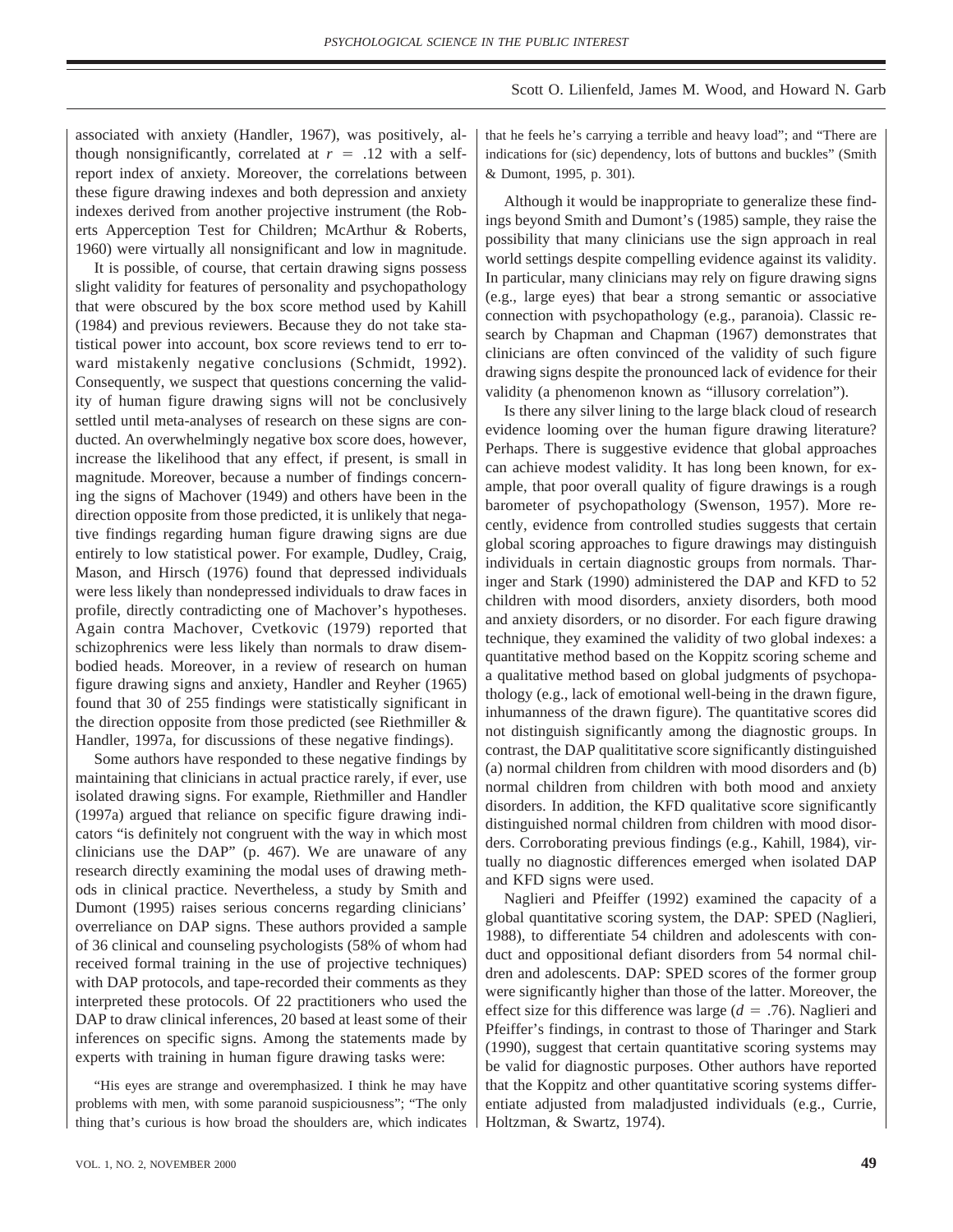Nevertheless, the overall picture for quantitative and qualitative global scoring systems cannot be described as consistently positive. In a sample of 40 undergraduates, Groth-Marnat and Roberts (1998) reported that total scores on the H-T-P and HFD derived from a published quantitative scoring system were not significantly correlated with either of two self-esteem indexes. In addition, in a study already described, Tharinger and Stark (1990) found that a qualitative scoring system for the DAP did not significantly distinguish normal children from children with anxiety disorders, and that a qualitative scoring system for the KFD did not significantly distinguish normal children from either children with anxiety disorders or children with both mood and anxiety disorders.

#### **Incremental Validity**

Serious questions can be raised concerning the incremental validity of human figure drawings. In particular, there is reason to question whether the addition of human figure drawing scores to measures of intelligence and artistic ability will lead to increases in validity. With respect to intelligence, total scores on the DAP have generally been found to be moderately correlated with scores on children's IQ measures (median  $r =$ .57; Kamphaus & Pleiss, 1991). Indeed, human figure drawings are sometimes used as screening measures for global intelligence, although their relatively modest correlations with IQ measures render this use questionable (Kamphaus & Pleiss, 1991; Motta et al., 1993). Positive correlations with IQ measures have also been reported for scores derived from other human figure drawing techniques. As Knoff (1993) pointed out, "the variance in a HFD [human figure drawing] attributable to 'intellectual maturity' is likely to overlap with the variance related to 'personality'" (p. 191). This overlap is essential to consider in diagnostic studies, because many psychopathological conditions are associated with lower than average IQ. For example, children with conduct disorder, who were examined in Tharinger and Stark's (1990) study, have mean IQs approximately 8 points lower than other children (Wilson & Herrnstein, 1985). In addition, patients with schizophrenia, who have been examined in a number of studies of human figure drawings (see Kahill, 1984), have significantly lower average IQs than normals (Aylward, Walker, & Bettes, 1984). Nevertheless, the incremental validity of human figure drawings above and beyond IQ has rarely been examined (see Kahill, 1984). In one of the few studies to examine this issue (Schneider, 1978), the KFD contributed no significant validity increment in the assessment of the severity of children's school problems above and beyond age and IQ.

Another variable that has received attention in the human figure drawing literature is artistic ability. Although one might legitimately use figure drawings to assess artistic ability, artistic ability is a potential nuisance variable in studies examining the relations of these drawings to personality and psychopathology. Some early proponents of human figure drawing

methods asserted that artistic quality was not a major threat to their validity (e.g., Hammer, 1958). Nevertheless, the problem of artistic ability has never been satisfactorily resolved. In an important study, Feldman and Hunt (1958) asked art teachers to rate which body parts were most difficult to draw. They then asked clinicians to rate the drawings of 65 undergraduates for psychological adjustment. Feldman and Hunt reported a significant correlation of  $r = -.53$  between the rated difficulty of drawing a given body part and the rated psychological adjustment indicated by that body part, demonstrating that body parts that are more difficult to draw are also more likely to be viewed as reflecting maladjustment. This finding raises the disturbing possibility that examinees with poor artistic skill may often be erroneously labeled as pathological.

Factor analyses of human figure drawing signs by Nichols and Strumpfer (1962), Adler (1970), and Cressen (1975) all revealed that a factor most parsimoniously interpreted as artistic ability accounted for the majority of the variance among quantitatively rated drawing signs. These findings suggest that artistic ability is a major determinant of individual differences in human figure drawings.

Moreover, in the study by Cressen (1975), psychologists' ratings seemed to be influenced by artistic ability. Psychologists were asked to classify participants as schizophrenic or normal. They did not perform better than chance, and tended to make diagnoses of schizophrenia when given drawings of low artistic quality, even when the drawings were done by normals. In addition, there was little association between artistic quality and actual diagnostic status (schizophrenic vs. normal). These findings again suggest that poor artistic quality may lead clinicians to make false positive judgments of pathology. In a similar vein, Carlson, Quinlan, Tucker, and Harrow (1973) found that a factor labeled Body Disturbance derived from DAP protocols correlated significantly  $(r = .53)$  with rated artistic ability among a sample of psychiatric patients, even though this factor was not significantly related to psychiatric diagnoses.

It is worth noting that in the aforementioned studies, the relation between artistic quality and actual psychopathology was weak (Adler, 1970; Carlson et al., 1973; Cressen, 1975, Nichols & Strumpfer, 1962). This finding introduces the possibility that artistic quality could be used as a suppressor variable (Conger & Jackson, 1972), as artistic quality often correlates highly with total DAP scores but negligibly with actual psychopathology. This idea receives some indirect support from the study by Cressen (1975), who found that judges' classifications of DAP protocols as pathological or nonpathological improved somewhat when the artistic quality of drawings was held constant. Nevertheless, we are unaware of any investigations that have explicitly incorporated artistic quality as a suppressor variable in predictive equations. Moreover, suppressor variables have proven notoriously difficult to replicate in most psychological domains (e.g., see Greene, 2000,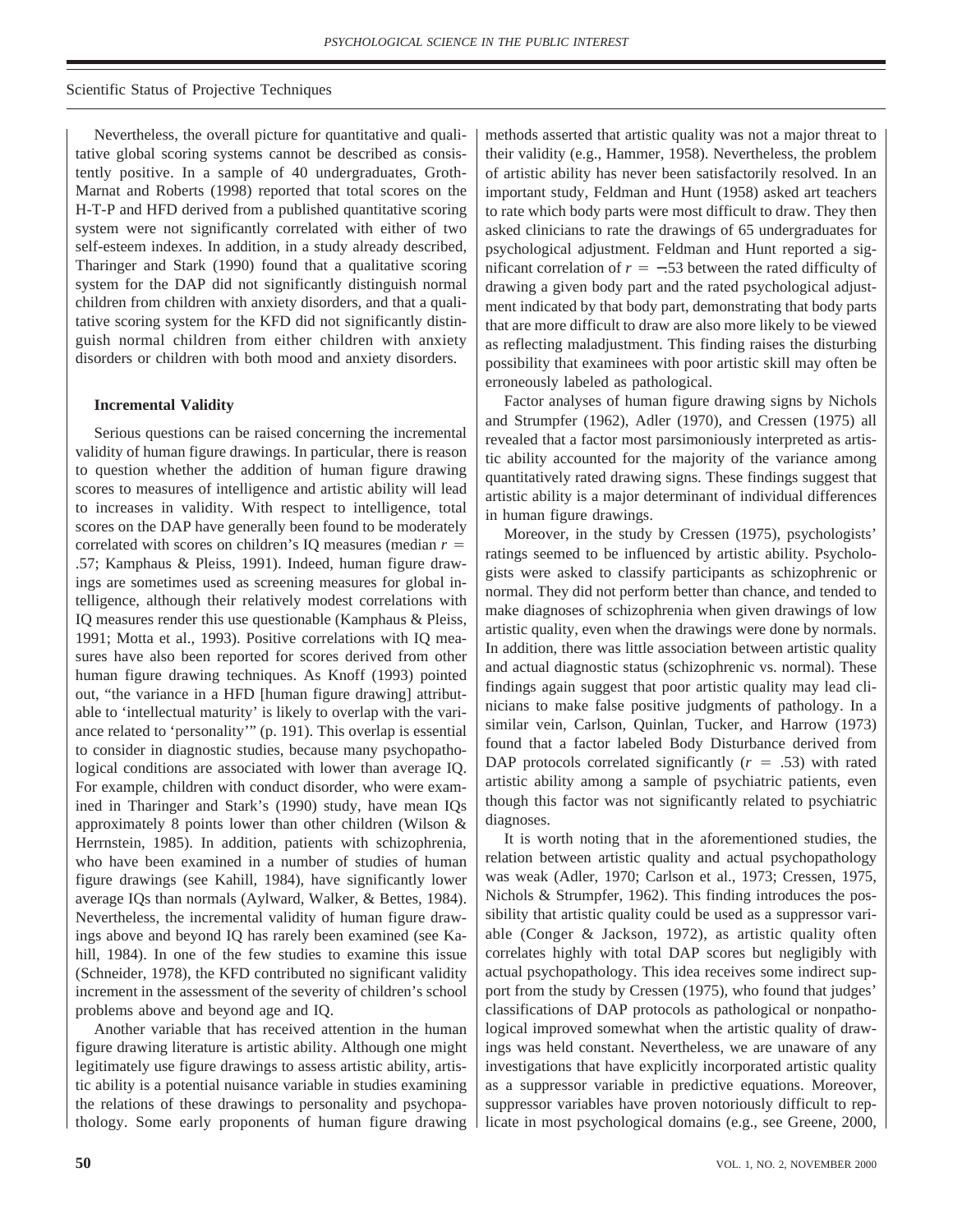for a review of research on the use of the K scale as a suppressor variable in the MMPI).

Finally, there are few data bearing on the incremental validity of human figure drawings above and beyond either psychometric or demographic information. Wildman and Wildman (1975) found that adding the H-T-P to the Bender-Gestalt figure drawing test decreased the accuracy of clinicians' classifications (of individuals as either psychiatric patients or nurses) from 62% to 53%. We are unaware of any studies demonstrating that human figure drawings offer psychologically useful information over and above the MMPI-2, psychiatric interviews, demographic data, or other information that is often readily available in clinical settings.

#### **Summary and Discussion**

The scientific status of scores derived from human figure drawings can best be described as weak. Although test-retest and interrater reliabilities are sometimes high, there is marked variation across studies. In addition, field reliability has not been studied. Moreover, despite hundreds of investigations, there are no well replicated relationships between specific drawing signs and either personality or psychopathology. Although approaches using global scoring methods have sometimes distinguished psychopathological individuals from normals, these approaches have not been uniformly successful (e.g., Tharinger & Stark, 1990). The role of artistic quality in human figure drawings has not been satisfactorily resolved, although there is reason to believe that poor artistic ability can often result in false positive classifications of psychopathology. Perhaps most important, there is no convincing evidence that human figure drawings possess incremental validity above and beyond other readily available demographic or psychometric data. Unless and until these issues are resolved, there is ample reason to question the continued widespread use of human figure drawings in clinical practice (Gresham, 1993; Motta et al., 1993). Nevertheless, we encourage further research on global scoring approaches, as these systems, in contrast to sign approaches, have displayed modest validity in at least some studies.

Despite the host of negative findings, many proponents of human figure drawing techniques continue to maintain that indexes derived from these techniques possess adequate validity. For example, some proponents aver that these techniques are valid in the hands of qualified clinicians, such as those with high levels of empathy (Scribner & Handler, 1987) or extensive experience with these techniques. However, in studies of human figure drawings, validity has not generally been significantly related to clinical training or clinical experience. For example, Stricker (1967) found that clinicians experienced in the use of figure drawings were significantly less accurate than clinical psychology graduate students when using the DAP to distinguish normality from abnormality. Levenberg (1975) reported no significant differences among doctoral-level practitioners, predoctoral interns, and even hospital secretaries in their levels of success when using the KFD to differentiate normal and abnormal children, although doctoral-level practitioners were slightly more accurate. The overall accuracy rates for these three groups (where chance accuracy was 50%) were 72%, 61%, and 61%, respectively. Because the judges in Levenberg's study had access to respondents' verbal statements concerning the content of their drawings (p. 390), however, these percentages may overestimate the extent to which judges can accurately assess examinees based solely on information contained in their drawings.

Disturbingly, Levenberg found that an expert on human figure drawings who had authored two books on the KFD was markedly less accurate than any of the other three groups, and obtained a hit rate slightly below chance (47%). Additional studies indicate that training and clinical experience are not significantly related to validity when judgments are based on human figure drawings (Cressen, 1975; Hiler & Nesvig, 1965; Wanderer, 1969; see Garb, 1989, 1998, for reviews). In view of evidence that clinicians often attend to invalid figure drawing signs—particularly those bearing a strong semantic or superficial association with features of psychopathology (Chapman & Chapman, 1967)—it is perhaps not entirely surprising that clinicians are no more accurate than individuals without psychological training.

# **META-ANALYSIS OF PROJECTIVE TECHNIQUES FOR DETECTING CHILD SEXUAL ABUSE**

To what extent are projective methods useful in applied settings? To begin to address this complex and important issue, we elected to examine quantitatively the validity of projective techniques in one scientifically and socially important domain, namely the detection of child sexual abuse. We also used this analysis as an opportunity to obtain a preliminary estimate of the file drawer effect (publication bias) in one major psychological domain of research involving projective techniques.

Even though most forensic mental health professionals believe that projective techniques are useful for detecting child sexual abuse (Oberlander, 1995), their validity for this purpose has not been established (Garb, Wood, & Nezworski, 2000; Trowbridge, 1995). For example, although West (1998) conducted a meta-analysis and claimed that projective instruments can be used to detect child sexual abuse, she included only statistically significant results and systematically excluded nonsignificant results (for a critique, see Garb et al., 2000). It is important that we ascertain the validity of projective techniques for this task, because incorrect judgments can cause enormous suffering for children, their families, and those who are wrongly accused.

To determine whether projective methods can be used to detect child sexual abuse at clinically useful levels and to explore the possibility of publication bias in this literature, we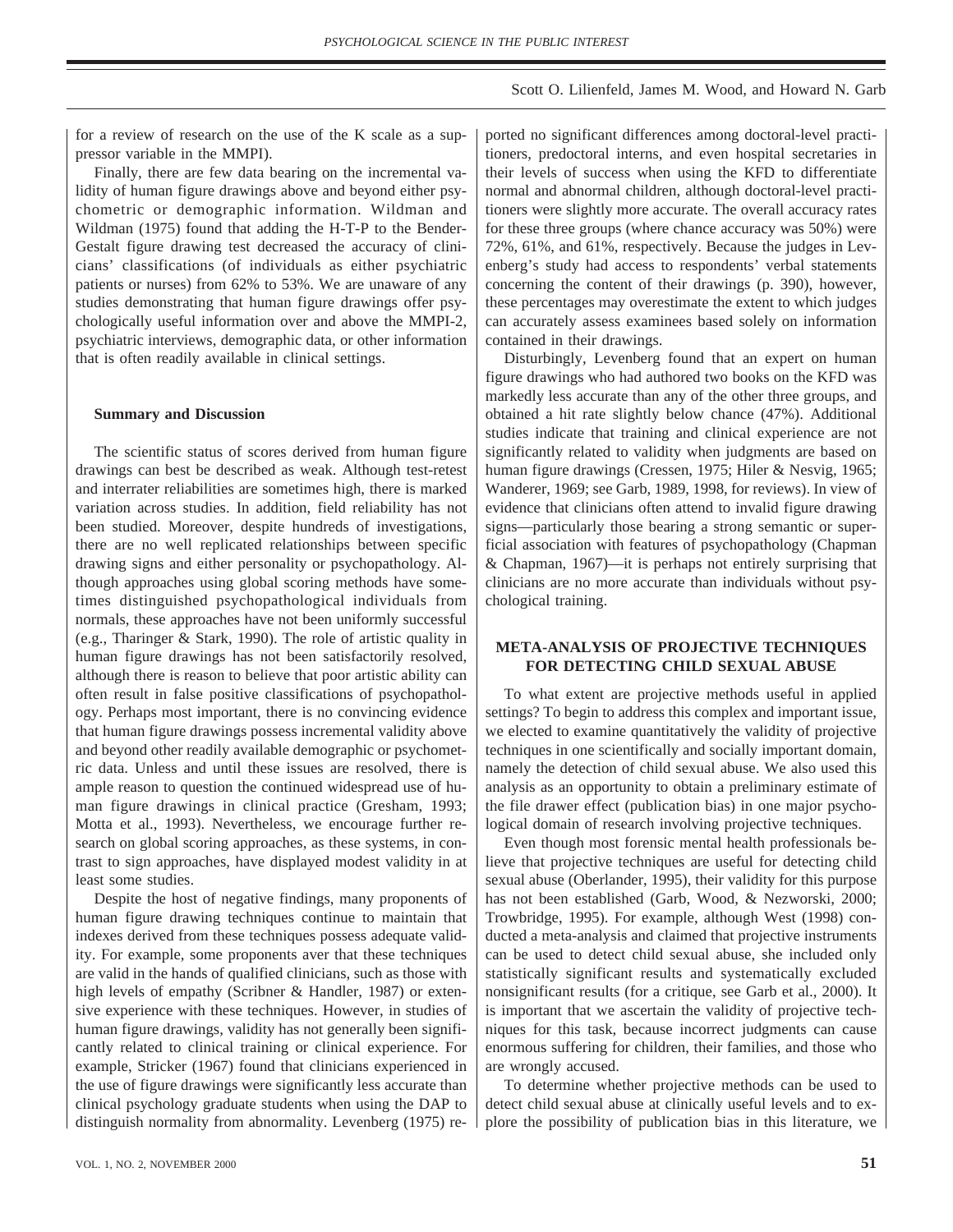conducted a series of analyses (Garb, Wood, & Lilienfeld, 2000). Although West (1998) located only 12 appropriate studies, we were able to locate 47 studies. Median effect sizes (using the *d* statistic) were calculated for each study, and these effect sizes were aggregated using D-STAT (Johnson, 1994). In addition, results for individual test scores were examined to determine whether positive findings have been consistently replicated by independent investigators.

Results of the meta-analyses are presented in Table 2. Metaanalyses were conducted separately for the Rorschach, TAT, and human figure drawings, the three major techniques examined in this review. Listed are values for *d* and the number of comparisons on which each *d* value is based. For the Rorschach, the average effect size is less than small in magnitude for the comparisons of sexually abused children with nonabused children receiving psychological treatment and is small in magnitude for the comparison of sexually abused children with nonabused children in the community. The effect size is medium-large when sexually abused children are compared with the Exner CS norms. However, as discussed earlier, even normal individuals in the community seem pathological when compared with the CS norms. Thus, the results for the Rorschach are largely negative. The results are better for the TAT and projective drawings. For the TAT, effect sizes range from small-medium to medium-large. For human figure drawings, effect sizes range from small to medium in size.

In an additional meta-analysis, publication bias was examined. As discussed earlier, publication bias, also referred to as the file drawer effect, is present when results in published studies are larger in magnitude than those obtained in unpublished studies. By pooling all of the results across instruments, 19 median effect sizes from published studies and 43 median effect sizes from unpublished studies were gathered. These analyses yielded evidence of publication bias. The average effect size for published studies is  $d = .51$ , and the average effect size for unpublished studies is  $d = .24$ . These two values

**Table 2.** *Meta-Analytic Results for the Rorschach, TAT, and Human Figure Drawings*

| <b>Test</b>                |     | Number of<br>Comparisons <sup>a</sup> |
|----------------------------|-----|---------------------------------------|
| Rorschach                  |     |                                       |
| Clinical versus CSA groups | .08 |                                       |
| Normal versus CSA groups   | .23 |                                       |
| CS norms versus CSA groups | .60 | 5                                     |
| <b>TAT</b>                 |     |                                       |
| Clinical versus CSA groups | .41 | Q)                                    |
| Normal versus CSA groups   | .57 | 3                                     |
| Human Figure Drawings      |     |                                       |
| Clinical versus CSA groups | .30 | 13                                    |
| Normal versus CSA groups   | 24  | 18                                    |

*Note.*  $CSA = child sexual abuse$ . <sup>a</sup>Some studies contained more than one type of comparison. for *d* correspond to correlation coefficients of .25 and .12, respectively. As these figures indicate, studies of projective instruments in this literature were less likely to be published when results were small in magnitude.

There are several reasons why publication bias may occur. For example, editors may prefer to accept manuscripts that include statistically significant findings. In addition, investigators may be especially inclined to submit manuscripts that include statistically significant findings, either because they believe these manuscripts are more likely to be accepted or because they believe these results are more important. Finally, it is possible that studies with small or zero effect sizes tend to be of low methodological quality, although this seems unlikely because criterion contamination and the inappropriate comparison of sexually abused children to the CS norms are both likely to lead to inflated effect sizes.

In addition to describing average effect sizes, results for individual test scores were examined to determine whether positive findings have been replicated by independent investigative teams. Specifically, we examined whether positive findings have been replicated for the comparison of sexually abused children and nonabused children receiving psychological treatment. This comparison is particularly important because clinicians who are confronted with the task of detecting a history of sexual abuse typically assess children who are referred for evaluation, treatment, or both. For the Rorschach and human figure drawings, positive findings were never consistently replicated.

For example, in studies of human figure drawings, positive results were reported for the use of the tongue as an indicator of sexual abuse, but these results have not been replicated. According to Drachnik (1994),

Because of the number of tongues I had seen in the drawings of sexually abused children . . . , I decided to review my collection of drawings that I had accumulated over the past 15 years. [For 43 children] identified as sexually abused, the drawings of 14 children displayed one or more tongues. . . . Of the other 194 clients (not known to be sexually abused) seen over this 15-year period, only two drawings displayed a protruding tongue (p. 60).

Drachnik (1994) also discussed the potential significance of these findings:

If the tongue is a graphic symbol of sexual abuse in children's drawings, what is its purpose? Could children be using this symbol to work through the sexual abuse? Could they be unconsciously communicating the abuse to the therapist? Or could they be using the symbol as a a protective device (as some cultures relate the tongue to protection as a way to ward off danger) to prevent further sexual abuse (p. 60)?

These conjectures seem premature. Although positive findings were reported by Drachnik (1994;  $d = 1.44$ ), negative findings were reported by Chase (1987;  $d = .09$ , 34 sexually abused children, 26 nonabused children at a mental health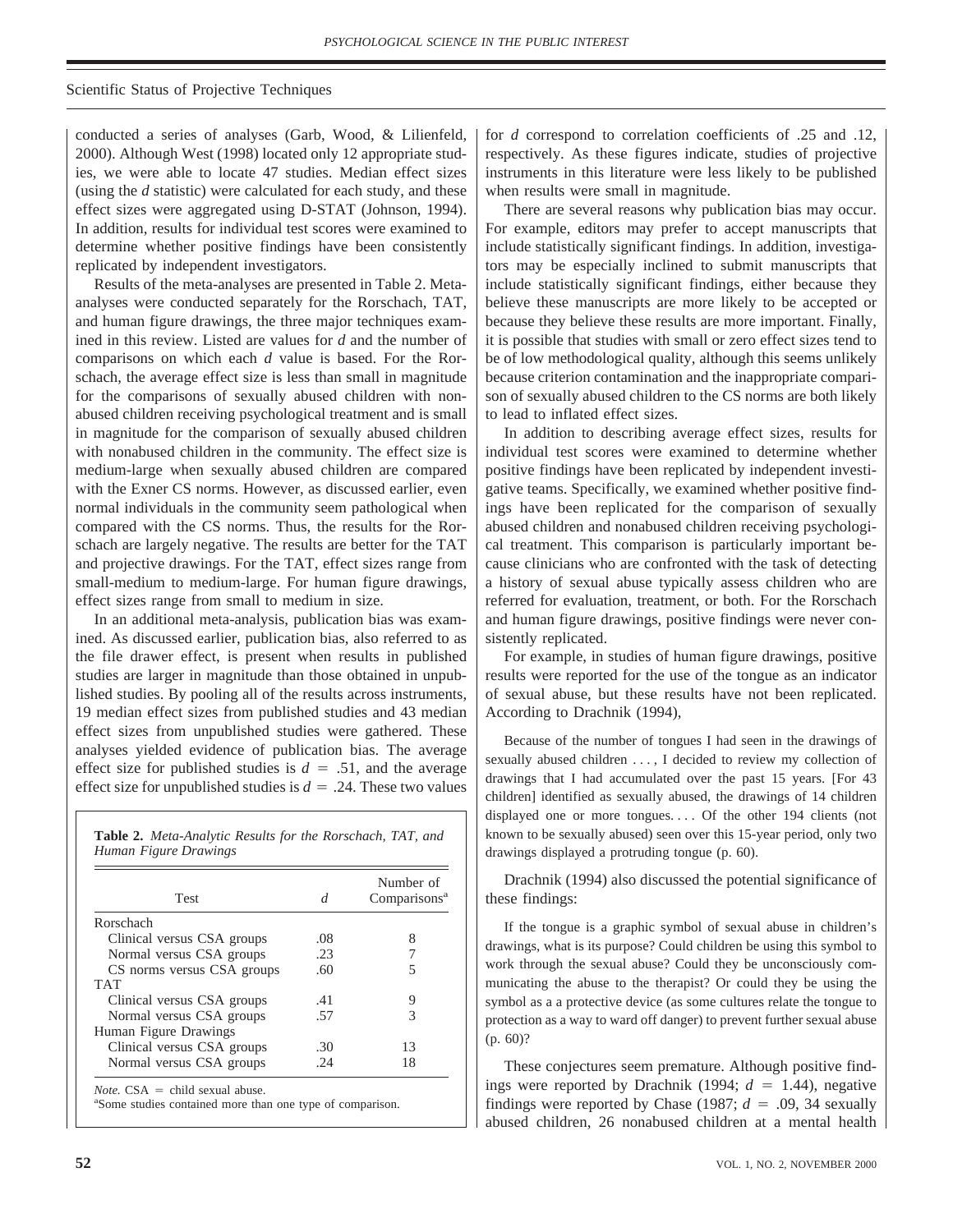clinic) and Grobstein (1996;  $d = 0.08$ , 81 sexually abused children, 82 nonabused children at a mental health clinic).

Results were slightly better for the TAT. Again, we limit our conclusions to the comparison of sexually abused children with nonabused children receiving psychological treatment. Using the SCORS (Westen, Lohr, Silk, Kerber, & Goodrich, 1985), positive findings were replicated by independent investigators for the Affect-tone scale (Ornduff & Kelsey, 1996; Westen, Ludolph, Block, Wixom, & Wiss, 1990). Positive findings reported for the other three scales comprising the original version of the SCORS (Ornduff & Kelsey, 1996) were not replicated by independent investigators (Westen, Ludolph et al., 1990).

Although positive findings were replicated for the Affecttone scale, normative data are not available to help clinicians use this scale. To understand why normative data are needed, it is helpful to examine the mean scores obtained for this scale. Mean scores for sexually abused and nonabused children receiving psychological treatment were 2.71 and 3.32 (Ornduff & Kelsey, 1996) and 2.48 and 2.64 (Westen, Ludolph et al., 1990), respectively. Sexually abused children should score lower, but the sexually abused children in the Ornduff and Kelsey (1996) study scored higher (mean  $= 2.71$ ) than the nonabused children in the Westen, Ludolph et al. (1990) study (mean  $= 2.64$ ). Thus, even for the only test score that seemed to do well for detecting child sexual abuse, it is not clear what cutoff score should be used for determining that it is likely that a child has, or has not, been sexually abused.

In conclusion, the use of projective techniques for detecting child sexual abuse received relatively little support. In our meta-analysis, average effect sizes for the Rorschach were either small or negligible, except when sexually abused children were compared with the CS norms. However, incorrect judgments will likely be made if CS norms are used to interpret results, because as discussed earlier the CS norms tend to classify too many nonpathological indivduals as pathological. With the exception of the SCORS Affect-tone scale, positive findings for individual projective scores have not been consistently replicated by independent investigators. Moreover, because the prevalence of child sexual abuse is likely to be considerably lower than 50 percent in most settings, the predictive utility of projective indexes in the real world is likely to be lower than that found in the studies we examined, most of which made use of an approximately equal number of abused and nonabused children (see Dawes, 1993).

Finally, our results provide the first clear evidence of publication bias in the projectives literature. Previous metaanalyses of projective techniques have not included results from unpublished studies. Thus, our findings raise important questions concerning all other published meta-analyses on projective techniques. For example, as noted earlier, the mean validity coefficient of  $r = .30$  that has been reported in metaanalyses of the Rorschach could represent a subsantial overestimate of this instrument's actual validity. Similarly, our

findings raise the possibility that many articles and books paint an overly positive picture of projective techniques because authors are familiar with published but not unpublished results. The file drawer effect must now be carefully considered in evaluating the validity of all projective indexes.

# **CONCLUSIONS REGARDING EMPIRICALLY SUPPORTED PROJECTIVE INDEXES**

Reflecting on the state of current attitudes toward projective techniques in academia, Westen, Lohr, et al. (1990) wrote that "Generations of psychologists, including personality and clinical psychologists, have been trained with a deeply ingrained assumption that projective techniques are inherently invalid and unreliable" (p. 362). As we have seen and will discuss further in this section, it is evident that certain projective instruments, as well as scores derived from these measures, can indeed achieve acceptable levels of reliability and validity. Consequently, dismissing in broad brush all projective techniques as unreliable and invalid is unwarranted.

At the same time, the research literature we have reviewed provides ample justification for skepticism concerning most widely used projective techniques. Many of these techniques yield indexes with negligible or undemonstrated validity, and some proponents of these techniques continue to make strong claims regarding their predictive powers that are not supported by research (e.g., Kubisyzn et al., 2000). Although the use of projective techniques seems to have declined somewhat in recent years (Piotrowski et al., 1998), these techniques continue to be administered in clinical and forensic settings with considerable frequency. Given the limited validity of many of the indexes derived from these techniques, it is virtually inevitable that the inferences routinely drawn from them by practitioners are often unjustified, erroneous, or both. For example, although our meta-analysis demonstrated that the Rorschach performs only slightly better than chance in the detection of child sexual abuse, it continues to be used commonly for this purpose (Pinkerman et al., 1993). The Rorschach is also used commonly for diagnostic purposes, even though its validity for detecting psychiatric conditions not characterized by thought disorder seems to be quite limited (Wood et al., 2000a). This state of affairs is deeply troubling and raises significant challenges for clinical psychology and allied professions.

Early in the manuscript we delineated three criteria that should be fulfilled before projective indexes are regarded as empirically supported (see also Wood et al., 1996b): (a) consistent relations with one or more specific external criteria (e.g., personality traits, psychological symptoms or disorders) in (b) multiple methodologically sound validation studies that have been (c) conducted by independent investigators. We can now revisit these three criteria in light of the research we have reviewed on the Rorschach, TAT, and human figure drawings. Specifically, we conclude that the following projective indexes can be regarded as empirically supported: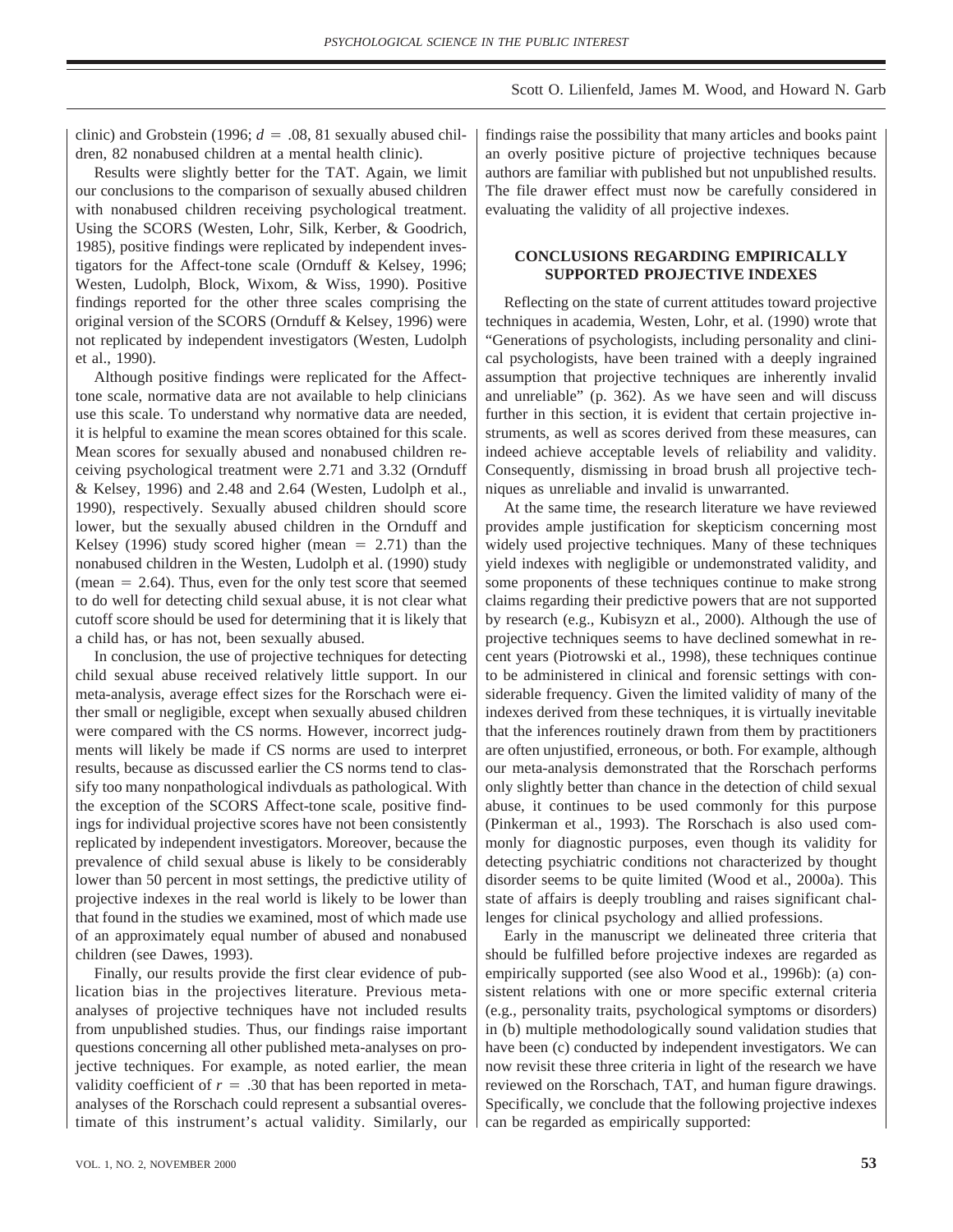- (1) Rorschach: (a) Thought Disorder Index for the Rorschach (TDIR) in the assessment of thought disorder, (b) Rorschach Prognostic Rating Scale (RPRS) in the prediction of treatment outcome, (c) Rorschach Oral Dependency Scale in the assessment of objective behaviors related to dependency, and (d) deviant verbalizations and poor form (as well as the CS SCZI, and other indexes derived from these variables) in the assessment of schizophrenia (and perhaps schizotypal personality disorder and bipolar disorder) and borderline personality disorder.
- (2) TAT: (a) McClelland's et al.'s (1953) scoring system for the need for achievement in the assessment of achievement-related outcomes and (b) Westen's (1991) SCORS in the identification of child sexual abuse history and BPD (although in the case of child sexual abuse history, the SCORS Affect-tone scale only).
- (3) Human figure drawing indexes: Other than the use of certain global indexes (e.g., overall quality of drawing) to distinguish psychopathology from normality, no indexes have achieved empirical support. These global indexes also tend to have moderate correlations with measures of intelligence, although we do not endorse them as substitutes for standard IQ measures (see also Kamphaus & Pleiss, 1991).

For three reasons it is important to emphasize that our classification of these indexes as empirically supported should be regarded as provisional. First, some of these indexes, such as Westen's (1990) SCORS, have been examined in relatively few published studies. Thus, it is entirely possible that future negative findings could overturn these tentative conclusions. Second, the empirical foundation for some of these techniques has been criticized. As noted earlier, for example, the research support for the RPRS derives largely from studies that can be faulted on methodological grounds (Hunsley & Bailey, 1999). Third, our meta-analysis of the child sexual abuse literature points to the presence of substantial file drawer effects for projective methods. If this publication bias extends to other substantive areas in the projectives literature, the published research may yield an overly sanguine picture of the validity of projective indexes, including those that received empirical support. One major recommendation emanating from our review is clear: estimating the magnitude of the file-drawer effect across different domains should become a major priority among researchers in the literature on projective techniques.

The following projective indexes did not satisfy our three criteria for empirical support: the overwhelming majority of Rorschach indexes, most TAT scoring systems (including the DMM of Cramer, 1991), all isolated signs derived from human figure drawings, and global scoring approaches to human figure drawings that are intended to detect specific conditions (e.g., mood disorders) and child sexual abuse history. It is crucial to note that the projective indexes that received empirical support comprise only a very small percentage of those used routinely in clinical practice. As a consequence, most practitioners who use projective instruments are basing many of their inferences on indexes that are lacking in solid research support.

We should also emphasize that "empirically supported" does not equate to "ready or appropriate for routine clinical use." Even for projective indexes that received empirical support, (a) adequate population norms are typically unavailable, (b) field reliability is untested, and (c) evidence of cultural and ethnic bias has not been clearly ruled out. In addition, with the potential exception of the Rorschach RPRS and McClelland et al.'s (1953) system for scoring achievement needs from the TAT, there is little convincing evidence that these indexes (d) possess clinically meaningful incremental validity above and beyond data provided by other psychological instruments that tend to be readily available to clinicians (e.g., commonly administered questionnaires, interviews). Moreover, as discussed earlier, many of the investigations reviewed here probably overestimate the predictive utility of projective techniques in most clinical settings, because they are based on study designs in which the sample sizes of the pathological and nonpathological groups are approximately equal (Dawes, 1993). In contrast, the prevalence of many of the clinical phenomena (e.g., schizophrenia, borderline personality disorder, child sexual abuse history) assessed by the projective indexes reviewed here is considerably less than 50 percent in many clinical settings.

Finally, we uncovered no evidence for the treatment utility (Hayes et al., 1987) of any projective technique. In other words, there is no research evidence that any projective instrument used for assessment purposes enhances treatment outcome (see also Hunsley & Bailey, 1999). Although absence of evidence is not evidence of absence, there is scant justification for the use of projective techniques in the treatment context unless these techniques can be shown to contribute to therapeutic efficacy. We strongly recommend that researchers in this area undertake studies using the technique of manipulated assessment (Hayes et al., 1987; see also Meehl, 1959). This method treats therapists as participants and randomly assigns them to either receive information from an assessment device (in this case, a projective instrument) or no information from this device. The extent to which the provision of this information enhances treatment outcome is a direct test of the instrument's treatment utility. In recommending such studies, we should make clear that we are not holding projective methods to higher standards than structured methods (e.g., the MMPI-2), whose treatment utility is similarly undemonstrated (Hunsley & Bailey, 1999).<sup>5</sup> Nevertheless, unless the treatment

<sup>5</sup> Although Finn and his colleagues (Finn, 1996; Finn & Tonsager, 1992) reported data indicating that feedback from the MMPI-2 can decrease psychological distress, we do not regard such data as compelling evidence for the MMPI-2's treatment utility (cf., Kubisyzn et al., 2000). Halperin and Snyder (1979) showed that snake-phobic clients provided with Barnum feedback after taking two psychological tests showed enhanced treatment outcome relative to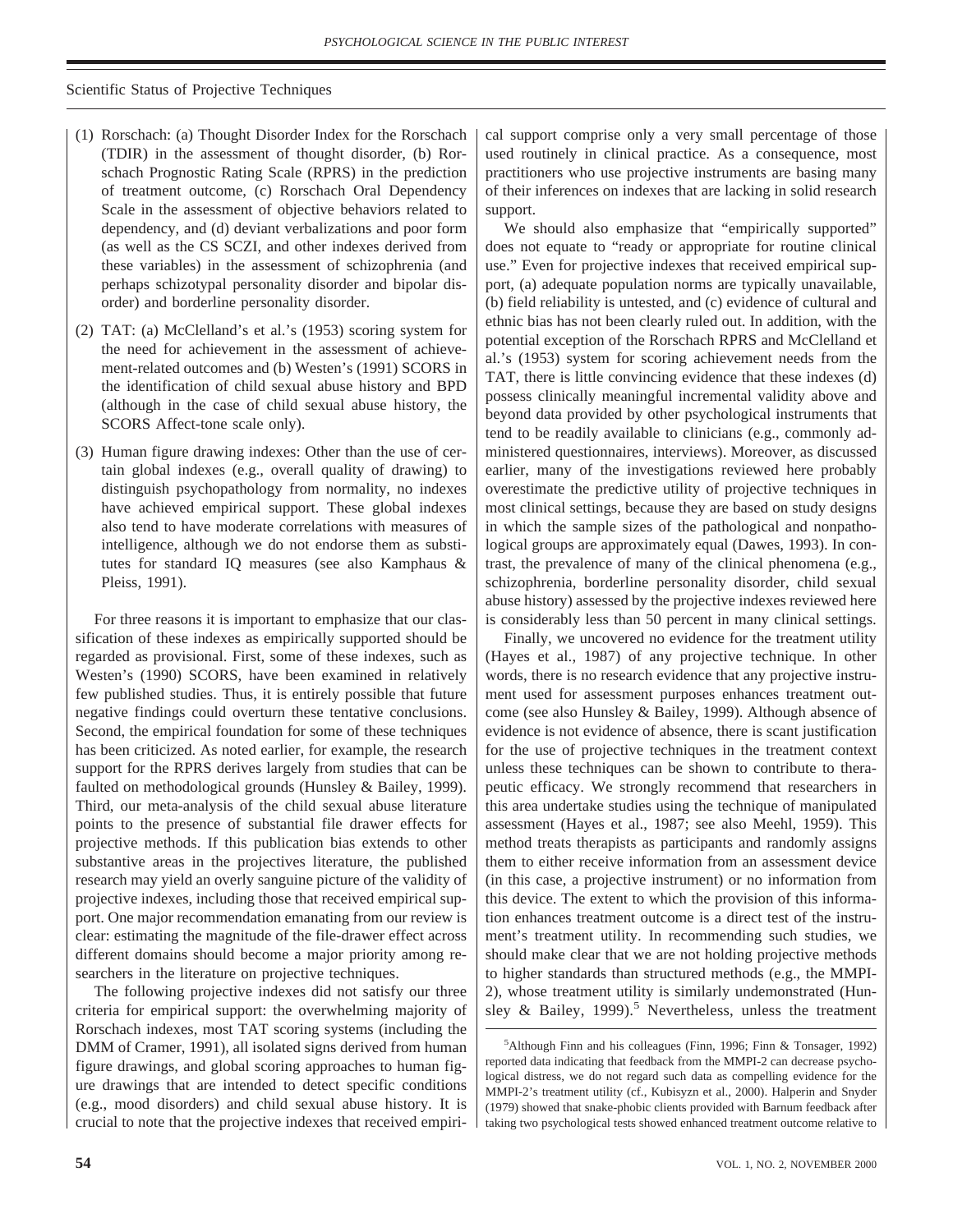utility of projective techniques can be demonstrated in studies of manipulated assessment, the rationale for their administration in psychotherapeutic contexts will remain doubtful.

# **RECOMMENDATIONS FOR RESEARCH, FORENSIC AND CLINICAL PRACTICE, AND EDUCATION AND TRAINING**

In this final section of the manuscript, we offer recommendations concerning three major issues: (a) research on the construction of projective methods with demonstrated validity, (b) the forensic and clinical use of projective methods, and (c) the education and training of students on projective methods.

# **Recommendations for Building a Valid Projective Technique**

On the basis of the research reviewed here, we are strongly inclined to agree with Westen, Lohr et al. (1990) that projective techniques are not inherently unreliable or unvalid. Because some projective indexes can attain satisfactory psychometric properties, it is unlikely that projective techniques per se possess intrinsic or ineluctable shortcomings. Instead, we suspect that the poor validity of most projective techniques for their intended purposes stems from their suboptimal design and construction. On the basis of the literature, can we offer any principles or guidelines for constructing projective techniques that are likely to possess adequate validity?

To a limited extent we can. First, most of the projective techniques with reasonable validity rely either implicitly or explicitly on the principle of aggregation across multiple items (see also Lilienfeld, 1999; Riethmiller & Handler, 1997b). With rare exceptions, single items tend to possess a substantial component of "situational uniqueness" (Epstein, 1979) and are therefore highly fallible indicators of the latent construct they are intended to assess. By aggregating across a number of items designed to assess the same construct, measurement error is typically averaged out, thereby resulting in a more reliable and construct valid index. TAT indexes of achievement needs and object relations, for example, make use of this aggregation principle. In contrast, many Rorschach indicators (which are often based on very small numbers of responses) and isolated human figure drawing signs do not. Interestingly, the only figure drawing methods that exhibit indications of modest validity are global indexes, most of which (quantitative indexes) combine many items into a total score. Even qualitative indexes derived from these drawings often rely implicitly on aggregation, as they require the assessor to consider many aspects of the drawing before arriving at a global judgment.

Second, many successful projective techniques consist of ambiguous stimuli that are especially relevant to the construct being assessed. TAT measures of achievement motivation, for example, are based on cards that are preselected to be pertinent to achievement needs, and Westen's (1991) use of the TAT to assess object relations is based on cards that emphasize interpersonal themes. Indeed, the classic concept of "stimulus pull" (see Murstein & Easter, 1965) in the TAT literature implies that certain cards are more likely than others to elicit certain needs and personality traits. A rarely used but reasonably well validated projective technique not reviewed here, the Rosenzweig Picture Frustration Study (Rosenzweig et al., 1947), relies on this relevance principle to assess aggression: the stimuli (cartoons) are explicitly selected to elicit vicarious frustration in the respondent. In contrast, although Hermann Rorschach selected inkblots that seemed to differentiate schizophrenic patients from other individuals, these inkblots were not otherwise preselected to elicit particular classes of responses.

Interestingly, a number of well validated measures of cognitive bias implement this relevance principle, although they are not traditionally classified as projective techniques. For example, Dodge and his colleagues (e.g., Dodge, Murphy, & Buchsbaum, 1984; see also Waldman, 1996) have had considerable success with videotapes depicting children engaged in ambiguous social interactions that "pull" for attributions of aggressive intent (e.g., child A stepping over and ruining the play materials of child B). Children who interpret the intentions of child A as hostile (e.g., "He meant to do it") are more likely than other children to exhibit high levels of real-world aggression (Dodge & Frame, 1982). In addition, both homophone and sentence disambiguation tasks have been used with success in the anxiety disorders literature. For example, when presented with homophones that have both a threatening and nonthreatening meaning (e.g., mourning-morning, dye-die) individuals with some anxiety disorders (e.g., generalized anxiety disorder) are more prone than other individuals to hear the threatening meaning; they are also more likely to interpret ambiguous sentences that have both a threatening and nonthreatening meaning (e.g., "The doctor examined little Emma's growth") as threatening (see McNally, 1996, for a review).

Third, we believe that future development of projective instruments would benefit from an iterative and self-correcting approach to test construction (Loevinger, 1957; Tellegen & Waller, 1994). Using this approach, which is captured nicely by Cattell's (1957) term, the "inductive-hypothetico-deductive spiral," the test developer begins with a tentative formulation of the constructs to be assessed and then progressively revises these constructs (as well as the stimuli assessing them) on the basis of new data. If performed thoughtfully and carefully, the end result will often be both a clarified set of constructs and a psychometrically superior pool of stimuli to assess them. To our knowledge, this iterative approach has been used only rarely to develop projective instruments.

The Washington University Sentence Completion Test

snake-phobic clients who received no feedback after taking these tests. Thus, the work of Finn and his colleagues demonstrates only that some form of feedback to clients can be therapeutic, but it does not demonstrate the treatment utility of a given assessment device nor that this feedback must be accurate.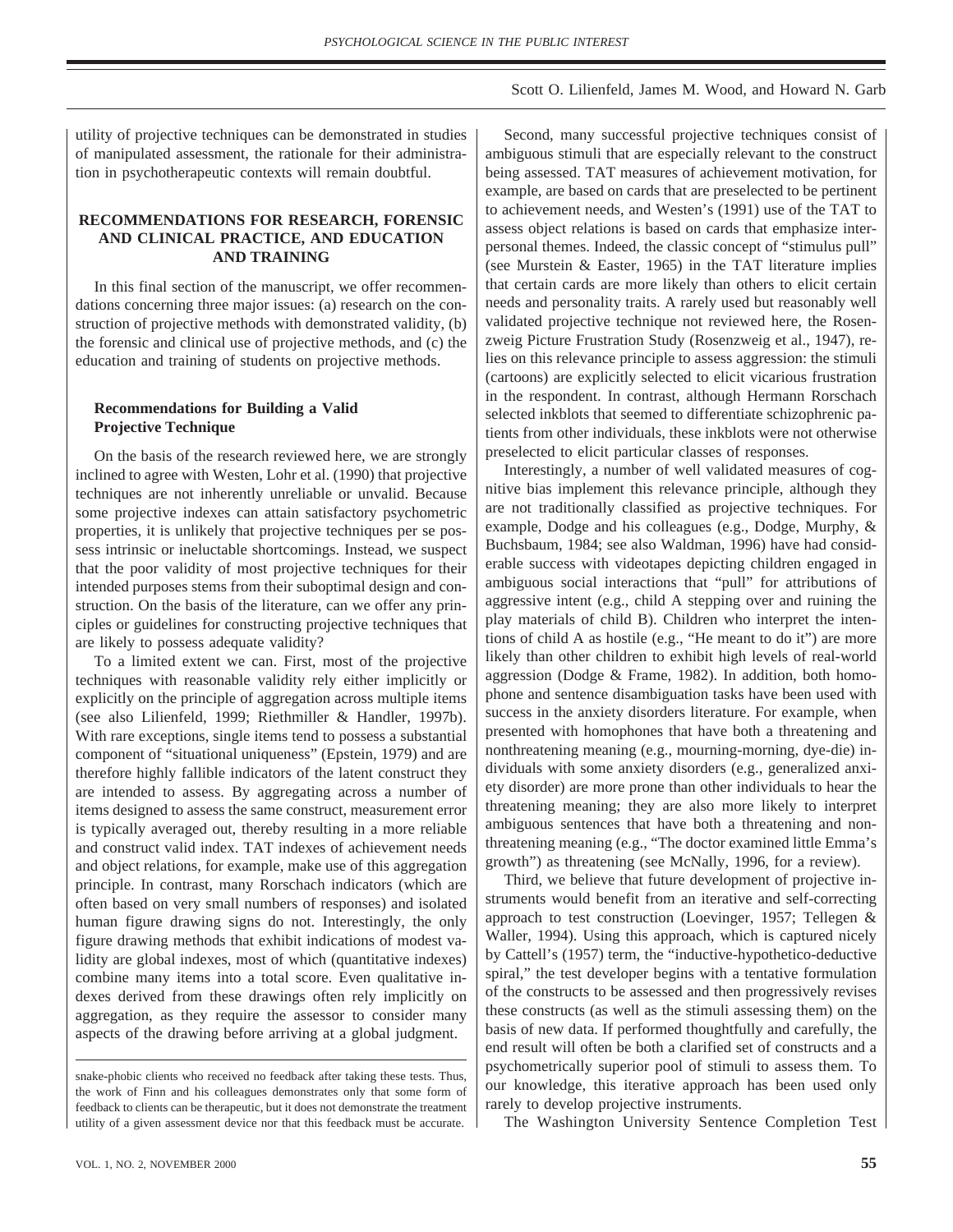(WUSCT) is a projective measure of ego development developed by Loevinger (1976), who adhered to all three of the aforementioned guidelines in the process of test construction. The WUCST presents examinees with 36 sentence stems, and the responses to these stems are scored and then combined using a complex algorithm. The sentence stems selected by Loevinger are especially useful for eliciting various aspects of ego development. In addition, the WUCST was constructed and revised throughout numerous cycles of test development. In each cycle, (a) preliminary scoring instructions were devised and applied to previous samples, (b) the data from these samples were used to revise the scoring instructions and, in some cases, the items and conceptualization of the ego development stages themselves, and (c) the revised scoring instructions and items were applied to new samples (see Loevinger, 1993, 1998). The most recent version of the WUCST places respondents in 1 of 8 major stages of ego development ranging from Impulsive (Lowest) to Integrated (Highest).

The WUSCT has demonstrated impressive construct validity in numerous studies by independent investigators (see Hauser, 1976; Loevinger, 1993, for reviews), and fulfills our criteria for empirical support. For example, scores on this instrument correlate (a) moderately to highly with ego level as assessed by interviews (e.g., Lucas, 1971), (b) moderately with scores on Kohlberg's (1981) moral judgment test even after controlling statistically for age (e.g., Lambert, 1972), (c) negatively and substantially with indexes of delinquency and antisocial behavior (Frank & Quinlan, 1976), (d) positively with successful adaptation after divorce (Bursik, 1991), (e) positively with the openness to experience dimension of the "Big Five" personality taxonomy (McCrae & Costa, 1980), and (f) positively with observer ratings of ego resiliency and morality (Westenberg & Block, 1993). In addition, the WUSCT has demonstrated substantial incremental validity above and beyond intelligence measures in the prediction of personality traits among nonclinical participants (Westenberg & Block, 1993) and length of stay and problematic ward behavior among psychiatric inpatients (Browning, 1986). In a sample of twins reared apart, Newman and Bouchard (1998) also found that WUSCT possesses considerable genetic variance even after controlling statistically for the effects of intelligence measures. Finally, as predicted by Loevinger's model of ego development, WUSCT scores have shown curvilinear relations with measures of conformity (Hoppe & Loevinger, 1977; Westenberg & Block, 1993).

Although a number of questions regarding the construct validity of the WUSCT remain to be resolved (e.g., Costa & McCrae, 1993; Jackson, 1993), this instrument is arguably the most extensively validated projective technique. The research evidence for the WUSCT demonstrates that when carefully conceptualized and constructed, projective instruments can indeed meet scientifically acceptable standards for zero-order and incremental validity (for another example of a thoughtfully constructed projective instrument with promising psychometric properties, see Holtzman et al., 1961, and Peixotto, 1980, for discussions of the Holtzman Inkblot Test).

# **Recommendations Regarding the Forensic and Clinical Use of Projective Techniques**

The research literature provides numerous reasons why psychologists should exercise considerable caution in the use of projective instruments in forensic contexts (e.g., custody disputes, sentencing evaluations, parole reviews) and in clinical practice. First, as the present article has documented, the scoring of many projective techniques can often be unreliable, so there is considerable room for subjectivity and error from one psychologist's scores to the next. Second, among the projective scores that can be scored reliably, only a handful have well-demonstrated validity. Third, for the small group of projective scores that possess both adequate scoring reliability and validity, normative data are generally either non-existent or problematic.

Considering these problems, we recommend that forensic and clinical psychologists either refrain from administering the Rorschach, TAT, and human figure drawings, or at least limit their interpretations to the very small number of indexes derived from these techniques that are empirically supported. Whenever possible, forensic and clinical evaluations should be based on more dependable assessment techniques, such as structured psychiatric interviews and well-validated self-report indexes. Moreover, practitioners should use these empirically supported indexes only when (a) adequate population norms are available, (b) there is compelling evidence for incremental validity above and beyond more readily acquired sources of information (e.g., well validated self-report instruments, demographic data) and (c) the base rate of the phenomenon in question (e.g., child sexual abuse) is sufficiently high to render these indexes potentially clinically useful.

We realize that our advice is not likely to be universally heeded. The historical record of the past half century strongly suggests that many psychologists will continue to use inadequately validated projective indexes, even when confronted with negative scientific evidence and despite the risk of harm to clients (Dawes, 1994). In this section we therefore offer advice, recommendations, and general comments that can be of help when dealing with experts who have used a projective technique in a forensic or clinical context (for a more detailed discussion, see Wood et al., in press). Although our suggestions are targeted primarily to professionals who operate in the courtroom or in other forensic arenas, many of these suggestions are applicable to clinical practitioners in general.

1. *Projective techniques are highly controversial.* This simple, undeniable piece of information should always be conveyed to judges and juries who have been offered an expert opinion based on projective techniques. For instance, many judges may be impressed by the "mystique" of the Ror-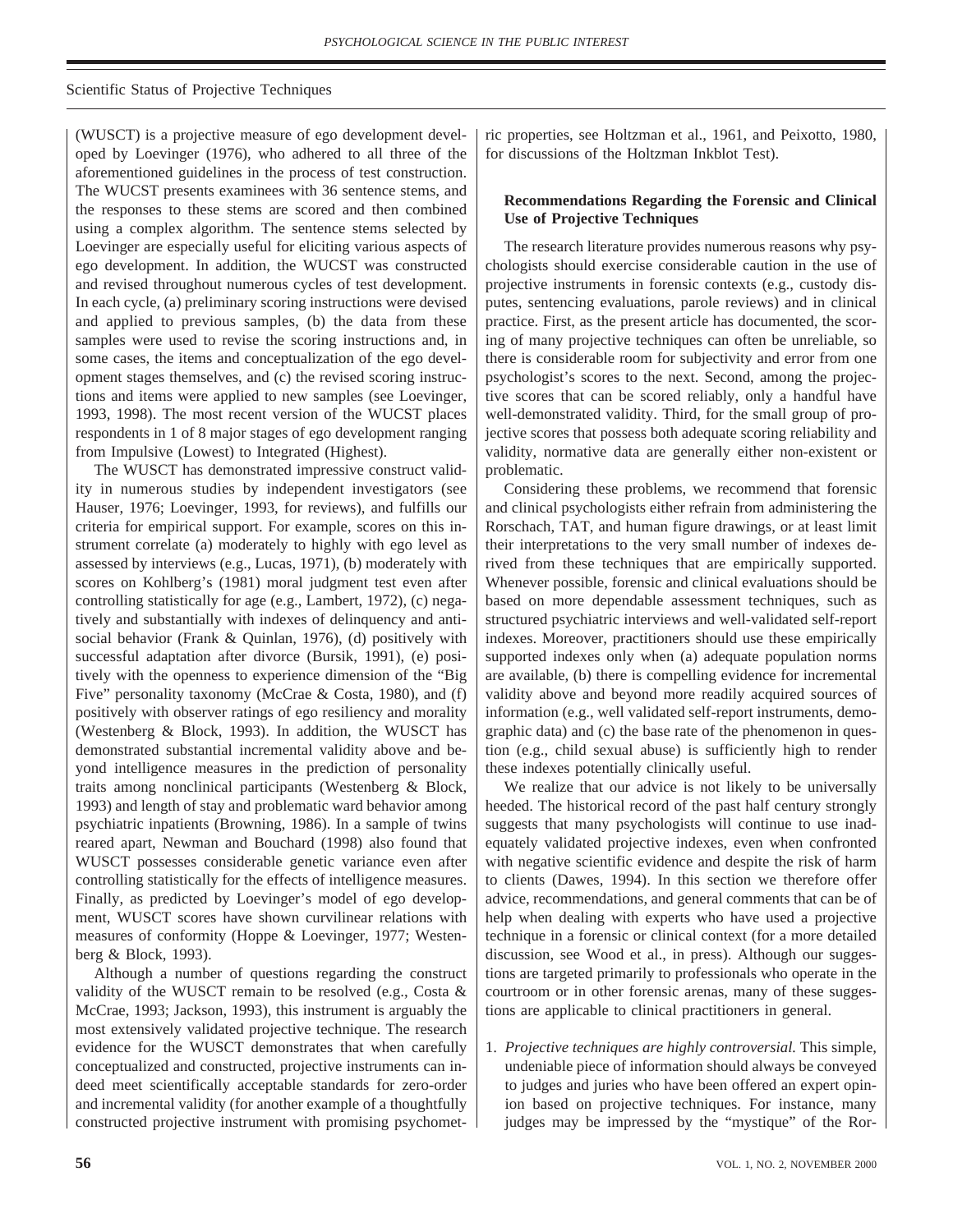schach unless they learn how scientifically controversial this technique is. Expert witnesses should not be allowed to state or imply that projective techniques are widely accepted by the scientific community. Psychologists who use projective techniques in forensic settings have an ethical obligation to describe the limitations of these techniques and the controversy that surrounds them (American Psychological Association, 1992, Standards 2.08a, 7.04b).

2. *Projective techniques are susceptible to faking, as well as to subtle situational influences.* Although we have not reviewed this literature here because of space constraints, recent research suggests that, early claims to the contrary (e.g., Fosberg, 1938, 1941), the Rorschach and perhaps other projective techniques are susceptible to malingering (i.e., "faking bad"). In particular, there is increasing evidence that schizophrenia, depression, and probably posttraumatic stress disorder can be faked on the Rorschach (e.g., Perry & Kinder, 1990; Schretlen, 1997) and that such faking cannot be detected using existing Rorschach indexes. Moreover, there is virtually no methodologically sound research on the susceptibility of the Rorschach to impression management (i.e., "faking good"; Schretlen, 1997), although the results of one study indicate that untrained participants can readily simulate a high need for achievement on the TAT (Holmes, 1974). Experts who present projective techniques in court should be forthright about the potential effects of malingering and impression management, as well as the absence of research evidence that these response sets can be detected.

In addition, it is well known that many projective techniques, including the Rorschach and TAT, are highly susceptible to situational influences, including subtle verbal reinforcement (e.g., saying "mmm-hmm" following certain responses), the mood and even hunger level of the examinee, and the gender, perceived status, and physical characteristics of the examiner (see Masling, 1960, 1966, 1997, for reviews). In an amusing illustration of the lattermost set of variables, female participants in a study of human figure drawings were more likely to draw male figures with mustaches if the examiner himself had a mustache than if he was clean shaven (Yagoda & Wolfson, 1964). Such seemingly minor situational variables may attenuate the validity of projective techniques in some real world settings.

3. *Projective techniques are routinely used for purposes for which they are invalid or poorly supported by research.* Whenever an expert witness uses a projective technique, a well-informed opposing attorney, assisted by a wellinformed consulting psychologist, can often mount a withering challenge to the validity or legal "relevance" of specific scales or scores. Such challenges have been rare in the past (Weiner, Exner, & Sciara, 1996). In the future, however, challenges may become more common, as attorneys and the psychologists who assist them begin to recognize the vulnerability of projective techniques to legitimate criticism.

- 4. *The scoring of many projective techniques can be unreliable or poor.* Even highly regarded experts can disagree about the scoring of a Rorschach or certain human figure drawing signs. Furthermore, our personal observations suggest that scoring errors may be fairly common in forensic and clinical contexts, although we are unaware of any formal research on the prevalence of such errors. For this reason, in both contexts it is often advisable to have the projective materials re-scored by a second expert who does not know the first expert's scores. This procedure may often reveal errors or discrepancies in scoring that would substantially modify the original examiner's conclusions and interpretations.
- 5. *Norms for projective techniques are often non-existent, poor, or misleading.* When norms are absent, experts have substantial latitude in interpreting a client's scores on a projective technique. As a result, different experts may arrive at widely varying interpretations of the same projective scores (such differing interpretations may be exacerbated by differences in how clinicians intuitively combine and weight scores). When norms for projective instruments are misleading, clinicians' judgments and predictions are likely to be erroneous. The recently noted problems with the CS norms render the Rorschach particularly vulnerable to legal challenge. It is often possible to show that supposedly "pathological" Rorschach scores are actually well within the normal range (Shaffer et al., 1999; Wood, Nezworski, et al., 2000).
- 6. *Projective techniques may be biased against North American minority groups and individuals who live outside North America.* As we have discussed, the use of the Rorschach with American minority groups and non-Americans is problematic. There is little recent research to provide guidance concerning other projective techniques. However, studies from the 1950s and 1960s indicate that cross-cultural use of tests like the TAT is fraught with pitfalls and potential problems (Holtzman, 1980; Kaplan, 1961; Klineberg, 1980). In addition, there are often substantial differences in the characteristics of human figure drawings across ethnic and cultural groups (e.g., Handler & Habernicht, 1994). The preponderance of the evidence suggests that the use of the Rorschach and other projective techniques to evaluate American minorities and non-Americans may lead to erroneous interpretations. Experts who use these tests to evaluate minorities or non-Americans should be challenged to demonstrate that they have used appropriate norms, and that the interpretation of scores is valid for the group of clients in question.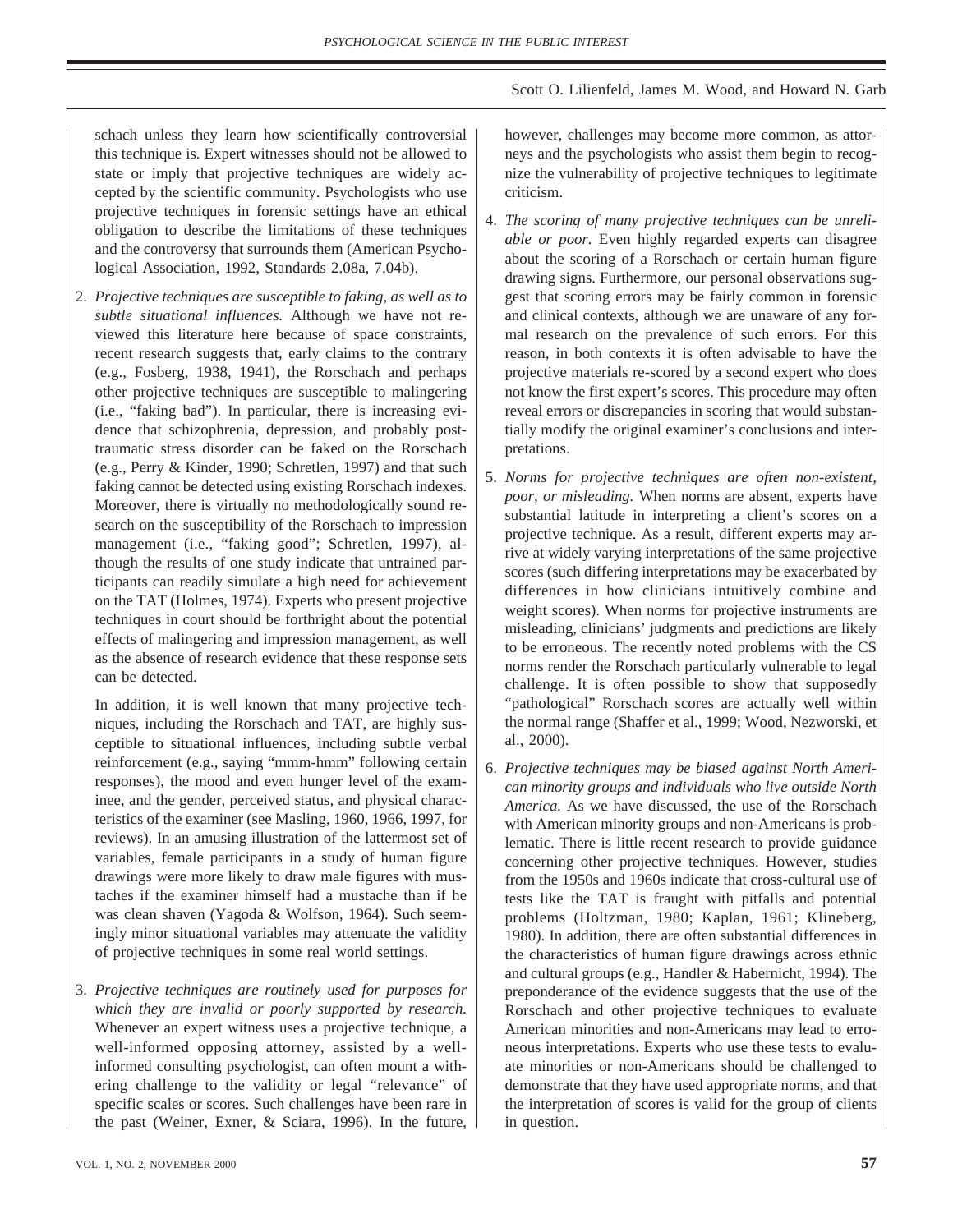7. *Projective techniques and the Daubert criteria.* In 1993, the U.S. Supreme Court articulated the "Daubert criteria" for the admissibility of scientific evidence in federal courts (Daubert v. Merrell Dow Pharmaceuticals, Inc., 1993). These criteria have been adopted by many state courts. Considerable doubt exists regarding whether commonly used projective techniques are legally admissible under the Daubert criteria. Although we cannot explore this issue in the depth that it deserves, we will mention four relevant points. First, scholars disagree on whether the CS meets the Daubert standards. Specifically, McCann (1998) argued that the CS does meet the Daubert criteria, whereas Grove and Barden (1999) reached the opposite conclusion.

Second, it is very unlikely that Rorschach systems other than the CS meet the Daubert criteria. For example, although McCann (1998) adopted an optimistic view regarding the admissibility of the CS, he was far less sanguine regarding other Rorschach systems.

Third, no peer-reviewed articles have argued that indexes derived from the TAT, human figure drawings, or other projective methods meet the Daubert criteria. Given the limited or negative scientific evidence regarding these techniques, it is doubtful that they could withstand close scrutiny under either Daubert or the consensually adopted professional standards applied to assessment techniques used in forensic or clinical settings (Heilbrun, 1992; Hunsley et al., in press).

Fourth, the Daubert criteria notwithstanding, many judges will probably continue to admit the Rorschach and other projective techniques into court (McKinzey & Ziegler, 1999). However, a hearing to determine a projective technique's admissibility under Daubert can still serve a useful purpose by alerting a judge to the problems described in the present article. Furthermore, even if a projective technique is admitted into court, it may prove a liability to the side that uses it. As we have indicated, projective techniques are vulnerable to challenge on numerous grounds, and the expert who uses them may be highly vulnerable if cross-examined by a well-informed attorney.

## **Recommendations for Education and Training**

On the basis of the research reviewed here, what suggestions can we offer for the training and education of the next generation of clinical and counseling psychologists? In closing, we present three recommendations. First, given the relatively weak evidence for the zero-order and incremental validity of most projective indexes, the amount of time devoted to educating and training students in the administration and scoring of projective techniques should be reduced (see also Garb, 1998). This recommendation is consistent with that of the American Psychological Association (APA) Division 12 (Clinical Psychology) Task Force on Assessment, whose

model graduate assessment curriculum for the 21st century excluded training in projective techniques (Grove et al., 2000).

Second, if instructors intend to cover projective techniques in their courses, they should expose students to the research and meta-analytic literature regarding their psychometric properties. In particular, instructors should teach students to distinguish between projective indexes that do and do not have empirical support. They should also expose students to research concerning variables that can contribute to the low validity of projective techniques in some real-world settings, such as response sets (Schretlen, 1997) and situational influences (Masling, 1967). In addition, instructors should discuss in detail the forensic and ethical implications of relying on projective indexes that are not well validated.

Third, all graduate students in clinical and counseling psychology should be systematically exposed to the extensive body of research on clinical judgment and decision making. This recommendation has also been put forth by the APA Division 12 Task Force on Assessment (Grove et al., 2000). For example, graduate students should be made aware of the weak or negligible relation beween the amount of prior experience with an assessment technique and predictive accuracy (Garb, 1998). In addition, by becoming familiar with research on clinical judgment and decision making, graduate students will become aware of factors that can lead practitioners to become erroneously convinced of the validity of projective methods. For example, Chapman and Chapman (1967, 1969) demonstrated that even when Rorschach and human figure drawing signs are paired randomly with psychopathological characteristics, individuals will tend to perceive statistical relationships between signs and psychopathological characteristics that share strong semantic or associative connections (see Starr & Katkin, 1969, for similar findings regarding sentence completion tests). Moreover, this phenomenon of illusory correlation may even be more powerful in real world than in experimental settings, as there is evidence that the magnitude of illusory correlation between human figure drawing stimuli and psychopathological features increases as information processing load increases (Lueger & Petzel, 1979). Foremost and finally, graduate students should be taught the crucial and sometimes painful lesson that this research literature imparts: clinical experience and clinical intuition can sometimes be misleading. As one of us observed elsewhere, the long and difficult task of training the scientifically-minded clinician necessitates mastering "a skill that does not come naturally to any of us: disregarding the vivid and compelling data of subjective experience in favor of the often dry and impersonal results of objective research" (Lilienfeld, 1999, p. 38).

We thank Drs. William Grove, Lee Sechrest, and John Hunsley for their extremely detailed and valuable comments on an earlier draft of this manuscript. In addition, we are grateful to Dr. Elaine Walker for her invaluable assistance and advice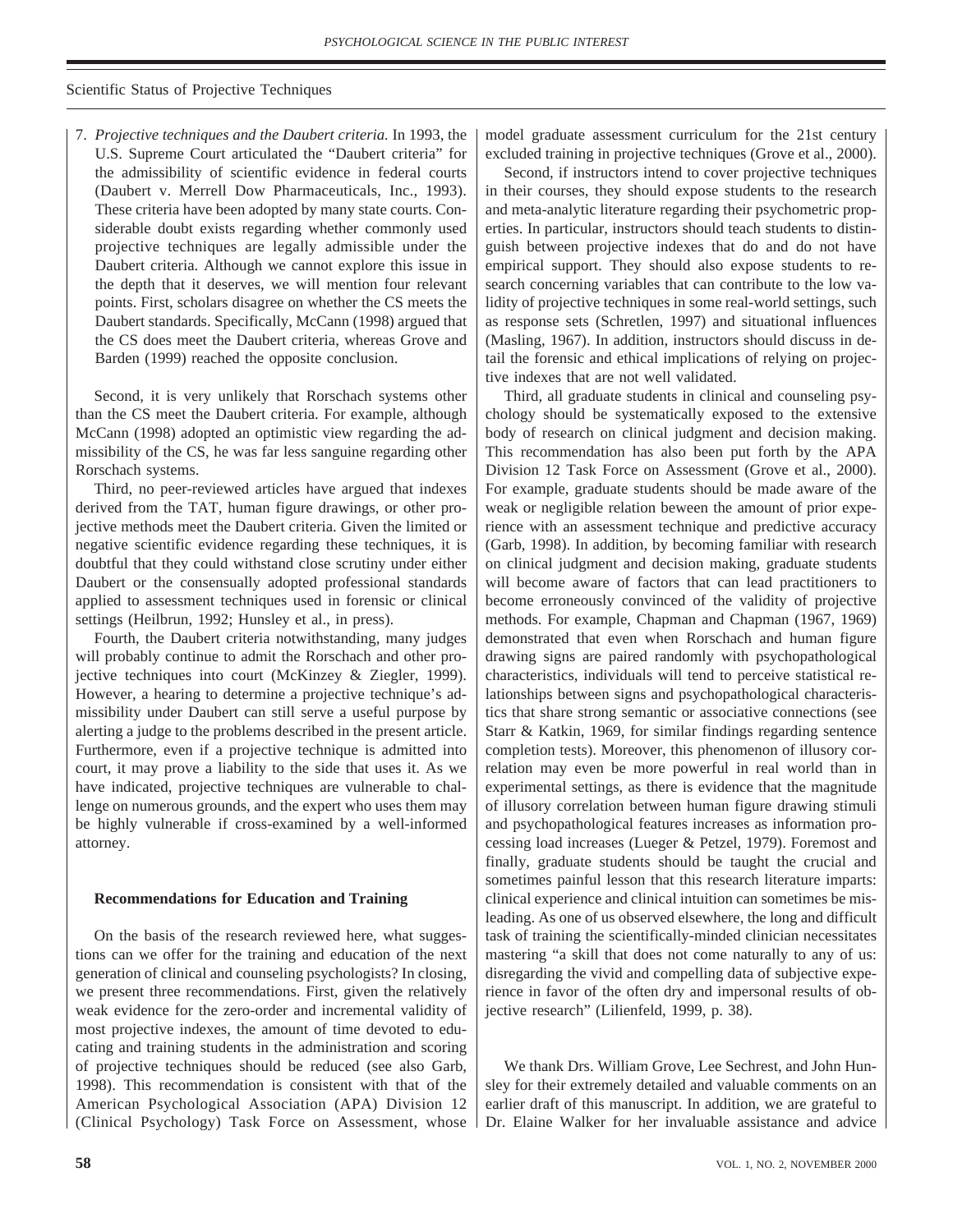throughout this project, Drs. M. Teresa Nezworski and R.K. McKinzey for their insights, and Dr. George Alliger for his statistical advice.

#### **REFERENCES**

- Ackerman, S.J., Clemence, A.J., Weatherill, R. & Hilsenroth, M.J. (1999). Use of the TAT in the assessment of DSM-IV Cluster B personality disorders. *Journal of Personality Assessment*, *73*, 422–448.
- Ackerman, M.J., & Ackerman, M.C. (1997). Custody evaluation practices: A survey of experienced professionals (revisited). *Professional Psychology: Research and Practice*, *28*, 137–145.
- Acklin, M.W. (1999). Behavioral science foundations of the Rorschach test: Research and clinical applications. *Assessment*, *6*, 319–326.
- Acklin, M.W., McDowell, C.J., Verschell, M.S., & Chan, D. (2000). Interobserver agreement, intraobserver reliability, and the Rorschach Comprehensive System. *Journal of Personality Assessment*, *74*, 15–47.
- Adair, H.E., & Wagner, E.E. (1992). Stability of unusual verbalizations on the Rorschach for outpatients with schizophrenia. *Journal of Clinical Psychology*, *48*, 250–256.
- Adler, P.T. (1952). Evaluation of the figure drawing technique: Reliability, factorial structure, and diagnostic usefulness. *Journal of Consulting and Clinical Psychology*, *33*, 52–57.
- Aiken, L.R. (1996). *Personality assessment: Methods and practices*. Seattle: Hogrefe and Huber.
- Aldridge, N.C. (1998). Strengths and limitations of forensic child sexual abuse interviews with anatomical dolls: An empirical review. *Journal of Psychopathology and Behavioral Assessment*, *20*, 1–41.
- American Psychiatric Association (1994). *Diagnostic and statistical manual of mental disorders* (4th ed.). Washington, D.C.: Author.
- American Psychological Association (1992). Ethical principles of psychologists and code of conduct. *American Psychologist*, *47*, 1597–1611.
- Anastasi, A. (1982). *Psychological testing*. NY: MacMillan.
- Anderson, J.W. (1999). Henry A. Murray and the creation of the Thematic Apperception Test. In L. Geiser & M.I. Stein (Eds.), *Evocative Images: The Thematic Apperception Test and the art of projection* (pp. 23–38). Washington, D.C.: American Psychological Association.
- Arnold, M.B. (1962). *Story sequence analysis*. NY: Columbia University Press.
- Archer, R.P. (1999). Introduction to a special section: Perspectives on the Rorschach. *Assessment*, *6*, 307–311.
- Archer, R.P., & Krishnamurthy, R. (1993a). Combining the Rorschach and the MMPI in the assessment of adolescents. *Journal of Personality Assessment*, *60*, 132–140.
- Archer, R.P., & Krishnamurthy, R. (1993b). A review of MMPI and Rorschach interrelationships in adult samples. *Journal of Personality Assessment*, *61*, 277–293.
- Archer, R.P., & Krishnamurthy, R. (1997). MMPI-A and Rorschach indices related to depression and conduct disorder: An evaluation of the incremental validity hypothesis. *Journal of Personality Assessment*, *69*, 517– 533.
- Aronow, E., & Reznikoff, M. (1973). Attitudes toward the Rorschach test expressed in book reviews: A historical perspective. *Journal of Personality Assessment*, *37*, 309–315.
- Aronow, E. & Reznikoff, M. (1976). *Rorschach content interpretation.* NY: Grune & Stratton.
- Aronow, E., Reznikoff, M., & Moreland, K. (1995). The Rorschach: Projective technique or psychometric test? *Journal of Personality Assessment*, *64*, 213–228.
- Aylward, E., Walker, E., & Bettes, B. (1984). Intelligence in schizophrenia. *Schizophrenia Bulletin*, *10*, 430–459.
- Ball, J.D., Archer, R.P., & Imhof, E.A. (1994). Time requirements of psychological testing: A survey of practitioners. *Journal of Personality Assessment*, *63*, 239–249.
- Barends, A., Westen, D., Byers, S., Leigh, J., & Silbert, D. (1990). Assessing affect-tone of relationship paradigms from TAT and interview data. *Psychological Assessment*, *2*, 329–332.
- Bellak, L. (1975). *The T.A.T., C.A.T., and S.A.T. in clinical use* (3rd ed.), NY: Grune & Stratton.
- Beyerstein, B.L., & Beyerstein, D.F. (1992). *The Write Stuff: Evaluations of*

*graphology* − *the study of handwriting analysis*. Buffalo, NY: Prometheus Books.

- Bilett, J.L., Jones, N.F., & Whitaker, L.C. (1982). Exploring schizophrenic thinking in older adolescents with the WAIS, Rorschach, and WIST. *Journal of Clinical Psychology*, *38*, 232–243.
- Blatt, S.J., Wein, S.J., Chevron, E.S., & Quinlan, D.M. (1979). Parental representatives and depression in normal young adults. *Journal of Abnormal Psychology*, *88*, 388–397.
- Blum, G.S. (1950). *The Blacky Pictures: Manual of Instructions*. NY: Psychological Corporation.
- Board of Professional Affairs (1998). Awards for distinguished professional contributions: John Exner. *American Psychologist*, 53, 391–392.
- Bornstein, R.F. (1996). Construct validity of the Rorschach Oral Dependency Scale: 1967–1995. *Psychological Assessment*, *8*, 200–205.
- Bornstein, R.F. (1999). Criterion validity of objective and projective dependency tests: A meta-analytic assessment of behavioral prediction. *Psychological Assessment*, *11*, 48–57.
- Borstellmann, L.J., & Klopfer, W.G. (1953). The Szondi Test: A review and critical evaluation. *Psychological Bulletin*, *50*, 112–132.
- Boscan, D.C. (2000). The Rorschach test: A Mexican sample using the Comprehensive System. (Doctoral dissertation, The Fielding Institute, 1999). *Dissertation Abstracts International*, *60*, 4285B.
- Browning, D.L. (1986). Psychiatric ward behavior and length of stay in adolescent and young adult inpatients: A developmental approach to prediction. *Journal of Consulting and Clinical Psychology*, *54*, 227–230.
- Bruhn, A.R. (1992). The Early Memories Procedure: A projective test of autobiographical memory: I. *Journal of Personality Assessment*, *58*,  $1 - 15$
- Buck, J.N. (1964). *The House-Tree-Person manual supplement*. Beverly Hills, CA: Western Psychological Services.
- Burns, R.C. (1987). *Kinetic-House-Tree Person Drawings (K-H-T-P): An interpretive manual*. NY: Bruner-Mazel.
- Bursik, K. (1991). Adaptation to divorce and ego development in adult women. *Journal of Personality and Social Psychology*, *60*, 300–306.
- Butcher, J.N., Nezami, E., & Exner, J.E. (1998). Psychological assessment of people in diverse cultures. In S.S. Kazarian & D.R. Evans (Eds.), *Cultural Clinical Psychology* (pp. 61–105). NY: Oxford University Press.
- Campbell, D.T., & Fiske, D.W. (1959). Convergent and discriminant validation by the multitrait-multimethod matrix. *Psychological Bulletin*, *56*, 81–105.
- Caplehorn, W.F., & Sutton, A.J. (1965). Need achievement and its relation to school performance, anxiety, and intelligence. *Australian Journal of Psychology*, *17*, 44–51.
- Carlson, K., Quinlan, D., Tucker, G., & Harrow, M. (1973). Body disturbance and sexual elaboration factors in figure drawings of schizophrenic patients. *Journal of Personality Assessment*, *37*, 56–63.
- Cattell, R.B. (1957). *Personality and motivation: Structure and measurement*. NY: World Book Company.
- Chapman, L.J., & Chapman, J.P. (1967). Genesis of popular but erroneous psychodiagnostic observations. *Journal of Abnormal Psychology*, *72*, 193–204.
- Chapman, L.J., & Chapman, J.P. (1969). Illusory correlation as an obstacle to the use of valid psychodiagnostic observations. *Journal of Abnormal Psychology*, *74*, 271–280.
- Cohen, J.E. (1988). *Statistical power analysis for the behavioral sciences* (2nd ed.). Hillsdale, NJ: Lawrence Erlbaum.
- Chase, D.A. (1987). An analysis of Human Figure and Kinetic Family Drawings of sexually abused children and adolescents. *Dissertation Abstracts International*, *48* (2A), 338.
- Cochrane, C.T. (1972). Effects of diagnostic information on empathic understanding by the therapist in a psychotherapy analogue. *Journal of Consulting and Clinical Psychology*, *38*, 359–365.
- Coleman, M.J., Carpenter, J.T., Warenaux, C., Levy, D.L., Shenton, M.E., Perry, J., Medoff, D., Wong, H., Monach, D., Meyer, P., O'Brian, C., Valentino, C., Robinson, D., Smith, M., Makowski, D., & Holzman, P.S. (1993). The Thought Disorder Index: A reliability study. *Psychological Assessment*, *5*, 336–342.
- Conger, A.J., & Jackson, D.N. (1972). Suppressor variables, prediction, and the interpretation of psychological relationships. *Educational and Psychological Measurement*, *32*, 579–599.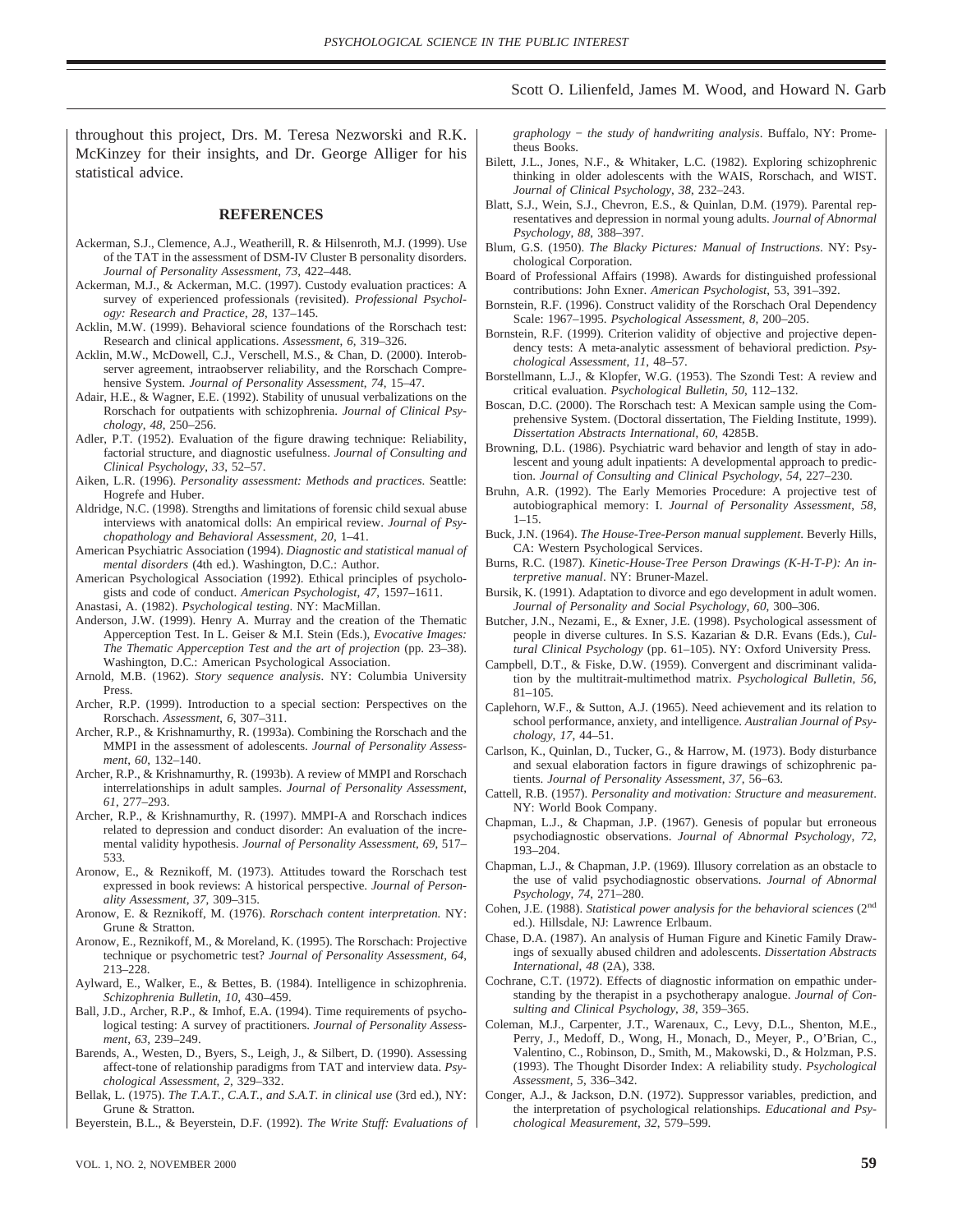- Cooper, H., DeNeve, K., & Charlton, K. (1997). Finding the missing science: The fate of studies submitted for review by a human subjects committee. *Psychological Methods*, *2*, 447–452.
- Costa, P.T., & McCrae, R.R. (1993). Ego development and trait models of personality. *Psychological Inquiry*, *4*, 20–23.
- Costello, R.M. (1998). Psychometric definition of Rorschach determinant component structure. *European Journal of Psychological Assessment*, *14*, 116–123.
- Craddick, R. (1961). Size of Santa Claus drawings as a function of time before and after Christmas. *Journal of Psychological Studies*, *12*, 121–125.
- Cramer, P. (1991). *The development of defense mechanisms: Theory*, *research*, *and assessment*. NY: Springer-Verlag.
- Cramer, P. (1999). Ego functions and ego development: Defense mechanisms and intelligence as predictors of ego level. *Journal of Personality*, *67*, 735–760.
- Cramer, P. (1999). Future directions for the Thematic Apperception Test. *Journal of Personality Assessment, 72*, 74–92.
- Cramer, P. & Block, J. (1998). Preschool antecedents of defense mechanism use in young adults: A longitudinal study. *Journal of Personality and Social Psychology*, *74*, 159–169.
- Cramer, P., & Gaul, R. (1988). The effects of success and failure on children's use of defense mechanisms. *Journal of Personality*, *56*, 729–742.
- Cressen, R. (1975). Artistic quality of drawings and judges' evaluations of the DAP. *Journal of Personality Assessment*, *39*, 132–137.
- Cronbach, L.J., & Meehl, P.E. (1955). Construct validity in psychological tests. *Psychological Bulletin*, *52*, 281–302.
- Currie, S.F., Holtzman, W.H., & Swartz, J.D. (1974). Early indicators of personality traits viewed retrospectively. *Journal of School Psychology*, *12*, 51–59.
- Cvetkovic, R. (1979). Conception and representation of space in human figure drawings by schizophrenic and normal subjects. *Journal of Personality Assessment*, *43*, 247–256.
- Dana, R.H. (1955). Clinical diagnosis and objective TAT scoring. *Journal of Consulting Psychology*, *20*, 33–36.
- Dana, R.H. (1993). *Multicultural assessment perspectives for professional psychology*. Boston: Allyn & Bacon.
- Dana, R.H. (Ed.). (2000). *Handbook of cross-cultural and multicultural personality assessment*. Mahwah, New Jersey: Erlbaum.
- Daubert v. Merrell Dow Pharmaceuticals, Inc., 113 S.Ct. 2786 (1993).
- Dawes, R.M. (1993). Prediction of the future versus an understanding of the past: A basic assymetry. *American Journal of Psychology*, *106*, 1–24.
- Dawes, R.M. (1994). *House of cards: Psychology and psychotherapy built on myth*. New York: The Free Press.
- Dawes, R.M. (1999). Two methods for studying the incremental validity of a Rorschach variable. *Psychological Assessment*, *11*, 297–302.
- Dawes, R.M., Faust, D., & Meehl, P.E. (1989). Clinical versus actuarial judgment. *Science*, *243*, 1668–1674.
- Depue, R.A., & Collins, P.F. (1999). Neurobiology of the structure of personality: Dopamine, facilitation of incentive motivation, and extraversion. *Behavioral and Brain Sciences*, *22*, 491–569.
- Dodge, K.A., & Frame, C.L. (1982). Social cognitive deficits and biases in aggressive boys. *Child Development*, *53*, 8–22.
- Dodge, K.A., Murphy, R.R., & Buchsbaum, K. (1984). The assessment of intention-cue detection skills in children: Implications for developmental psychopathology. *Child Development*, *55*, 163–173.
- Dollinger, S., & Cramer, P. (1990). Children's defensive responses and emotional upset following a disaster: A projective assessment. *Journal of Personality Assessment*, *54*, 116–127.
- Dosajh, N.L. (1996). Projective techniques with particular reference to inkblot tests. *Journal of Projective Psychology and Mental Health*, *3*, 59–68.
- Drachnik, C. (1994). The tongue as a graphic symbol of sexual abuse. *Art Therapy*, *11*, 58–61.
- Dudley, H.K., Craig, E.M., Mason, M., & Hirsch, S.M. (1976). Drawings of the opposite sex: Continued use of the Draw-A-Person test and young state hospital patients. *Journal of Adolescence*, *5*, 201–219.
- Durand, V.M., Blanchard, E.B., & Mindell, J.A. (1988). Training in projective testing: A survey of clinical training directors and internship directors. *Professional Psychology: Research and Practice*, *19*, 236–238.
- Emmons, R.A., & McAdams, D.P. (1991). Personal strivings and motive dispositions: Exploring the links. *Personality and Social Psychology Bulletin*, *17*, 648–654.
- Entwisle, D.R. (1972). To dispel fantasies about fantasy-based measures of achievement motivation. *Psychological Bulletin*, *77*, 377–391.
- Epstein, S. (1979). The stability of behavior: I. On predicting more of the people most of the time. *Journal of Personality and Social Psychology*, *37*, 1097–1126.
- Eron, L. (1950). A normative study of the TAT. *Psychological Monographs*, *64* (Whole No. 315).
- Erstad, D. (1996). An investigation of older adults' less frequent human movement and color responses on the Rorschach (Doctoral dissertation, Marquette University, 1995). *Dissertation Abstracts International*, *57*, 4084B.
- Exner, J.E. (1969). *The Rorschach systems.* New York: Grune & Stratton.
- Exner, J.E. (1974). *The Rorschach: A Comprehensive System. Volume 1.* NY: Wiley.
- Exner, J.E. (1986). *The Rorschach: A Comprehensive System*. *Volume 1: Basic Foundations* (2nd ed.). NY: Wiley.
- Exner, J.E. (1989). Searching for projection in the Rorschach. *Journal of Personality Assessment*, *53*, 520–536.
- Exner, J.E. (1991). *The Rorschach: A Comprehensive System*. *Volume 2: Interpretation* (2nd ed.). NY: Wiley.
- Exner, J.E. (1992). Some comments on "A conceptual critique of the EA:es comparison in the Comprehensive Rorschach System." *Psychological Assessment*, *4*, 297–300.
- Exner, J.E. (1993). *The Rorschach: A Comprehensive System*. *Volume 1: Basic Foundations* (3rd ed.). NY: Wiley.
- Exner, J.E. (1995). Comment on "Narcissism in the Comprehensive System for the Rorschach." *Clinical Psychology: Science and Practice*, *2*, 200–206.
- Exner, J.E. (1996). A comment on "The Comprehensive System for the Rorschach: A critical examination." *Psychological Science*, *7*, 11–13.
- Exner, J.E. & Weiner, I.B. (1995). *The Rorschach: A Comprehensive System*. *Volume 3: Assessment of children and adolescents* (2nd ed.). New York: Wiley.
- Feldman, M., & Hunt, R.G. (1958). A relation of difficulty in drawing and ratings of adjustment based on human figure drawings. *Journal of Consulting Psychology*, *22*, 217–220.
- Fineman, S. (1977). The achievement motive and its measurement. Where are we now? *British Journal of Psychology*, *68*, 1–22.
- Finn, S.E. (1996). *Manual for using the MMPI-2 as a therapeutic intervention*. Minneapolis: University of Minnesota Press.
- Finn, S.E., & Tonsager, M.E. (1992). Therapeutic effects of providing MMPI-2 test feedback to college students awaiting therapy. *Psychological Assessment*, *4*, 278–287.
- Fleiss, J.L. (1981). *Statistical methods for rates and proportions* (2nd ed). NY: Wiley.
- Fosberg, I.A. (1938). Rorschach reactions under varied conditions. *Rorschach Research Exchange*, *3*, 12–20.

Fosberg, I.A. (1941). An experimental study of the reliability of the Rorschach psychodiagnostic technique. *Rorschach Research Exchange*, *5*, 72–84.

- Frank, L.K. (1948). *Projective methods*. Springfield, Ill.: Thomas.
- Frank, G. (1976). On the validity of hypotheses derived from the Rorschach: I. The relationship between color and affect. *Perceptual and Motor Skills*, *43*, 411–427.
- Frank, G. (1978). On the validity of hypotheses derived from the Rorschach: III. The relationship between shading and anxiety. *Perceptual and Motor Skills*, *46*, 531–538.
- Frank, G. (1979a). On the validity of hypotheses derived from the Rorschach: V. The relationship between form level and ego strength. *Perceptual and Motor Skills*, *48*, 375–384.
- Frank, G. (1979b). On the validity of hypotheses derived from the Rorschach: VI. *M* and the intrapsychic life of individuals. *Perceptual and Motor Skills*, *48*, 1267–1277.
- Frank, G. (1980). New directions in Rorschach research: I. The processreactive differentiation. *Perceptual and Motor Skills*, *50*, 187–191.
- Frank, G. (1993a). *C'* and depression. *Psychological Reports*, *72*, 1184–1186.
- Frank, G. (1993b). On the meaning of movement responses on the Rorschach. *Psychological Reports*, *73*, 1219–1225.
- Frank, G. (1993c). On the validity of hypotheses derived from the Rorschach: The relationship between color and affect, update 1992. *Psychological Reports*, *73*, 12–14.
- Frank, G. (1993d). On the validity of hypotheses derived from the Rorschach: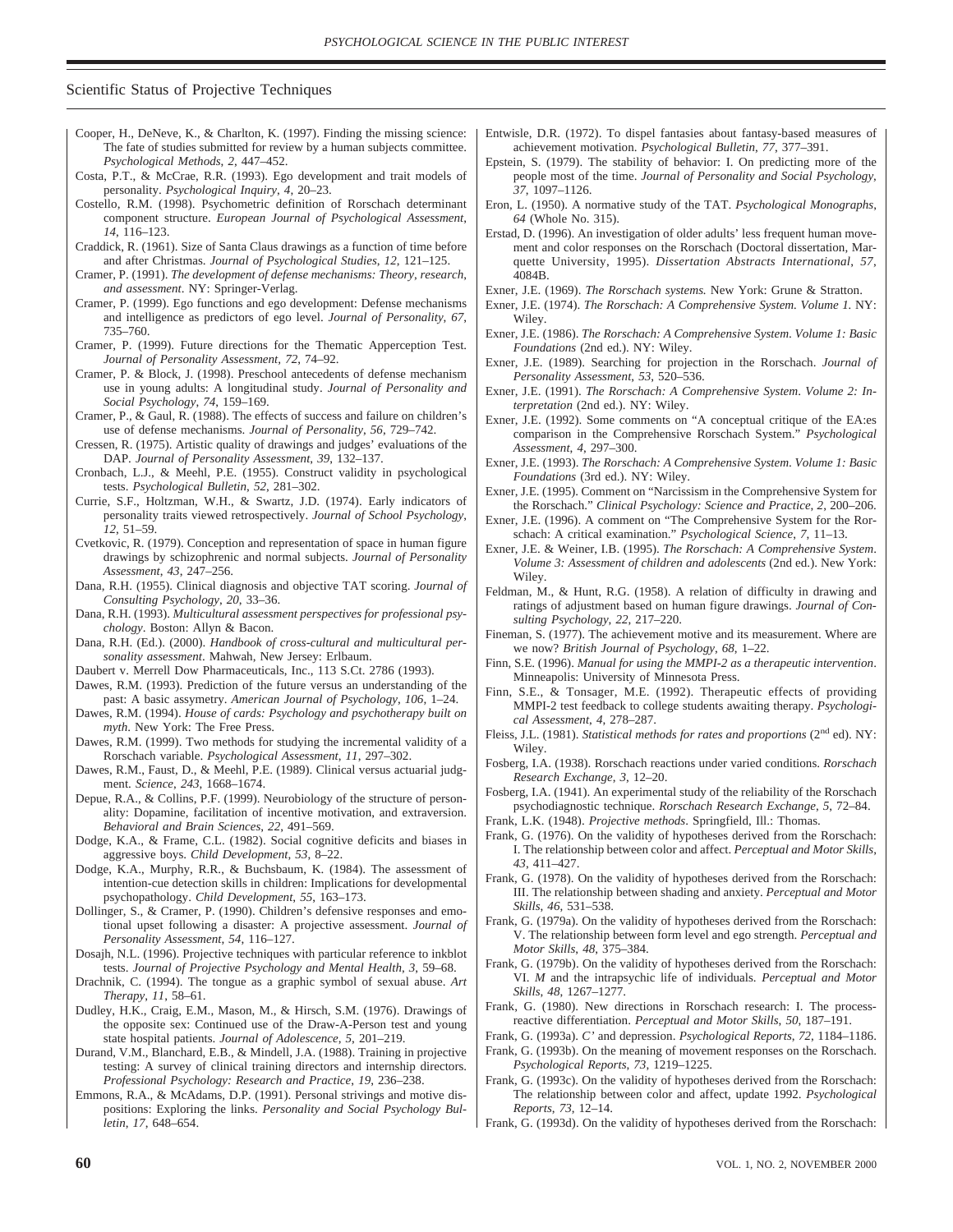The relationship between shading and anxiety, update 1992. *Psychological Reports*, *72*, 519–522.

- Frank, G. (1993e). On the validity of Rorschach's hypotheses: The relationship of space responses (*S*) to oppositionalism. *Psychological Reports*, *72*, 1111–1114.
- Frank, G. (1993f). Use of the Rorschach to predict whether a person would benefit from psychotherapy. *Psychological Reports*, *73*, 1155–1163.
- Frank, G. (1994a). On form level on the Rorschach. *Psychological Reports*, *75*, 315–320.
- Frank, G. (1994b). On the prediction of aggressive behavior from the Rorschach. *Psychological Reports*, *75*, 183–191.
- Frank, G. (1994c). On the prediction of suicide from the Rorschach. *Psychological Reports*, *74*, 787–794.
- Frank, G. (1997). Research assessment of the clinical utility of the Rorschach. *Psychological Reports*, *81*, 1255–1258.
- Freud, S. (1911). On the mechanism of paranoia. In S. Freud, *General Psychological Theory: Papers on Metapsychology*. NY: Collier Books.
- Frueh, B.C., Leverett, J.P., & Kinder, B.N. (1995). Interrelationship between MMPI-2 and Rorschach variables in a sample of Vietnam veterans with PTSD. *Journal of Personality Assessment*, *64*, 312–318.
- Gadol, I. (1969). The incremental and predictive validity of the Rorschach test in personality assessment of normal, neurotic, and psychotic subjects. *Dissertation Abstracts*, *29,* 3482-B (University Microfilms No. 69-4469).
- Gann, M.K. (1995). The Rorschach and other projective methods. In Jay Ziskin (Ed.), *Coping with psychiatric and psychological testimony*. *Vol. II: Special topics* (5th ed.) (pp. 823–884). Los Angeles, CA: Law and Psychology Press.
- Gallucci, N.T. (1990). On the synthesis of information from psychological tests. *Psychological Reports*, *67*, 1243–1260.
- Garb, H.N. (1984). The incremental validity of information used in personality assessment. *Clinical Psychology Review*, *4*, 641–655.
- Garb, H.N. (1989). Clinical judgment, clinical training, and professional experience. *Psychological Bulletin*, *105*, 387–396.
- Garb, H.N. (1998a). Recommendations for training in the use of the Thematic Apperception Test (TAT). *Professional Psychology: Research and Practice*, *29, 621–622.*
- Garb, H.N. (1998b). *Studying the clinician: Judgment research and psychological assessment.* Washington, D.C.: American Psychological Association.
- Garb, H.N. (1999). Call for a moratorium on the use of the Rorschach Inkblot in clinical and forensic settings. *Assessment*, *6*, 313–315.
- Garb, H.N., Florio, C.M., & Grove, W.M. (1998). The validity of the Rorschach and the Minnesota Multiphasic Personality Inventory: Results from meta-analyses. *Psychological Science*, *9*, 402–404.
- Garb, H.N., Florio, C.M., & Grove, W.M. (1999). The Rorschach controversy: reply to Parker, Hunsley, and Hanson. *Psychological Science*, *10*, 293– 294.
- Garb, H.N., Wood, J.M., & Lilienfeld, S.O. (2000). *The detection and assessment of child sexual abuse: An evaluation of the Rorschach*, *Thematic Apperception Test, and projective drawings*. Manuscript in preparation.
- Garb, H.N., Wood, J.M., & Nezworski, M.T. (2000). Projective techniques and the detection of child sexual abuse. *Child Maltreatment*, *5*, 161–168.
- Garb, H.N., Wood, J.M., & Nezworski, M.T., Grove, W.M., & Stejskal, W.J. (in press). Towards a resolution of the Rorschach controversy. *Psychological Assessment.*
- Gittelman Klein, R. (1986). Questioning the clinical usefulness of projective psychological tests for children. *Developmental and Behavioral Pediatrics*, *7*, 378–382.
- Glass, M.H., Bieber, S.L., & Tkachuk, M.J. (1996). Personality styles and dynamics of Alaska native and nonnative incarcerated men. *Journal of Personality Assessment*, *66*, 583–603.
- Gluck, M.R. (1955). The relationships between hostility in the TAT and behavioral hostility. *Journal of Projective Techniques*, *19*, 21–26.
- Golden, M. (1964). Some effects of combining psychological tests on clinical inferences. *Journal of Consulting Psychology*, *28*, 440–446.
- Greene, R.L. (2000). *The MMPI-2: An interpretive manual* (2<sup>nd</sup> ed.). Boston: Allyn & Bacon.
- Gresham, F.M. (1993). "What's wrong with this picture?": Response to Motta et al.'s review of human figure drawings. *School Psychology Quarterly*, *8*, 182–186.
- Grobstein, G. (1996). Human Figure Drawings and the identification of child sexual abuse. *Dissertation Abstracts International*, *57(8A), 339*.
- Gronnerod, C. (1999). Rorschach interrater agreement estimates: An empirical evaluation. *Scandinavian Journal of Psychology*, *40*, 115–120.
- Groth-Marnat, G. (1984). *Handbook of psychological assessment.* NY: Van Nostrand Reinhold.
- Groth-Marnat, G. (1997). *Handbook of psychological assessment* (3rd ed.). NY: Wiley.
- Groth-Marnat, G., & Roberts, L. (1998). Human figure drawings and House Tree Person drawings as indicators of self-esteem: A quantitative approach. *Journal of Clinical Psychology*, *54*, 219–222.
- Grove, W.M. (Chair). APA Division 12 (Clinical) Presidential Task Force "Assessment for the Year 2000." *Report of the Task Force*. Washington, D.C.: American Psychological Association, Division 12 (Clinical Psychology).
- Grove, W.M., & Barden, R.C. (1999). Protecting the integrity of the legal system: The admissibility of testimony from mental health experts, under Daubert/Kumho analyses. *Psychology, Public Policy*, *and Law*, *5*, 224– 242.
- Gutin, N.J. (1997). Differential object representations in inpatients with narcissistic and borderline personality disorders and normal controls. *Dissertation Abstracts International*, *58* (03-B), 1532.
- Halperin, K., & Snyder, C.R. (1979). Effects of enhanced psychological test feedback on treatment outcome: Therapeutic implications of the Barnum effect. *Journal of Consulting and Clinical Psychology*, *47*, 140–146.
- Hamel, M., Shaffer, T.W., & Erdberg, P. (2000). A study of nonpatient preadolescent Rorschach protocols. *Journal of Personality Assessment*, *75*, 280–294.
- Hammer, E.F. (1958). *The clinical application of figure drawings.* Springer, IL: C.G. Thomas.
- Hammer, E.F. (1959). Critique of Swensen's "Empirical evaluation of human figure drawings." *Journal of Projective Techniques*, *23*, 30–32.
- Hammer, E.F. (1968). *The clinical application of projective drawings*. Springfield, IL.: Thomas.
- Handler, L., & Habernicht, D. (1994). The Kinetic Family Drawing: A review of the literature. *Journal of Personality Assessment*, *62*, 440–464.
- Handler, L., & Reyher, J. (1965). Figure drawing anxiety indices: A review of the literature. *Journal of Projective Techniques*, *29*, 305–313.
- Hauser, S.T. (1976). Loevinger's model and measure of ego development: A critical review. *Psychological Bulletin*, *83*, 928–995.
- Hayes, S.C., Nelson, R.O., & Jarrett, R.B. (1987). The treatment utility of assessment: A functional approach to evaluating treatment quality. *American Psychologist*, *42*, 963–974.
- Hayslip, B., Lowman, R.L. (1986). The clinical use of projective techniques with the aged: A critical review and synthesis. *Clinical Gerontologist*, *5*, 63–94.
- Heilbrun, K. (1992). The role of psychological testing in forensic assessment. *Law and Human Behavior*, *16*, 257–272.
- Hibbard, S., Farmer, L., Wells, C., Difillipo, E., Barry, W., Korman, R., & Sloan, P. (1994). Validation of Cramer's Defense Mechanism Manual for the TAT. *Journal of Personality Assessment*, *63*, 197–210.
- Hiler, E.W., & Nesvig, D. (1965). An evaluation of criteria used by clinicians to infer pathology from figure drawings. *Journal of Consulting Psychology*, *29*, 520–529.
- Hiller, J.B., Rosenthal, R., Bornstein, R.F., Berry, D.T.R. Brunell-Neuleib, S. (1999). A comparative meta–analysis of Rorschach and MMPI validity. *Psychological Assessment*, *11*, 278–296.
- Holaday, M., Smith, D.A., & Sherry, A. (2000). Sentence completion tests: A review of the literature and results of a survey of members of the Society for Personality Assessment. *Journal of Personality Assessment*, *74*, 371– 385.
- Holmes, D.S. (1974). The conscious control of thematic projection. *Journal of Consulting and Clinical Psychology*, *42*, 323–329.
- Holmes, D.S. (1978). Projection as a defense mechanism. *Psychological Bulletin*, *85*, 677–688.
- Holtzman, W.H. (1980). Projective techniques. In H.C. Triandis & J.W. Berry (Eds.), *Handbook of cross-cultural psychology. Methodology*. *Volume 2* (pp. 245–278). Boston: Allyn and Bacon.
- Holtzman, W.H., Thorpe, J.S., Swartz, J.D., & Herron, E.W. (1961). *Inkblot perception and personality*. Austin, TX: University of Texas Press.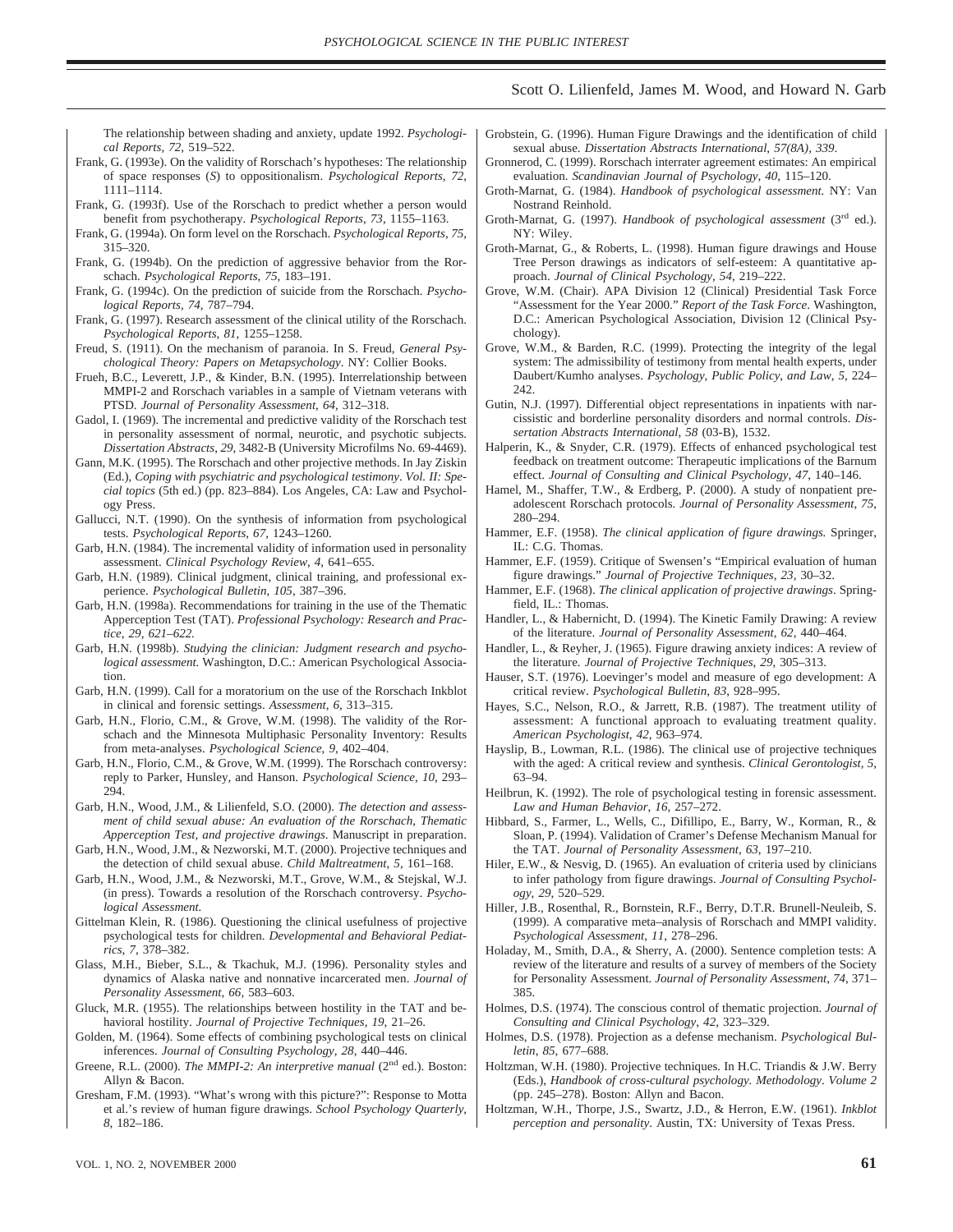- Horowitz, M.J. (1962). A study of clinicians' judgments from projective test protocols. *Journal of Consulting Psychology*, *26*, 251–256.
- Hundal, P.S., & Jerath, J.M. (1972). Correlates of projective measures of achievement motivation and their factorial structure. *Indian Journal of Psychology*, *47*, 15–27.
- Hunsley, J., & Bailey, J.M. (1999). The clinical utility of the Rorschach: Unfulfilled promises and an uncertain future. *Psychological Assessment*, *11*, 266–277.
- Hunsley, J., & Bailey, J.M. (in press). Whither the Rorschach? An analysis of the evidence. *Psychological Assessment*.
- Hunsley, J., Lee, C., & Wood, J.M. (in press). Controversial and questionable assessment techniques. In S.O. Lilienfeld, J.M. Lohr, & S.J. Lynn (Eds.), *Science and pseudoscience in contemporary clinical psychology*. NY: Guilford.
- Jackson, D.N. (1971). The dynamics of structured personality tests: 1971*. Psychological Review*, *78*, 229–248.
- Jackson, D.N. (1993). Personality development and nonlinear measurement models. *Psychological Inquiry*, *4*, 30–33.
- Jensen, A.R. (1965). A review of the Rorschach. In O.K. Buros (Ed.), *Sixth mental measurements handbook* (pp. 501–509). Highland Park, New Hampshire: Gryphon.
- Joiner, T.E., & Schmidt, K.L. (1997). Drawing conclusions − or not from drawings. *Journal of Personality Assessment*, *69*, 476–481.
- Joiner, T.E., Schmidt, K.L., & Barnett, J. (1996). Size, detail, and line heaviness in children's drawings as correlates of emotional distress: (More) negative evidence. *Journal of Personality Assessment*, *67*, 127–141.
- Johnson, B. (1989). *DSTAT: Software for the meta-analytic review of research literature* [Computer program]. Hillsdale, NJ: Erlbaum.
- Johnston, M., & Holzman, P.S. (1979). *Assessing schizophrenic thinking.* San Francisco: Jossey-Bass.
- Jolley, R.P. (1995). *Children's production and perception of visual metaphors for mood and emotion in line drawings and in art*. Doctoral thesis, University of Birmingham, UK.
- Jorgensen, K., Andersen, T.J., & Dam, H. (2000).The diagnostic efficiency of the Rorschach Depression Index and the Schizophrenia Index: A review. *Assessment*, *7,* 259–280*.*
- Kagan, J. (1956). The measurement of overt aggression from fantasy. *Journal of Abnormal and Social Psychology*, *52*, 390–393.
- Kahill, S. (1984). Human figure drawing in adults: An update of the empirical evidence, 1967–1982. *Canadian Psychology*, *25*, 269–292.
- Kamphaus, R.W., & Pleiss, K.L. (1991). Draw-a-Person techniques: Tests in search of a construct. *Journal of School Psychology*, *29*, 395–401.
- Kaplan, B. (1961). Cross-cultural use of projective techniques. In F.L.K. Hsu (Ed.), *Psychological Anthropology* (pp. 235–254). Homewood, IL: Dorsey Press.
- Karon, B.P. (1978). Projective tests are valid. *American Psychologist*, *33*, 764–765.
- Karon, B.P., & O'Grady, P. (1970). Quantified judgments of mental health from the Rorschach, TAT, and clinical status interview by means of a scaling technique. *Journal of Consulting and Clinical Psychology*, *34*, 229–235.
- Katz, H.E., Russ, S.W., & Overholser, J.C. (1993). Sex differences, sex roles, and projection on the TAT: Matching stimulus to examinee gender. *Journal of Personality Assessment*, *60*, 186–191.
- Keiser, R.E., & Prather, E.N. (1990). What is the TAT? A review of ten years of research. *Journal of Personality Assessment*, *55*, 800–803.
- Kinder, B.N. (1992). The problems of *R* in clinical settings and in research: Suggestions for the future. *Journal of Personality Assessment*, *58*, 252– 259.
- Kleiger, J.H. (1992). A conceptual critique of the EA:es comparison in the Comprehensive Rorschach System. *Psychological Assessment*, *4*, 288– 296.
- Klineberg, O. (1980). Historical perspectives: Cross-cultural psychology before 1960. In H.C. Triandis & W.W. Lambert (Eds.), *Handbook of crosscultural psychology*. *Perspectives*. *Volume 1* (pp. 31–67). Boston: Allyn and Bacon.
- Klopfer, W.F., & Taulbee, E. (1976). Projective tests. *Annual Review of Psychology*, *27*, 543–567.
- Knoff, H.M., & Prout, H.T. (1985). The Kinetic Drawing System: A review and integration of the Kinetic Family and School Drawing Techniques. *Psychology in the Schools*, *22*, 50–59.
- Kohlberg, L. (1981). *The meaning and measurement of moral development*. Worchester, MA.: Clark University Press.
- Koocher, G.P., Goodman, G.S., White, C.S., Friedrich, W.N., Sivan, A.B., & Reynolds, C.R. (1995). Psychological science and the use of anatomically detailed in child sexual-abuse assessments. *Psychological Bulletin*, *118*, 119–222.
- Koppitz, E.M. (1968). *Psychological evaluation of children's human figure drawing*. NY: Grune & Stratton.
- Kostlan, A. (1954). A method for the empirical study of psychodiagnosis. *Journal of Consulting Psychology*, *18*, 83–88.
- Kraiger, K., Hakel, M.D., & Cornelius, E.T. (1984). Exploring fantasies of TAT reliability. *Journal of Personality Assessment*, *48*, 365–370.
- Krall, V., Sachs, H., Lazar, B., Rayson, B., Growe, G., Novar, L., & O'Connell, L. (1983). Rorschach norms for inner city children. *Journal of Personality Assessment*, *47*, 155–157.
- Kroon, N., Goudena, P.P., & Rispens, J. (1998). Thematic Apperception Tests for child and adolescent assessment: A practitioner's consumer guide. *Journal of Psychoeducational Assessment*, *16*, 99–117.
- Kubiszyn, T.W., Meyer, G.J., Finn, S.E., Eyde, L.D., Kay, G.G., Moreland, K.L., Dies, R.R., & Eisman, E.J. (2000). Empirical support for psychological assessment in clinical health care settings. *Professional Psychology: Research and Practice*, *31*, 119–130.
- Lambert, H.V. (1972). *A comparison of Jane Loevinger's theory of ego development and Lawrence Kohlberg's theory of moral development*. Unpublished doctoral dissertation, University of Chicago, Chicago, IL.
- Landis, J.R., & Koch, G.G. (1977). The measurement of observer agreement for categorical data. *Biometrics*, *33*, 159–174.
- Lees-Haley, P.R. (1992). Psychodiagnostic test usage by forensic psychologists. *American Journal of Forensic Psychology*, *10*, 25–30.
- Levenberg, S.B. (1975). Professional training, psychodiagnostic skill, and Kinetic Family Drawings. *Journal of Personality Assessment*, *39*, 389–393.
- Levy, L.H. (1963). *Psychological interpretation*. New York: Holt, Rinehart, & Winston.
- Lewinsohn, P.M. (1964). Relationship between height of figure drawing and depression in psychiatric patients, *Journal of Consulting Psychology*, *11*, 49–54.
- Lilienfeld, S.O. (1999). Projective measures of personality and psychopathology: How well do they work? *Skeptical Inquirer*, *23*, 32–39.
- Lilienfeld, S.O., Hess, T., & Rowland, C. (1996). Psychopathic personality traits and temporal perspective: A test of short time horizon hypothesis. *Journal of Psychopathology and Behavioral Assessment*, *18*, 285–314.
- Lindzey, G. (1959). On the classification of projective techniques. *Psychological Bulletin*, *56*, 158–168.
- Lipsey, M.W. (1990). *Design sensitivity: Statistical power for experimental research*. Newbury Park: Sage Publications.
- Lipsey, M.W., & Wilson, D.B. (1993). The efficacy of psychological, educational, and behavioral treatment: Confirmation from meta-analysis. *American Psychologist*, *48*, 1181–1209.
- Little, K.B., & Schneidman, E.S. (1959). Congruencies among interpretations of psychological test and anamnestic data. *Psychological Monographs* (6, Whole No. 476).
- Loevinger, J. (1957). Objective tests as instruments of psychological theory. *Psychological Reports*, *3*, 635–694.
- Loevinger, J. (1976). *Ego development: Conceptions and theories*. San Francisco: Jossey-Bass.
- Loevinger, J. (1987). *Paradigms of personality*. NY: W.H. Freeman.
- Loevinger, J. (1993). Measurement of personality: True or false. *Psychological Inquiry*, *4*, 1–16.
- Loevinger, J. (1998). *Technical foundations for measuring ego development: The Washington University Sentence Completion Test*. Mahwah, NJ: Erlbaum.
- Lowenstein, L.F. (1987). Are projective techniques dead? *British Journal of Projective Psychology*, *32*, 2–21.
- Lucas, R.H. (1971). Validation of a test of ego development by means of a standardized interview (Doctoral dissertation, Washington University, St. Louis). *Dissertation Abstracts International*, *32*, 2204B.
- Luscher, M., & Scott, I. (1969). *The Luscher Color Test*. NY: Washington Square Press.
- Machover, K. (1949). *Personality projection in the drawing of the human figure*. Springfield, Ill.: Charles C. Thomas.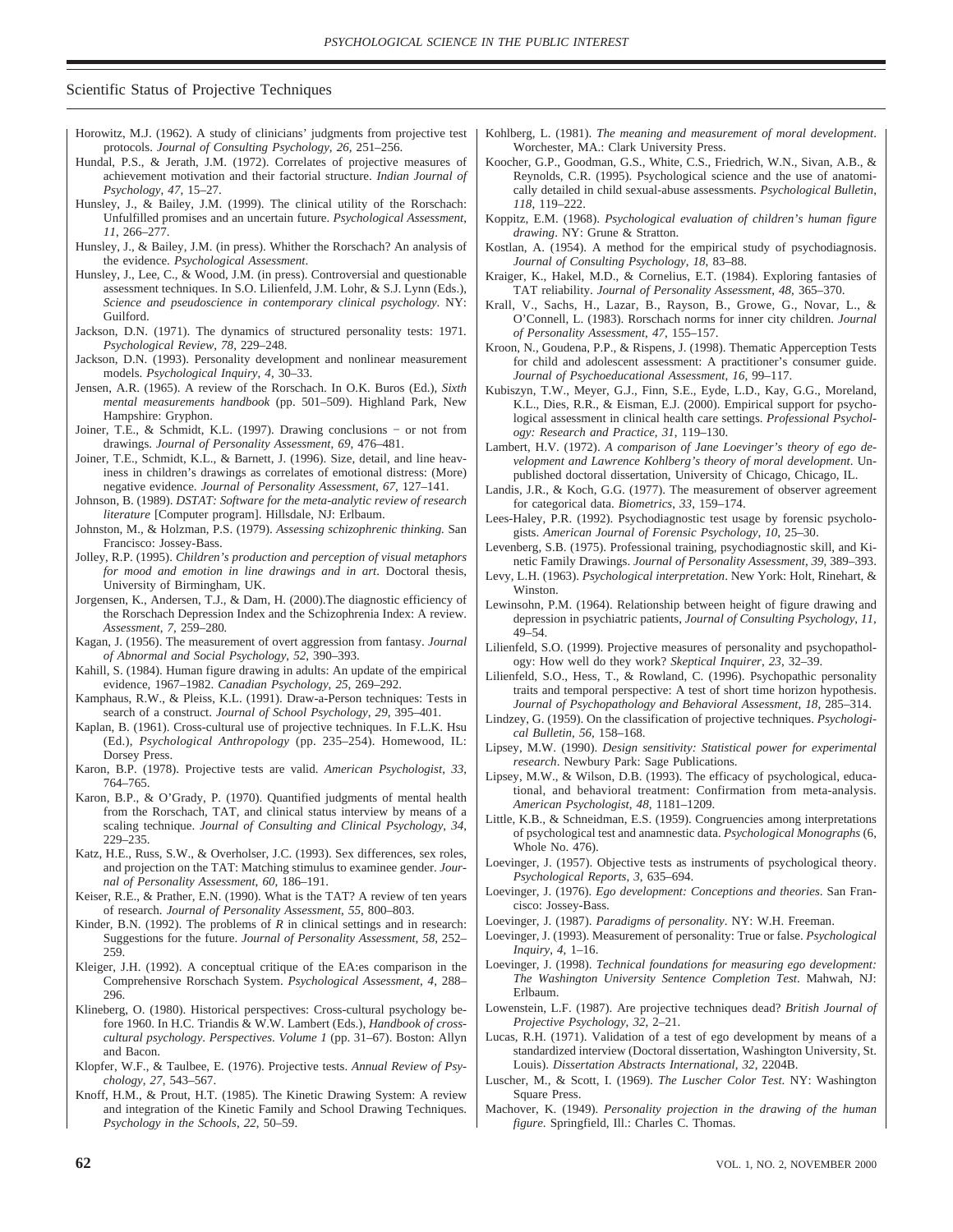- Magnussen, N.G. (1960). Verbal and non-verbal reinforcers in the Rorschach situation. *Journal of Clinical Psychology*, *16*, 167–169.
- Malik, R. (1992). An exploration of object relations phenomena in borderline personality disorder. *Dissertation Abstracts International*, *52* (09B), 4962.
- Masling, J. (1960). The influence of situational and interpersonal variables in projective testing. *Psychological Bulletin*, *57*, 65–85.
- Masling, J. (1966). Role-related behavior of the subject and psychologist and its effect upon psychological data. In D. Levine (Ed.), *Nebraska symposium on motivation* (pp. 67–104). Lincoln: University of Nebraska Press.
- Masling, J. (1997). On the nature and utility of projective tests. *Journal of Personality Assessment*, *69*, 257–270.
- Masling, J.M., Rabie, L., & Blondheim, S.H. (1967). Obesity, level of aspiration, and Rorschach and TAT measures of oral dependence. *Journal of Consulting Psychology*, *31*, 233–239.
- McArthur, D.S., & Roberts, G.E. (1990). *Roberts Apperception Test for Children manual*. Los Angeles: Western Psychological Services.
- McCann, J.T. (1998). Defending the Rorschach in court: An analysis of admissibility using legal and professional standards. *Journal of Personality Assessment*, *70*, 125–144.
- McClelland, D.C. (1951). *Personality*. NY: William Sloane Associates.
- McClelland, D.C. (1961). *The achieving society*. Princeton: Van Nostrand.
- McClelland, D.C. (1980). Motive dispositions: The merits of operant and respondent measures. *Review of Personality and Social Psychology*, *1*, 10–41.
- McClelland, D.C. (1989). Motivational factors in health and illness. *American Psychologist*, *44*, 219–233.
- McClelland, D.C., Atkinson, J.W., Clark, R.A., & Lowell, E.L. (1953). *The achievement motive*. NY: Appleton-Century-Crofts.
- McClelland, D.C., & Boyatsis, R.E. (1982). Leadership motive pattern and long-term success in management. *Journal of Applied Psychology*, *67*, 737–743.
- McClelland, D.C., Koestner, R., & Weinberger, J. (1989). How do selfattributed and implicit motives differ? *Psychological Review*, *96*, 690– 702.
- McClelland, D.C., Ross, G., & Patel, V.T. (1985). The effect of an examination on salivary norepinephrine and immunoglobulin levels. *Journal of Human Stress*, *11*, 52–59.
- McCrae, R.R., & Costa, P.T. (1980). Openness to experiencee and ego level in Loevinger's sentence completion test: Dispositional contributions in developmental models of personality. *Journal of Personality and Social Psychology*, *39*, 1179–1190.
- McKinzey, R.K. & Ziegler, T. (1999). Challenging a flexible neuropsychological battery under Kelly/Frye: A case study. *Behavioral Sciences and the Law*, *17*, 543–551.
- McNally, R.J. (1996). Cognitive bias in the anxiety disorders. *Nebraska Symposium on Motivation*, *43*, 211–250.
- Meehl, P.E. (1945). The dynamics of "structured" personality tests. *Journal of Clinical Psychology*, *1*, 296–303.
- Meehl, P.E. (1959). Some ruminations on the validation of clinical procedures. *Canadian Journal of Psychology*,*, 13*, 102–128.
- Meehl, P.E. (1986). Diagnostic taxa as open concepts: Metatheoretical and statistical questions about reliability and construct validity in the grand strategy of nosological revision. In T. Millon & G. Klerman (Eds.), *Contemporary directions in psychopathology: Toward the DSM-IV* (pp. 215–231). NY: Guilford.
- Meehl, P.E., & Rosen, A. (1955). Antecedent probability and the efficiency of psychometric signs, patterns, or cutting scores. *Psychological Bulletin*, *52*, 194–216.
- Meloy, J.R., & Gacono, C.B. (1995). Assessing the psychopathic personality. In J.N. Butcher (Ed.), *Clinical personality assessment* (pp.410–422). NY: Oxford University Press.
- Meloy, J.R., & Gacono, C.B. (1998). The internal world of the psychopath. In T. Millon, E. Simonsen, M. Birket-Smith, & R.D. Davis (Eds.), *Psychopathy: Antisocial*, *criminal*, *and violent behavior* (pp. 95–109). NY: Guilford Press.
- Messick, S. (1995). Validity of psychological assessment: Validation of inferences from persons' responses and performances as scientific inquiry into score meaning. *American Psychologist*, *50*, 741–749.
- Meyer, G.J. (1991). An empirical search for fundamental personality and mood dimensions within the Rorschach test (Unpublished dissertation. Loyola

University of Chicago, 1989). *Dissertation Abstracts International*, *52*, 1071B-1072B.

- Meyer, G.J. (1992a). Response frequency problems in the Rorschach: Clinical and research implications with suggestions for the future. *Journal of Personality Assessment*, *58*, 231–244.
- Meyer, G.J. (1992b). The Rorschach's factor structure: A contemporary investigation and historical review. *Journal of Personality Assessment*, *59*, 117–136.
- Meyer, G.J. (1993). The impact of response frequency on the Rorschach constellation indices and on their validity with diagnostic and MMPI-2 criteria. *Journal of Personality Assessment*, *60*, 153–180.
- Meyer, G.J. (1996). The Rorschach and MMPI: Toward a more scientifically differentiated understanding of cross-method assessment. *Journal of Personality Assessment*, *67*, 558–578.
- Meyer, G.J. (1997a). Assessing reliability: Critical corrections for a critical examination of the Rorschach Comprehensive System. *Psychological Assessment*, *9*, 480–489.
- Meyer, G.J. (1997b). Thinking clearly about reliability: More critical corrections regarding the Rorschach Comprehensive System. *Psychological Assessment*, *9*, 495–498.
- Meyer, G.J. (2000a). The incremental validity of the Rorschach Prognostic Rating Scale over the MMPI Ego Strength Scale and IQ. *Journal of Personality Assessment*, *74*, 356–370.
- Meyer, G.J. (2000b). On the science of Rorschach research. *Journal of Personality Assessment*, *75*, 46–81.
- Meyer, G.J., Finn, S.E., Eyde, L.D., Kay, G.G., Kubiszyn, T.W., Moreland, K.L., Eisman, E.J., & Dies, R.R. (1998). *Benefits and costs of psychological assessment in healthcare delivery: Report of the Board of Professional Affairs Psychological Assessment Work Group*, *Part I.* Washington, DC: American Psychological Association.
- Meyer, G.J., & Handler, L. (1997). The ability of the Rorschach to predict subsequent outcome: A meta-analysis of the Rorschach Prognostic Rating Scale. *Journal of Personality Assessment*, *69*, 1–38.
- Morgan, C.D., & Murray, H.A. (1935). A method for investigating fantasies. *Archives of Neurology and Psychiatry*, *34*, 289–304.
- Motta, R.W., Little, S.G., & Tobin, M.I. (1993). The use and abuse of human figure drawings. *School Psychology Quarterly*, *8*, 162–169.

Murray, H. (1938). *Explorations in personality*. NY: Oxford University Press.

- Murstein, B.T., & Easter, L.V. (1965). The role of achievement motive, anxiety, stimulus, and expectancy, on achievement motivation in arithmetic and thematic tests. *Journal of Projective Techniques and Personality Assessment*, *29*, 491–497.
- Murstein, B.I., & Mathes, S. (1996). Projection on projective techniques = pathology: The problem that is not being addressed. *Journal of Personality Assessment*, *66*, 337–349.
- Mussen, P.H., & Naylor, H.K. (1954). The relationships between overt and fantasy aggression. *Journal of Abnormal and Social Psychology*, *49*, 235–240.
- Naglieri, J.A. (1988). *Draw A Person: A Quantitative Scoring System*. San Antonio, TX: Psychological Corporation.
- Naglieri, J.A. (1992). Review of the Hutt Adaptation of the Bender-Gestalt Test. In J.J. Kramer & J.C. Conoley (Eds.), *The Eleventh Mental Measurements Yearbook* (pp. 103–104). Lincoln, NE: Buros Institute of Mental Measurements.
- Naglieri, J.A., McNeish, T.J., & Bardos, A.N. (1991). *Draw-A-Person: Screening Procedure for Emotional Disturbance*. Austin, TX: ProEd.
- Naglieri, J.A., & Pfeiffer, S.I. (1992). Performance of disruptive behaviordisordered and normal samples on the Draw-A-Person: Screening Procedure for Emotional Disturbance. *Psychological Assessment*, *4*, 156– 159.
- Nakata, L.M. (1999). Interrater reliability and the Comprehensive System for the Rorschach: Clinical and non-clinical protocols (Doctoral dissertation, Pacific Graduate School of Psychology). *Dissertation Abstracts International.*
- Newman, D.L., Tellegen, A., & Bouchard, T.J. (1998). Individual differences in adult ego development: Sources of influence in twins reared apart. *Journal of Personality and Social Psychology*, *74*, 985–995.
- Nezworski, M.T., & Wood, J.M. (1995). Narcissism in the Comprehensive System for the Rorschach. *Clinical Psychology: Science and Practice*, *2*, 179–199.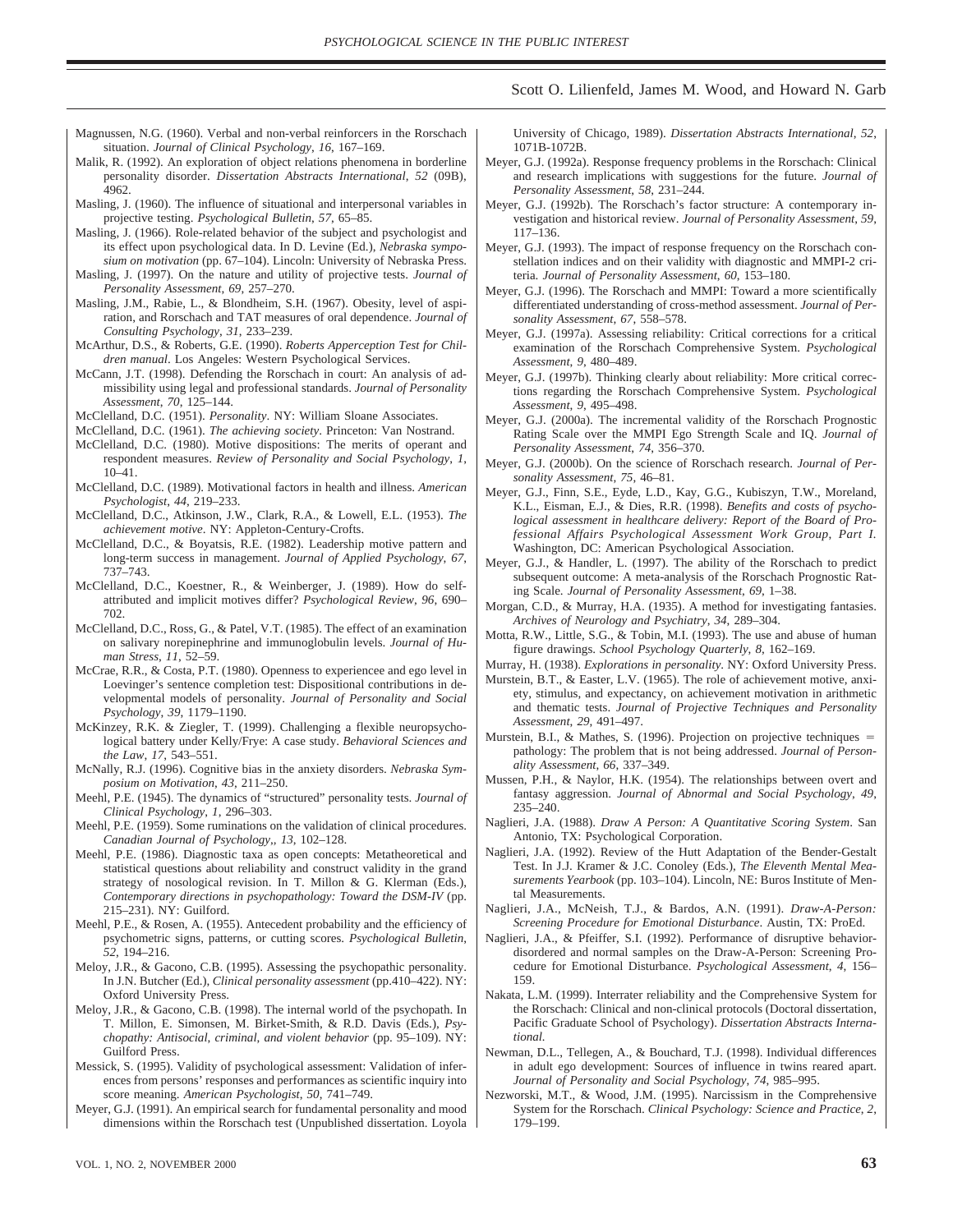- Nichols, R.C., & Strumpfer, D.J. (1962). A factor analysis of Draw-a-Person test scores. *Journal of Consulting Psychology*, *26*, 156–161.
- Oberlander, L.B. (1995). Psycholegal issues in child sexual abuse evaluations: A survey of forensic mental health professionals. *Child Abuse & Neglect*, *19*, 475–490.
- O'Connell, M., Cooper, S., Perry, J.C., & Hoke, L. (1989). The relationship between thought disorder and psychotic symptoms in borderline personality disorder. *Journal of Nervous and Mental Disease*, *177*, 273–278.
- Ordnuff, S.R., Freedenfeld, R., Kelsey, R.M., & Critelli, J. (1994). Object relations of sexually abused female subjects: A TAT analysis. *Journal of Personality Assessment*, *63*, 223–228.
- Ordnuff, S.R., & Kelsey, R.M. (1996). Object relations of sexually and physically abused female children: A TAT analysis. *Journal of Personality Assessment*, *66*, 91–105.
- Parker, K.C.H., Hanson, R.K., & Hunsley, J. (1988). MMPI, Rorschach, and WAIS: A meta-analytic comparison of reliability, stability, and validity. *Psychological Bulletin*, *103*, 367–373.
- Parker, K.C.H., Hunsley, J., & Hanson, R.K. (1999). Old wine from old skins sometimes tastes like vinegar: A response to Garb, Florio, and Grove. *Psychological Science*, *10*, 291–292.
- Peixotto, H.E. (1980). The Holtzman Inkblot Technique: Some new directions in inkblot testing. *Academic Psychology Bulletin*, *2*, 47–52.
- Perez, F.I. (1976). Behavioral analysis of clinical judgment. *Perceptual and Motor Skills*, *43*, 711–718.
- Perry, G.G., & Kinder, B.N. (1990). The susceptibility of the Rorschach to malingering: A schizophrenia analogue. In C.D. Spielberger & J.N. Butcher (Eds.), *Advances in personality assessment*, *Volume 9* (pp. 127– 140). Hilldale, N.J.: Erlbaum.
- Perry, W., Geyer, M.A., & Braff, D.L. (1999). Sensorimotor gating and thought disturbance measured in close temporal proximity in schizophrenic patients. *Archives of General Psychiatry*, *56*, 277–281.
- Perry, W., Moore, D., & Braff, D. (1995). Gender differences on thought disturbance: Measures among schizophrenic patients. *American Journal of Psychiatry*, *152*, 1298–1301.
- Perry, W., McDougall, A., & Viglione, D.J., Jr. (1995). A five-year follow-up on the temporal stability of the Ego Impairment Index. *Journal of Personality Assessment*, *64*, 112–118.
- Perry, W., & Viglione, D.J., Jr. (1991). The Ego Impairment Index as a predictor of outcome in melancholic depressed patients treated with tricyclic antidepressants. *Journal of Personality Assessment*, *56*, 487–501.
- Pinkerman, J.E., Haynes, J.P., & Keiser, T. (1993). Characteristics of psychological practice in juvenile court clinics. *American Journal of Forensic Psychology*, *11*, 3–12.
- Piotrowski, C., & Belter, R.W. (1999). Internship training in psychological assessment: Has managed care had an impact? *Assessment*, *6*, 381–385.
- Piotrowski, C., Belter, R.W., & Keller, J.W. (1998). The impact of "managed care" on the practice of psychological testing: Preliminary findings. *Journal of Personality Assessment*, *70*, 441–447.
- Piotrowski, C., & Zalewski, C. (1993). Training in psychodiagnostic testing in APA-approved PsyD and PhD clinical psychology programs. *Journal of Personality Assessment*, *61*, 394–405.

Popper, K.R. (1959). *The logic of scientific discovery*. NY: Basic Books.

- Porcerelli, J.H., Thomas, S., Hibbard, S., & Cogan, R. (1998). Defense mechanisms development in children, adolescents, and late adolescents. *Journal of Personality Assessment*, *71*, 411–420.
- Psychological Corporation (1997). *Wechsler Adult Intelligence Scale*, *Third Edition. Wechsler Memory Scale*, *Third Edition. Technical Manual*. San Antonio: Author.
- Rabin, A.I. (1968). Projective methods: An historical introduction. In A.I. Rabin (Ed.), *Projective techniques in personality assessment* (pp. 3–17). NY: Grune-Stratton.
- Ricks, D., Umbarger, C., & Mack, R. (1964). A measure of increased temporal perspective in successfully treated adolescent delinquent boys. *Journal of Abnormal and Social Psychology*, *69*, 685–689.
- Riethmiller, R.J., & Handler, L. (1997a). Problematic methods and unwarranted conclusions in DAP research: Suggestions for improved research procedures. *Journal of Personality Assessment*, *69*, 459–475.
- Riethmiller, R.J., & Handler, L. (1997b). The Great Figure Drawing Controversy: The integration of research and clinical practice. *Journal of Personality Assessment*, *69*, 488–496.
- Roback, H. (1968). Human figure drawings: Their utility in the clinical psychologist's armamentarium for personality assessment. *Psychological Bulletin*, *70*, 1–19.
- Ronan, G.F., Colavito, V.A., & Hammontree, S.R. (1993). Personal problemsolving system for scoring TAT responses: Preliminary validity and reliability data. *Journal of Personality Assessment*, *61*, 28–40.
- Ronan, G.F., Date, A.L., & Weisbrod, M. (1995). Personal problem-solving scoring of the TAT: Sensitivity to training. *Journal of Personality Assessment*, *64*, 119–131.
- Ronan, G.F., Senn, J., Date, A., Maurer, L., House, K., Carroll, J., & van Horn, R. (1996). Personal problem-solving scoring of TAT responses: Knowngroups validation. *Journal of Personality Assessment*, *67*, 641–653.
- Rorschach, H. (1921). *Psychodiagnostics: A diagnostic test based on perception.* NY: Grune & Stratton.
- Rosenthal, R. (1979). The "file drawer problem" and tolerance for null results. *Psychological Bulletin*, *86*, 638–641.
- Rosenzweig, S., Fleming, E.E., & Clark, H.J. (1947). *Revised Scoring Manual for the Rosenzweig Picture-Frustration Study*. St. Louis: Saul Rosenzweig.
- Rossini, E.D., & Moretti, R.J. (1997). Thematic Apperception Test (TAT) interpretation: Practice recommendations from a survey of clinical psychology doctoral program accredited by the American Psychological Association. *Professional Psychology: Research and Practice*, *28*, 393– 398.
- Ryan, R.M. (1985). Thematic Apperception Test. In D.J. Keyser & R.C. Swetland (Eds.), *Test critiques* (Vol. 2, pp. 799–814). Kansas City, MO: Test Corporation of America.
- Schmidt, F.L. (1992). What do data really mean? Research findings, metaanalysis, and cumulative knowledge in psychology. *American Psychologist*, *47*, 1173–1181.
- Schneider, G.B. (1978). A preliminary validation study of the Kinetic School Drawing. *Dissertation Abstracts International*, *38* (11-A), 6628.
- Schretlen, D.J. (1997). Dissimulation on the Rorschach and other projective measures. In R. Rogers (Ed.), *Clinical assessment of malingering and deception* (2nd ed.; pp. 208–222). NY, NY: Guilford.
- Schwartz, N.S., Mebane, D.L., & Malony, H.N. (1990). Effects of alternate modes of administration on Rorschach performance of deaf adults. *Journal of Personality Assessment*, *54*, 671–683.
- Schweighofer, A., & E.M. Coles (1994). Note on the definition and ethics of projective tests. *Perceptual and Motor Skills, 79*, 51–54.
- Scribner, C.M., & Handler, L. (1987). The interpreter's personality in Draw-A-Person Interpretation: A study of interpersonal style. *Journal of Personality Assessment*, *51*, 112–122.
- Sechrest, L. (1963). Incremental validity: A recommendation. *Educational and Psychological Measurement*, *12*, 153–158.
- Sechrest, L., & Wallace, J. (1964). Figure drawings and naturally occurring events. *Journal of Educational Psychology*, *55*, 42–44.
- Shaffer, T.W., Erdberg, P., & Haroian, J. (1999). Current nonpatient data for the Rorschach, WAIS-R, and MMPI-2. *Journal of Personality Assessment*, *73*, 305–316.
- Sharkey, K.J., & Ritzler, B.A. (1985). Comparing diagnostic validity of the TAT and a new picture projection test. *Journal of Personality Assessment*, *49*, 406–412.
- Silverton, L. (1993). *Adolescent Apperception Cards: Manual*. Los Angeles: Western Psychological Services.
- Sines, L.K. (1959). The relative contribution of four kinds of data to accuracy in personality assessment. *Journal of Consulting Psychology*, *23*, 483–492.
- Skinner, B.F. (1938). *The behavior of organisms*. NY: Appleton-Century-Crofts.
- Smith, D., & Dumont, F. (1995). A cautionary study: Unwarranted interpretations of the Draw-A-Person Test. *Professional Psychology: Research and Practice*, *26*, 298–303.
- Solovay, M., Shenton, M., Gasperetti, C., Coleman, M., Daniels, E., Carpenter, J., & Holzman, P. (1986). Scoring manual for the Thought Disorder Index. *Schizophrenia Bulletin*, *12*, 483–496.
- Soskin, W.F. (1954). Bias in postdiction from projective tests. *Journal of Abnormal and Social Psychology*, *49*, 69–74.
- Spangler, W.D. (1992). Validity of questionnaire and TAT measures of need for achievement: Two meta-analyses. *Psychological Bulletin*, *112*, 140–154.

Starr, B.J., & Katkin, E.S. (1969). The clinician as an aberrant actuary: Illusory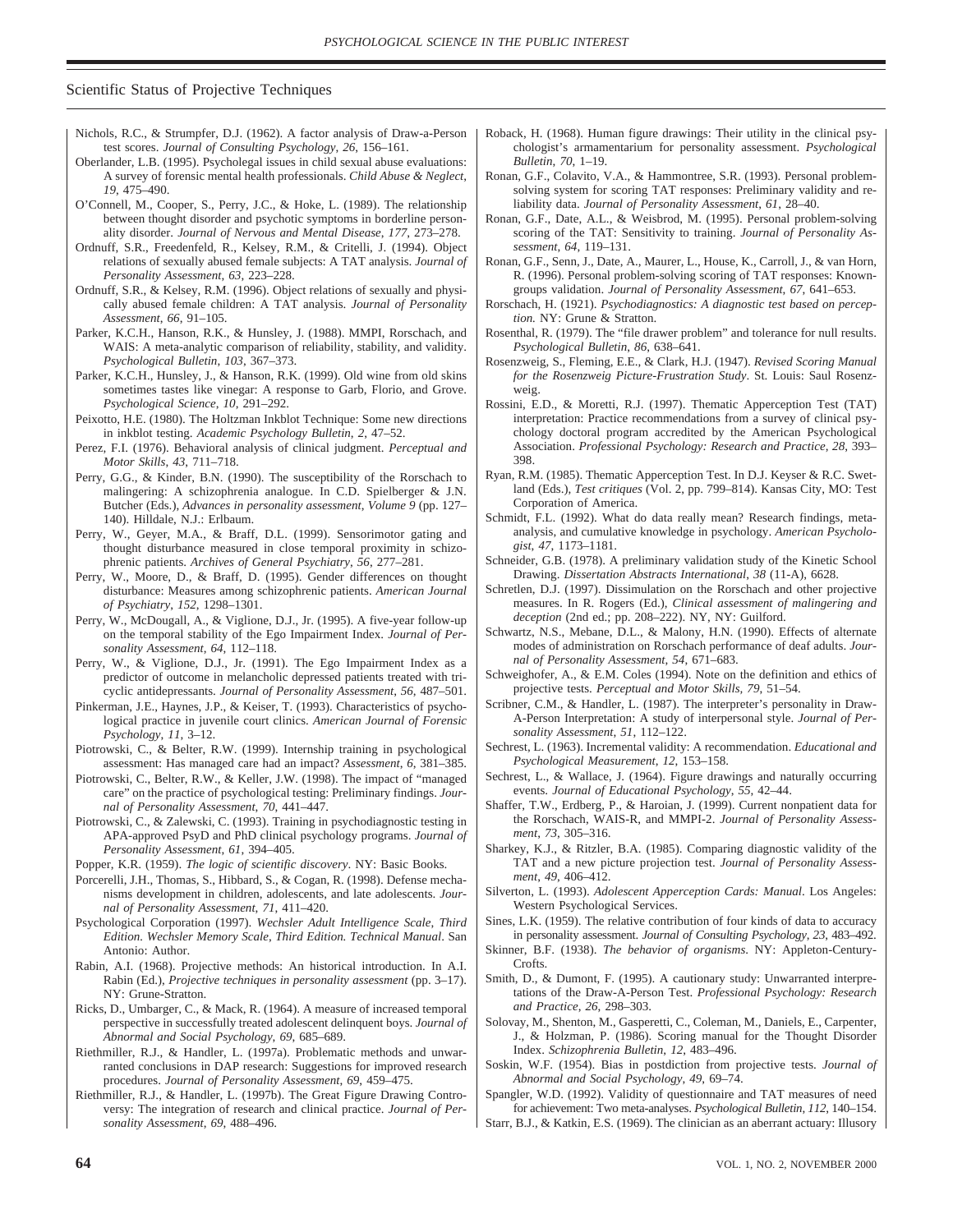correlation and the Incomplete Sentences Blank. *Journal of Abnormal Psychology*, *74*, 670–675.

- Sternberg, R.J. (1986). *Intelligence applied: Understanding and increasing your intellectual skills*. NY: Harcourt, Brace Jovanovich.
- Stricker, G. (1967). Actuarial, naïve clinical, and sophisticated clinical prediction of pathology from figure drawings. *Journal of Consulting Psychology*, *31*, 492–494.
- Stricker, G., & Gold, J.R. (1999). The Rorschach: Toward a nomothetically based, idiographically applicable configurational model. *Psychological Assessment*, *11*, 240–250.
- Suinn, R.M., & Oskamp, S. (1969). *The predictive validity of projective measures: A fifteen year evaluative review of research*. Springfield, IL.: Charles C. Thomas.
- Sundberg, N. (1977). *Assessment of persons*. Englewood Cliffs, N.J.: Prentice Hall.
- Sutherland, S. (1992). *Irrationality: Why we don't think straight!* New Brunswick, NJ: Rutgers University Press.
- Swenson, C. (1957). Empirical evaluations of human figure drawings. *Psychological Bulletin*, *54*, 431–466.
- Swenson, C. (1968). Empirical evaluations of human figure drawings: 1957– 1966. *Psychological Bulletin*, *70*, 20–44.

Szondi, L. (1947). *Experimentelle Triebsdiagnostik*. Bern: Verlag Hans Huber.

- Tellegen, A., & Waller, N.G. (1994). Exploring personality through test construction: In S.R. Briggs & J.M. Cheek (Eds.), *Personality measures: Development and evaluation* (Vol. 1, pp. 133–161). Greenwich, CT.: JAI Press.
- Tharinger, D.J., & Stark, K. (1990). A qualitative versus quantitative approach to evaluating the Draw-A-Person and Kinetic Family Drawing: A study of mood and anxiety-disordered children. *Psychological Assessment*, *2*, 365–375.
- Thomas, C.B., Jones, L.W., & Ross, D.C. (1968). Studies on figure drawings: Biological implications of structural and graphic characteristics. *Psychiatric Quarterly Supplement*, *42*, 223–251.
- Thomas, G.V., Chaigne, E., & Fox, T.J. (1989). Children's drawings of topics differing in significance: Effects on size of drawing*. British Journal of Developmental Psychology*, *7*, 321–331.
- Thomas, G.V., & Jolley, R.P. (1998). Drawing conclusions: A re-examination of empirical and conceptual bases for psychological evaluations of children from their drawings. *British Journal of Clinical Psychology*, *37*, 127–139.
- Tolor, A., & Digrazia, P.V. (1977). The body image of pregnant women as reflected in their human figure drawings. *Journal of Clinical Psychology*, *34*, 537–538.
- Trowbridge, M.M. (1995). Graphic indicators of sexual abuse in children's drawings: A review of the literature. *The Arts in Psychotherapy*, *22*, 485–493.

Vaillant, G.E. (1977). *Adaptation to life*. Boston: Little, Brown.

- Vane, J.R. (1981). The Thematic Apperception Test: A review. *Clinical Psychology Review*, *1*, 319–336.
- Vass, Z. (1998). The inner formal structure of the H-T-P drawings: An exploratory study. *Journal of Clinical Psychology*, *54*, 611–619.
- Veiel, H., & E.M. Coles (1982). Methodological ambiguities of the projective technique: An overview and attempt to clarify. *Perceptual and Motor Skills*, *54*, 443–450.
- Viglione, D.J. (1999). A review of recent research addressing the utility of the Rorschach. *Psychological Assessment*, *11*, 251–265.
- Viney, L.L., Aitken, M., & Floyd, J. (1974). Sel-regard and size of human figure drawings: An interactional analysis. *Journal of Clinical Psychology*, *30*, 581–586.
- Wade, T.C., & Baker, T.B. (1977). Opinion and use of psychological tests. *American Psychologist*, *32*, 874–882.
- Waehler, C.A. (1997). Drawing bridges between science and practice. *Journal of Personality Assessment*, *69*, 482–487.
- Wagner, E.E. (1962). The use of drawings of hands as a projective medium for differentating neurotics and schizophrenics. *Journal of Clinical Psychology*, *18*, 208–209.
- Waldman, I.D. (1996). Aggressive boys' hostile perceptual and response biases: The role of attention and impulsivity. *Child Development*, *67*, 1015–1033.

Wanderer, Z.W. (1969). Validity of clinical judgments based on human figure drawings. *Journal of Consulting and Clinical Psychology*, *33*, 143–150.

- Watkins, C.E., Campbell, V.L., Nieberding, R., & Hallmark, R. (1995). Contemporary practice of psychological assessment by clinical psychologists. *Professional Psychology: Research and Practice*, *26*, 54–60.
- Wecshler, D. (1997). *WAIS-III administration and scoring manual*. San Antonio, TX: The Psychological Corporation.
- Weiner, I.B. (1996). Some observations on the validity of the Rorschach Inkblot Method. *Psychological Assessment*, *8*, 206–211.
- Weiner, I.B. (1997). Current status of the Rorschach Inkblot Method. *Journal of Personality Assessment*, *68*, 5–19.
- Weiner, I.B. (1998). *Principles of Rorschach interpretation.* Mahwah, NJ: Erlbaum.
- Weiner, I.B. (1999). What the Rorschach can do for you: Incremental validity in clinical applications. *Assessment*, *6*, 327–338.
- Weiner, I.B. (2000). Using the Rorschach properly in practice and research. *Journal of Clinical Psychology*, *56*, 435–438.
- Weiner, I.B., Exner, J.E., & Sciara, A. (1996). Is the Rorschach welcome in the courtroom? *Journal of Personality Assessment*, *67*, 422–424.
- West, M.M. (1998). Meta-analysis of studies assessing the efficacy of projective techniques in discriminating child sexual abuse. *Child Abuse & Neglect*, *22*, 1151–1166.
- Westen, D. (1991). Clinical assessment of object relations using the TAT. *Journal of Personality Assessment*, *56*, 56–74.
- Westen, D., Lohr, N., Silk, K., Kerber, K., & Goodrich, S. (1985). *Measuring object relations and social cognitions using the TAT: Scoring manual.* Ann Arbor: University of Michigan.
- Westen, D., Lohr, N., Silk, K.R., Gold, L., & Kerber, K. (1990). Object relations and social cognition in borderlines, major depressives, and normals: A Thematic Apperception Test analysis. *Psychological Assessment*, *2*, 355–364.
- Westen, D., Ludolph, P., Block, M.J., Wixom, J., & Wiss, F.C. (1990). Developmental history and object relations in psychiatrically disturbed adolescent girls. *American Journal of Psychiatry*, *147*, 1061–1068.
- Westen, D., Ludolph, P., Lerner, H., Ruffins, S., & Wiss, C. (1990). Object relations in borderline adolescents. *Journal of the American Academy of Child and Adolescent Psychiatry*, *29*, 338–348.
- Westenberg, P.M., & Block, J. (1993). Ego development and individual differences in personality. *Journal of Personality and Social Psychology*, *65*, 792–800.
- Whitehead, W.C. (1985). *Clinical dissertation making on the basis of Rorschach*, *MMPI*, *and automated MMPI report data*. Unpublished doctoral dissertation, University of Texas Health Science Center at Dallas.
- Wildman, R.W., & Wildman, R.W. II. (1975). An investigation into the comparative validity of several diagnostic tests and test batteries. *Journal of Clinical Psychology*, *31*, 455–458.
- Wilson, J.Q., & Herrnstein, R.J. (1985). *Crime and human nature*. NY: Simon & Schuster.
- Winch, R.F., & More, D.M. (1956). Does TAT add information to interviews? Statistical analysis of the increment. *Journal of Clinical Psychology*, *12*, 316–321.
- Winter, D.G. (1973). *The power motive*. NY: The Free Press.
- Winter, D.G., John, O.P., Stewart, A.J., Klohnen, E.C., & Duncan, L.E. (1998). Traits and motives: Toward an integration of two traditions in personality research. *Psychological Review*, *105*, 230–250.
- Winter, D.G., & Stewart, A.J. (1977). Power motive reliability as a function of retest instructions. *Journal of Consulting and Clinical Psychology*, *45*, 436–440.
- Wolfner, G., Faust, D., & Dawes, R.M. (1993). The use of anatomically detailed dolls in sexual abuse evaluations: The state of the science. *Applied and Preventive Psychology*, *2*, 1–11.
- Woltmann, A.G. (1960). Spontaneous puppetry by children as a projective method. In A.I. Rabin & M.R. Haworth (Eds.), *Projective techniques with children* (pp. 305–312). NY: Grune & Stratton.
- Wood, J.M., & Lilienfeld, S.O. (1999). The Rorschach Inkblot Test: A case of overstatement? *Assessment*, *6*, 341–349.

Wood, J.M., Lilienfeld, S.O., Garb, H.N., & Nezworski, M.T. (2000a). The Rorschach Test in clinical diagnosis: A critical review, with a backward look at Garfield (1947). *Journal of Clinical Psychology*, *56*, 395–430.

Wood, J.M., Lilienfeld, S.O., Garb, H.N., & Nezworski, M.T. (2000b).